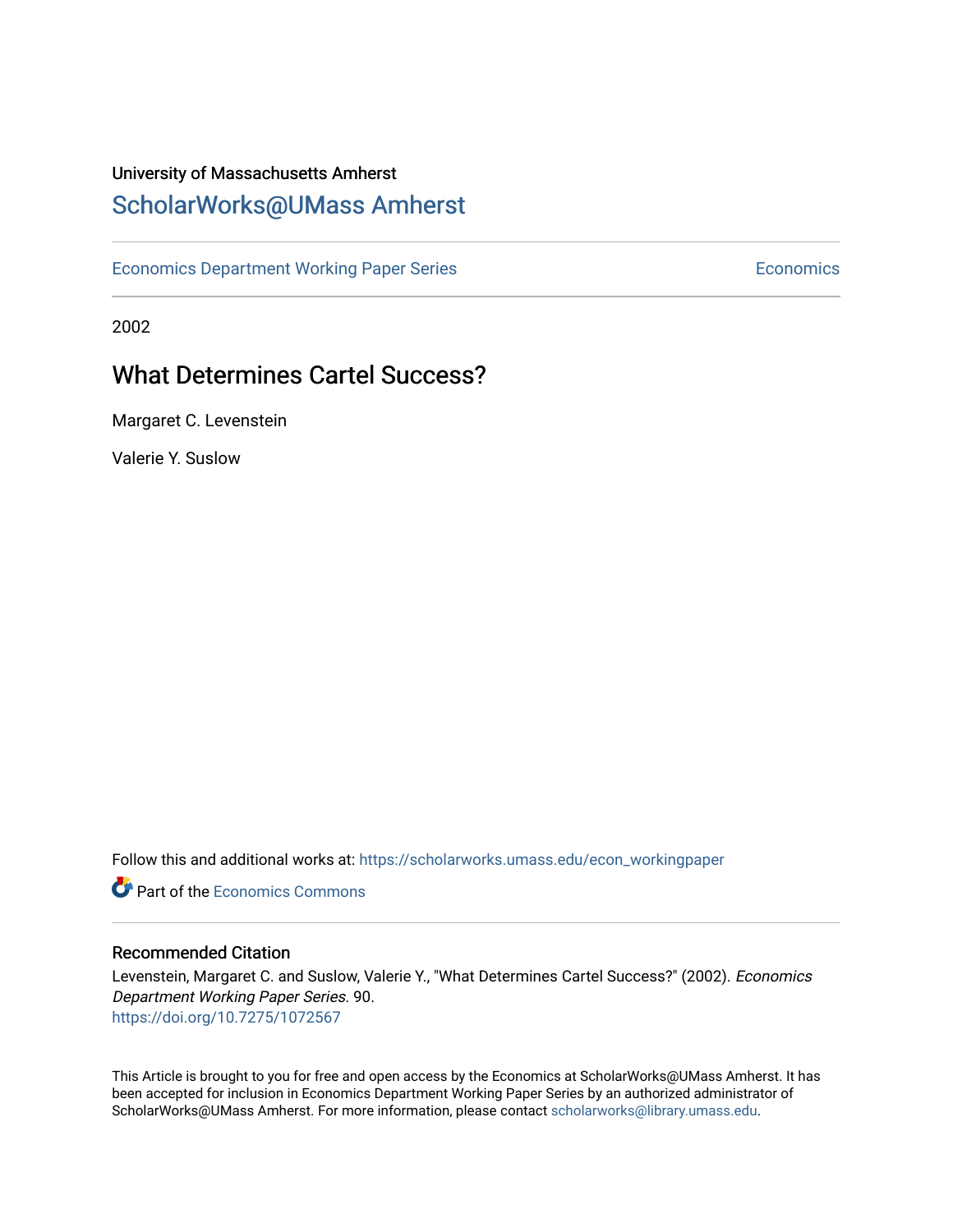#### **What Determines Cartel Success?**

Margaret C. Levenstein and Valerie Y. Suslow<sup>1</sup>

#### **Section I: Introduction**

 *"…[H]ow multitudinous are the devices by which industrialists have attempted to restrict international competition." (Great Britain Board of Trade 1944, p. v)* 

Although difficult at times to uncover, cartels are far from rare. Nussbaum estimates that international cartels controlled approximately 40% of world trade between 1929 and 1937 (1986, p. 134). As a result of the increased prosecution of international cartels during the 1990s, we have a new set of cartels that are ripe for study.<sup>2</sup> While it is generally agreed that cartels are not as pervasive in Western economies today, these contemporary cartels have certainly affected hundreds of millions of dollars of sales.<sup>3</sup>

Empirical research on cartels has a long history that both benefits and suffers from the variety of methodological approaches that have been used to examine cartels. This paper examines the evidence and results of these varied empirical studies of cartels and asks three sets of questions. First, how do we define and measure cartel success and failure? Second, what do we know about the difference between successful and unsuccessful cartels, between industries that are prone to collusion and industries where it is rare? Third, what methodological approaches are best designed to answer these questions? What can we learn from cross-section studies that examine cartels in many industries? What kinds of questions are better addressed through the industryspecific case studies that have been the focus of most recent research on cartels? How should students of cartels approach the study of these new cartels so as to provide the basis for a deeper understanding of the underlying dynamics of cartels and to inform anti-trust policy in the future?

Section II of the paper examines cross-sectional studies of cartels. It presents a set of stylized facts on cartel stability, duration, and profitability based on the findings of the cross-section literature. We compare the mean and variance of cartel length in cross-section studies. We find this comparison revealing, as it highlights the robustness of the extremes. That is, every data set gathered includes short-lived and long-lived cartels. This leads to a discussion of the determinants of cartel longevity and a comparison of the primary causes of cartel breakdowns or renegotiations across samples of cartel activity. Section III investigates a set of case studies of

<sup>&</sup>lt;sup>1</sup> U of Massachusetts (mlevenstein@econs.umass.edu) and U of Michigan Business School (suslow@umich.edu)

 $2<sup>2</sup>$  The Department of Justice has recently turned its attention and resources to prosecuting international cartels that have a significant effect on prices paid by U.S. consumers. During the 1990s the DOJ uncovered international cartels in a wide range of markets.

 $3$ Levenstein and Suslow (2001), provide a very rough estimate for the potential effects of recent international cartels on developing countries: "In 1997, the latest year for which we have trade data, developing countries imported \$81.1 billion of goods from industries which had seen a price-fixing conspiracy during the 1990s. These imports represented 6.7% of imports and 1.2% of GDP in developing countries" (p. 2).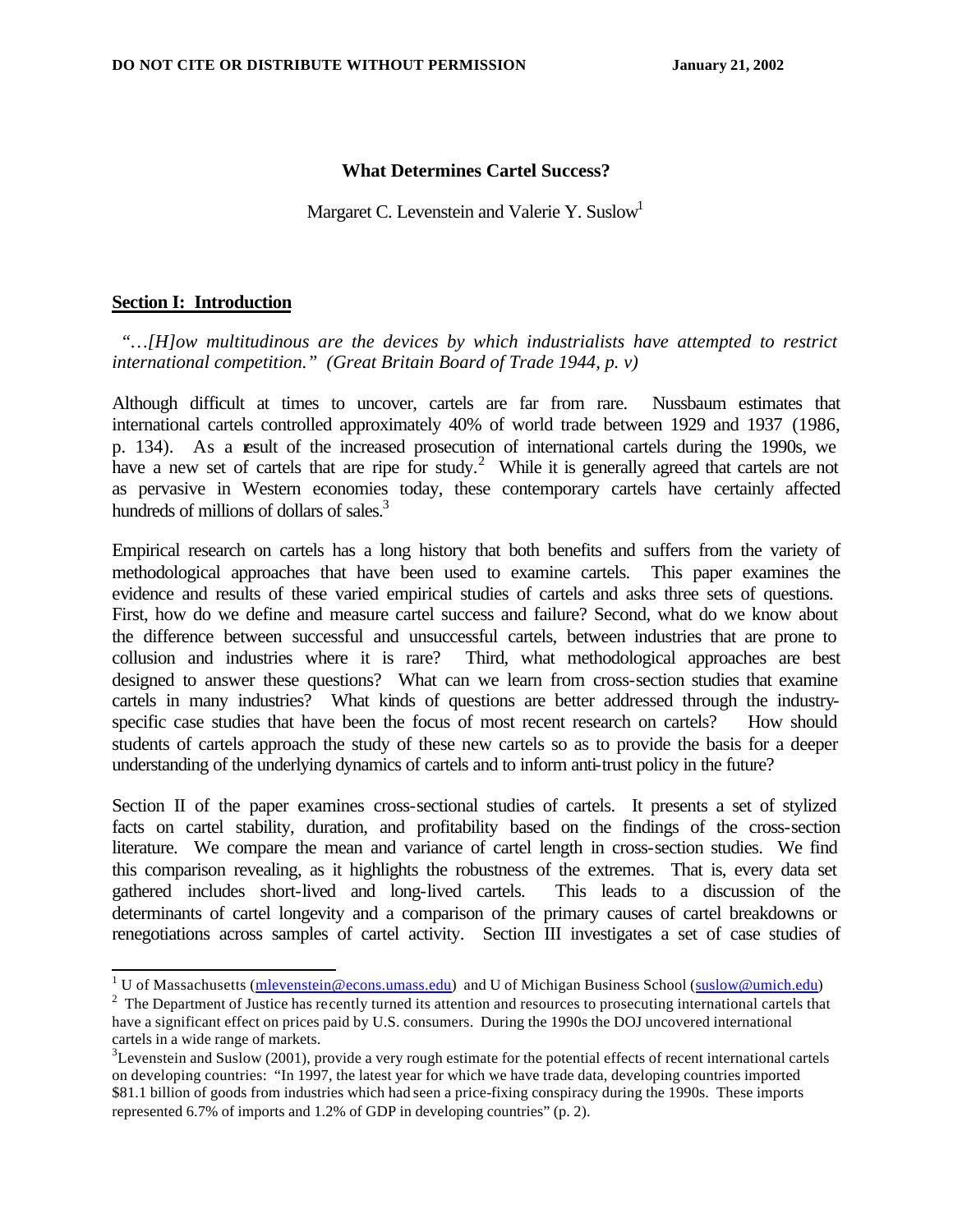cartels, comparing the characteristics of these particular cases with the stylized facts presented in Section II. We then examine the same issues regarding the determinants of cartel success as discussed for cross-section studies, as well as additional insights that case studies provide. Section IV compares the characteristics of international cartels in the 1990s with those discussed above, and asks whether the stylized facts regarding industry characteristics hold for this particular set of cartels. We briefly discuss recent contributions examining the determinants of success of these cartels. We urge that future studies of these and other cartels learn from and build on earlier work on cartels. Concluding remarks are given in Section V.

#### **Section II: Cross-Section Studies**

There is considerable disagreement among economists and policymakers about how stable cartels are and how successful they are at increasing profits. Cartel behavior is usually clandestine, and cartel data sets (whether cross-section or single industry) are plagued with measurement error, unobservable variables, and sample bias. Thus, there are remarkably few rigorously established generalizations that we can make about cartel behavior or success. We know that cartels do occur, and we know that they do break down. There seem to be certain industries where cartels or cartel attempts appear to recur. Beyond this, our empirical generalizations are qualified and cautious.

Because the variables measured and the analytical methodologies employed are so dissimilar, one can compare the early cross-section work on cartels only in the broadest of terms. In order to assure that we are comparing apples to apples and oranges to oranges, we first discuss crosssectional studies of U.S. cartels. Then we separately examine cross-sectional studies of international cartels.

One branch of the empirical cartel literature begins with Richard Posner's (1970) path breaking study of firms prosecuted for price-fixing by the Antitrust Division of the U.S. Department of Justice. His goal was to determine the shared characteristics of these price-fixing cases. Hay  $\&$ Kelley (1974), Asch & Seneca (1975), and Fraas & Greer (1977) all take this approach. The advantage of this approach is that the legal cases themselves (especially those that were tried and not settled) produced a great deal of data. Posner, for example, assembles a sample of 989 horizontal conspiracy cases from 1890 to 1969. $4$ 

Table 1 summarizes the characteristics of collusion in each of the U.S. price-fixing samples. The mean number of firms ranges across the samples from 7.25 to 29.1, but the majority of pricefixing agreements involved fewer than 10 members (79% of Hay and Kelley's sample, 60% of Fraas and Greer's sample, and 64% of Posner's sample). Trade association involvement occurred primarily when the conspiracy consisted of a large number of firms (roughly one-third of the cases). The surprising absence from Table 1 of what most would consider basic factors influencing cartel success, such as demand elasticity and lumpiness or infrequency of orders, indicates how difficult it is to gather such data for broad cross-sections involving hundreds of firms in a variety of industries.

<sup>&</sup>lt;sup>4</sup> Appendix A outlines the data sets used in each of these studies.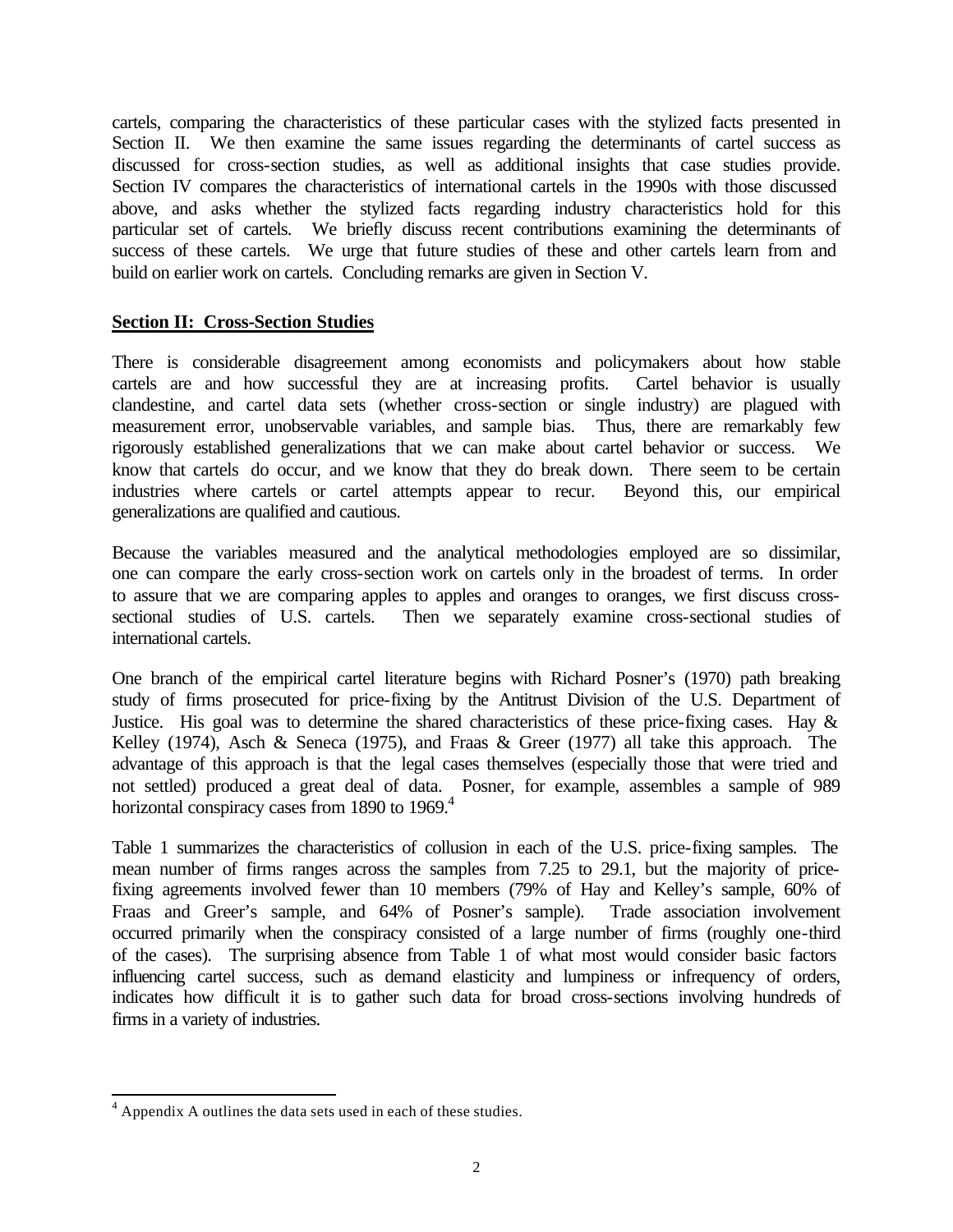These early cross-section studies highlight several interesting cartel characteristics, but because of the likely bias in the data due to its peculiar selection criteria, later research moved to studying cartels outside of the United States, where antitrust laws were historically less stringent (certainly prior to World War II, and in many countries for decades after). International cartels have historically assumed that they were signing legal, but not enforceable contracts. Germany, where courts ruled that cartel contracts were enforceable, was the exception.<sup>5</sup> Although cartel member firms (or at least the non-U.S. firms) did not have to fear prosecution, they still had to solve privately the classic cartel incentive problem caused by conflicting individual and cooperative interests. Cartel members could communicate, seek information, and enforce penalties in an overt manner, but they could not rely on a third party to enforce the agreement.

Here we review five cross-section studies of international cartels: Eckbo (1976), Griffin (1989), Suslow (1991), Marquez (1994), and Dick (1996). The first four studies use samples of international cartels that begin before World War II; some remain active through the early 1980s. Andrew Dick's data set is comprised of Webb-Pomerene export cartels over the period 1918-65. We also discuss another survey of international cartels, the *Great Britain Board of Trade* study conducted by the British government after World War II. This monograph presents a great deal of interesting information, but not in a way that is easily quantifiable.<sup>6</sup>

#### **1. Cartel Profitability**

Most cartel scholars who work with cross-section data use duration to measure cartel success, well aware that duration is a highly imperfect proxy for performance.<sup>7</sup> Cartels can and do survive as de facto organizations without having a significant effect on price.<sup>8</sup> Data limitations force many to proxy cartel duration with the length of the formal agreement, which is itself problematic. Following the literature, much of this chapter's discussion of cartel success focuses on the determinants of cartel duration. Before we do so, however, we discuss the limited crosssection results on the profitability of international cartels.

Eckbo (1976) and Griffin (1989) both attempt to measure profits. Eckbo studies both the characteristics and the performance of international cartel agreements using an international cartel data set of 51 cartel agreements in 18 industries. The cartels in the sample date from late 1800s to the 1960s. Nineteen of the fifty-one cartel agreements are labeled "efficient," defined as able to "raise price 200% above the unit cost of production and distribution" (Eckbo 1976, p.

 5 German courts generally treated cartel contracts as enforceable agreements from 1870 until the end of World War II, when the occupation forces established U.S.-type anti-trust law.

<sup>&</sup>lt;sup>6</sup> Each of these data sets are described more fully in Appendix A.

 $<sup>7</sup>$  The price-cost margin literature is much more sophisticated in its attempts to tie margins to industry and firm</sup> characteristics. See, for example, Domowitz, et al (1986). This is an interesting literature, but hard to map to cartel performance because we do not know whether there was a formal cartel in the industries that are found to have high price-cost margins. Another class of studies looks at the effect of antitrust prosecution on prices. For example, Sproul (1993) surveys 25 price-fixing cases between 1973-1984, and follows the price four years after the indictment. He finds a slight (7 percent) increase in prices for the entire sample. However, the evidence for those cases filed after 1976 (i.e., after the antitrust penalties were significantly increased), shows that price declines at first but then rises about 17 months after the indictment.

 $8$  For example, the British Government survey of cartel agreements reports that "[t]here is indeed, sufficient evidence to show that in some industries the agreements were not carried out or were carried out only in part" (1944, pp. xli-xlii).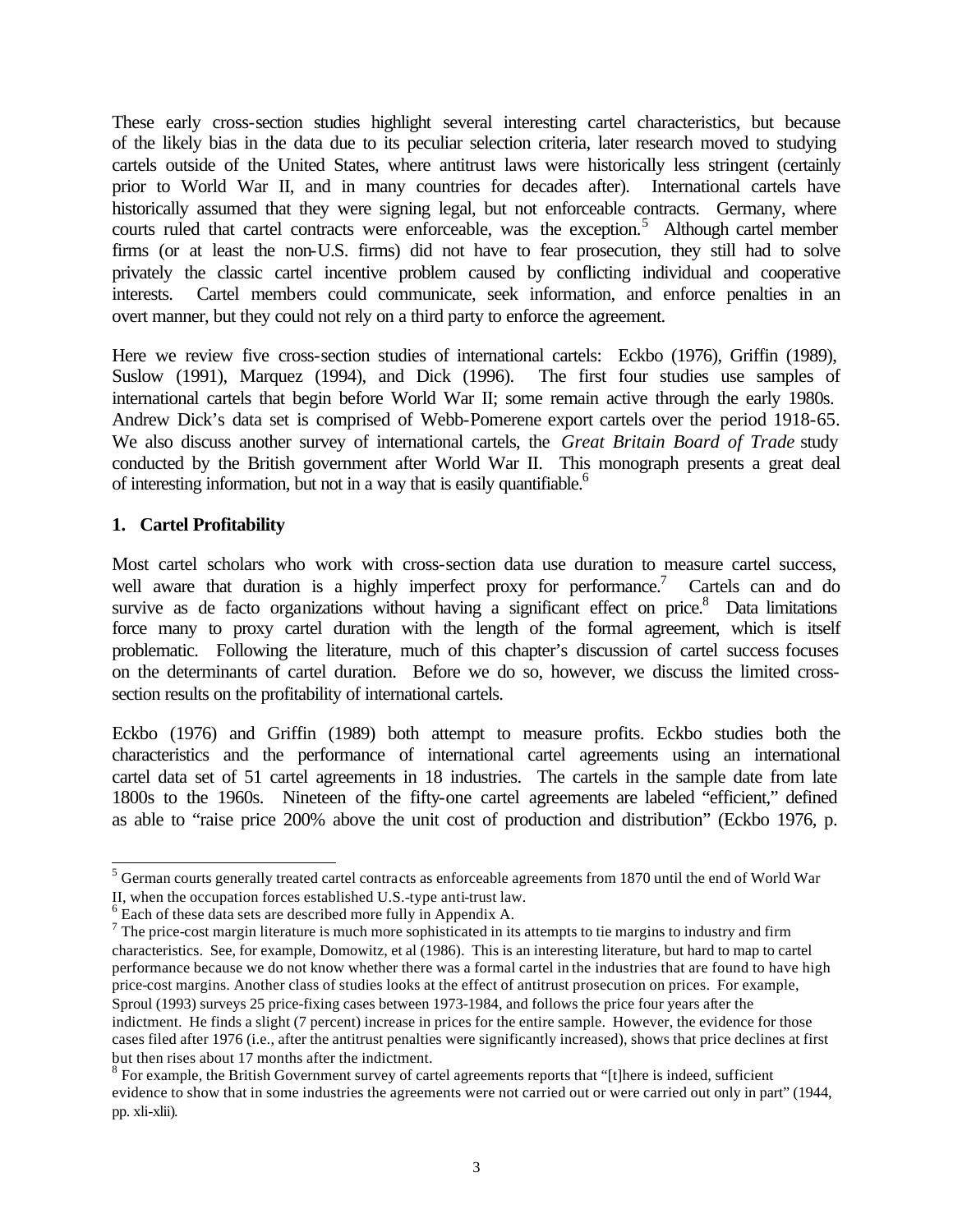26). Griffin (1989) computes the average Lerner Index for the 54 cartels in his sample. He finds an average Lerner Index of 0.31. The most "successful" cartel (the rubber cartel of 1923 to 1928) has an estimated Lerner Index of 0.80, while the least successful cartel (the wheat cartel from 1933 to 1934) still charged a price below cost so that its Lerner Index was –0.12. These results point to two important themes that we will come back to throughout the paper. First, cartel prices should, in principle, be compared to the prices that would obtain in the presence of competition. For example, in the depth of the Great Depression, an extremely successful cartel might still have charged a price below cost. Unfortunately, cartel studies rarely have enough information to take account of such issues. Second, as we will see in our discussion of duration, the overarching finding in the study of cartels is variation in outcome. Some cartels are very successful at increasing prices and profits, while others are dramatic failures.

#### **2. Cartel Duration**

Cartel duration may be more easily observed than excess cartel profits, but the interpretation of the observed pattern of cartel duration is more complicated than a novice might suppose. This is because one of the most clearly established patterns is that cartels form, endure for a period, appear to break down, and then re-form again. Thus the empiricist is faced with the question, did she observe two short-lived cartels? Or one long-lived cartel? Does this process of cartel breakdown and reformation represent cartel success or cartel failure? A variety of theoretical models have provided rationalizations of this phenomenon, but different explanations have very different implications for anti-trust policy.

Stigler (1964) argues that this pattern reflects fundamental cartel instability: the primary challenge to cartel success is the possibility of incumbent firms' cheating on the agreement. The repeated breakdown and re-formation of cartels reflects the occurrence of such cheating, suggesting that cartels are generally not able to meet this challenge and are, hence, not internally stable creatures.

In the hands of modern game theorists, Stigler's observations have been reincarnated with an entirely different policy implication.

… collusive conduct may … result in a pattern … marked by recurrent episodes in which price and profit levels sharply decrease. …. Thus we reject the received view that performance of this type necessarily indicates an industry where firms are engaging in a sequence of abortive attempts to form a cartel. Since this opinion is often used … to deny the need for intervention to promote competition in such industries … our argument suggests the need to re-examine a widely held assumption about policy (Green and Porter 1984, p. 88).

Building on Stigler's intuition that the possibility of cheating is the major threat to cartel stability, Green and Porter (1984) show that price wars can themselves be the solution that the cartel needs to achieve stability. Cartel members refrain from cheating lest it push the industry into a price war. The observation of changing behavior on the part of cartel members is entirely consistent with a cartel being able to raise prices and profits above the competitive level. Periods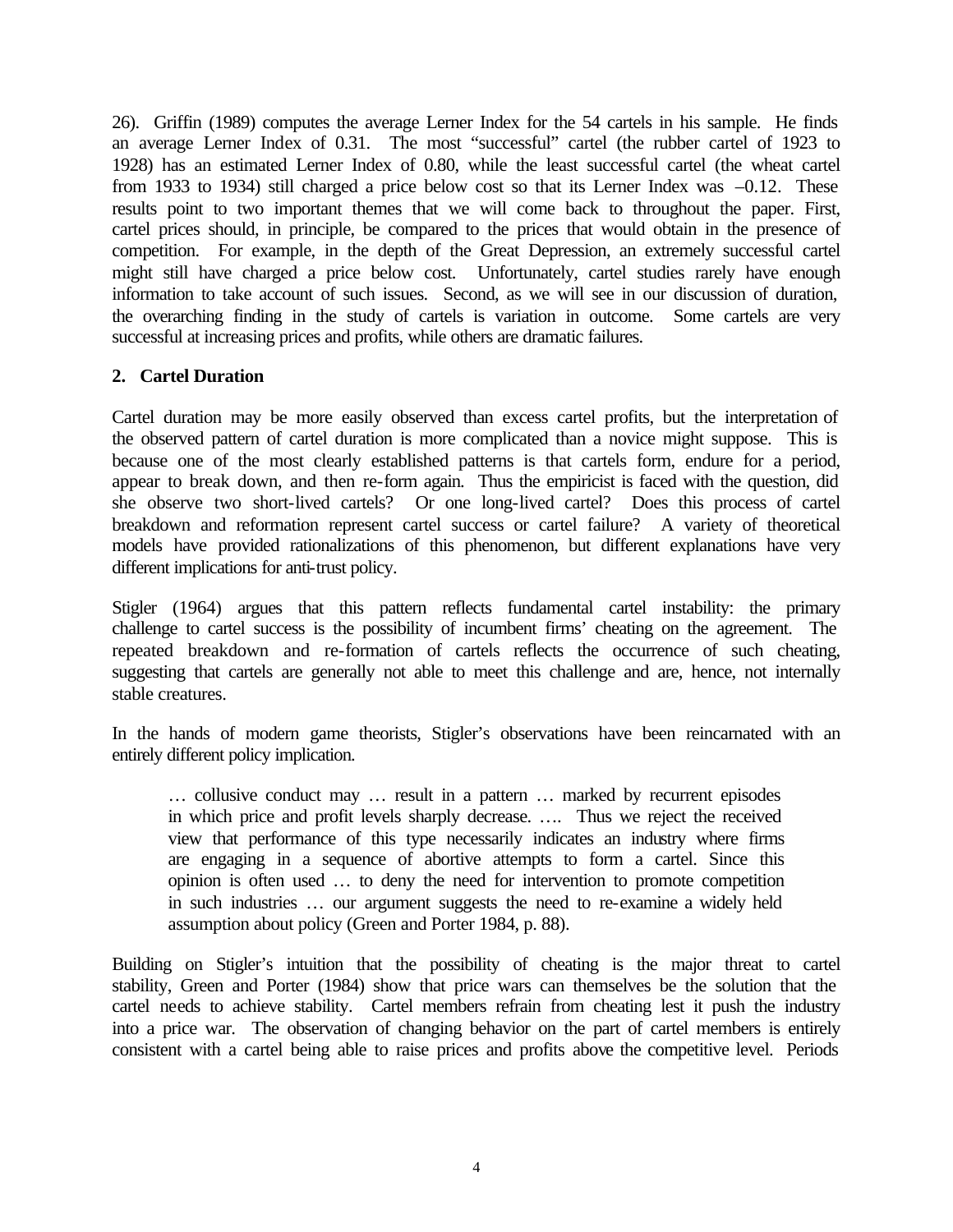of low prices do not reflect the end of the cartel but are an information cost that arises from firms' inability to perfectly monitor one another's behavior.<sup>9</sup>

Rotemberg and Saloner (1986) present a different explanation of fluctuations in cartel behavior. Even when, as in their model, cartel members can observe one another's output decisions, so that there is no uncertainty about whether a competitor has cheated on a collusive agreement, successful collusion still requires that firms have an incentive not to cheat. A cartel's ability to raise price over the competitive level depends on the relative size of contemporary competitive profits and future cartel profits. For example an increase in current period demand increases the incentive to cheat on the cartel agreement, requiring an adjustment in the cartel price to prevent such cheating. Thus, even though cartel members never cheat and the cartel never breaks down, the cartel price fluctuates in response to shocks to demand. If this is the explanation of the observed cycling of cartel behavior, the best anti-trust policy may be expansionary macroeconomic policy.

Finally, Slade suggests that price wars may erupt as a result of learning or asymmetry. In this case, the empiricist's simplistic observation is correct: what looks like the end of a cartel is, in fact, a real breakdown in collusion. The breakdown is not caused by the cheating hypothesized by Stigler, but rather by permanent structural shifts that require renegotiation among cartel members (Slade 1989, May 1990).

The average cartel in these various studies lasted between 3.7 years and 7.5 years (Table 2) – which is either a very long time or a very short one depending on who is judging.<sup>10, 11</sup> The minimum reported estimate of 3.7 years, comes from Suslow (1991), who tries to link cartel dissolution to a specific event in the market which caused a restructuring of the cartel. <sup>12</sup> The standard deviation of cartel duration ranges from approximately 2.4 years (Eckbo's "Sample 1") to 6.3 years (Griffin). Examining individual cartels reinforces this picture of variety in cartel outcomes. The shortest cartel in Eckbo's "Sample 2" survived less than a year and the longest lasted 18 years.<sup>13</sup> In Griffin's sample, the minimum cartel duration is one year, and the maximum is 29 years, *both in the same market* – wheat. As shown in Table 2, roughly half of the cartels studied lasted less than five years, but a significant fraction (between 12 and 37

 $9^9$ Abreu, Pearce and Stacchetti (1986) extend Green and Porter's model by expanding the set of possible strategies beyond trigger strategies and allowing firms to choose the optimal strategy that maximizes expected profits. More generally, Green and Porter (1984) and Abreu, Pearce, and Stacchetti (1986) discuss specific ways of solving the imperfect monitoring version of the general Folk Theorem result. The Folk Theorem states that, with infinite repeated interaction and sufficiently low discount rates, there exists an equilibrium set of strategies that support any level of profits between zero and the joint profit maximizing level (Friedman 1971).

<sup>&</sup>lt;sup>10</sup>The *Great Britain Board of Trade* study reports that the term of the typical cartel agreement varies considerably from cartel to cartel; most often it is from 3-5 years (British Government 1944, p. xiii).

 $11$  All of the international samples contain cartels that were abruptly ended by the start of World War II. Average duration can vary substantially within these samples, depending on whether all cartel episodes or only "uncensored" episodes are used to calculate the mean.

 $1^2$  Suslow (1991) defines distinct cartels within an industry if the cartel contract was restructured either after the exit of a key member or to incorporate a significant new member. A distinct cartel is not defined if a lesser country joined an agreement already in progress without prompting a change in the other cartel contract provisions. This method of dating cartel episodes yields duration estimates shorter than those specified in the actual written cartel contracts.

<sup>&</sup>lt;sup>13</sup> There are several cartel episodes in Sample 2 that lasted less than a year, which leads Eckbo to code them as "0" in length. This is one reason for the relatively high standard deviation of 4.7 years in Eckbo's Sample 2.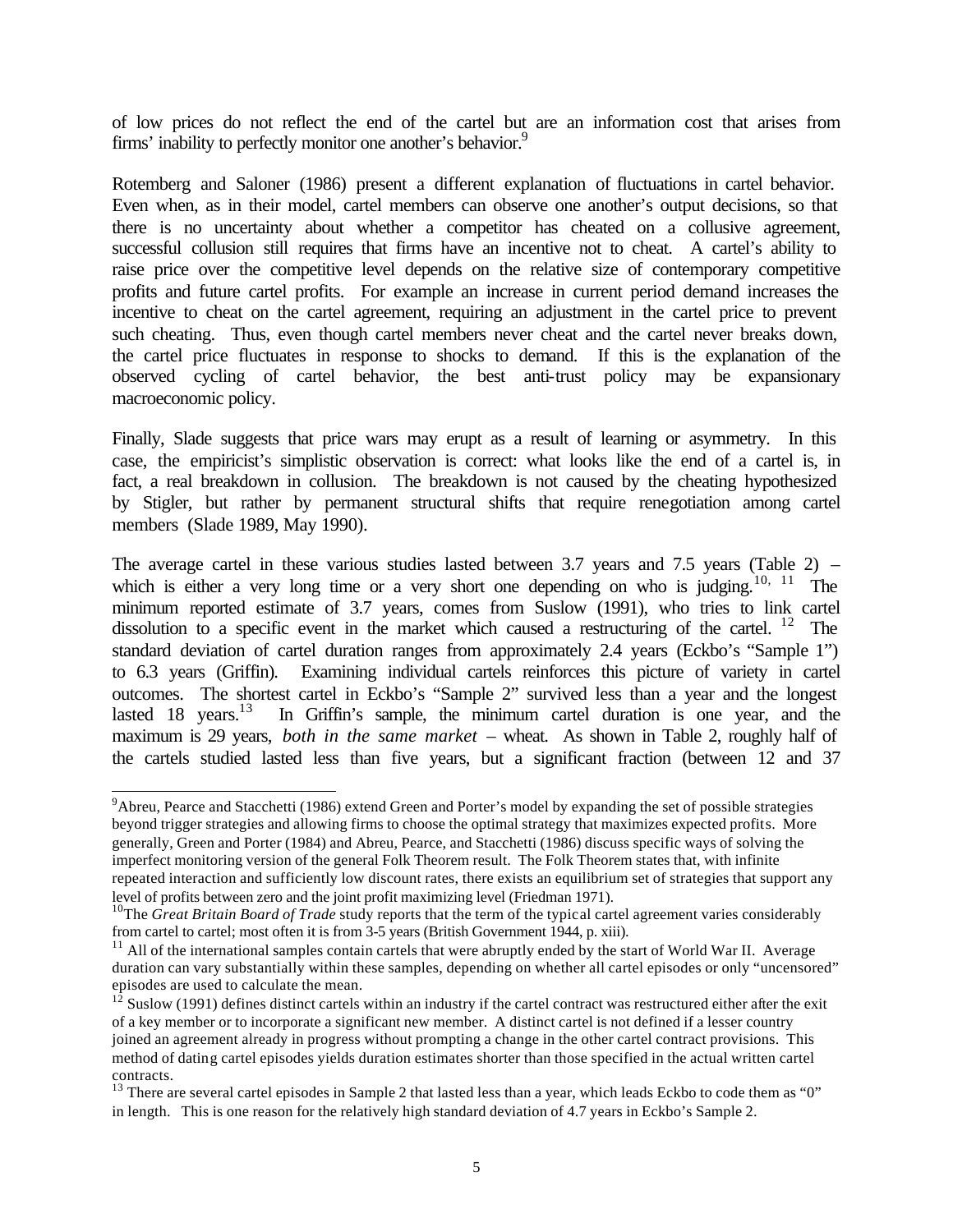percent) lasted more than ten years. It is difficult, then, to pigeonhole cartel longevity. Some cartels can barely get off the ground, while others last for decades.

And some do both. Table 3 presents duration statistics for a number of industries in which cartels appear repeatedly. Some cartels re-formed several times within a very short span of years, others went off and on over fifty years or more.<sup>14</sup> In some cases, such as the copper cartel, each period of cartelization appears to endure for longer than the previous one. This suggests a pattern of learning on the part of cartel members. In others, there is no obvious pattern: cartel episodes may be long or short, or very long or very short.

Table 3 demonstrates two other important issues in studying cartels. First, simply measuring duration is plagued with pitfalls because researchers can disagree on exactly where to place the beginning and end of a particular cartel episode. Eckbo and Griffin both study the sugar cartel with overlapping samples for roughly a thirty-year period. However, they disagree significantly on the precise timing of the many sugar cartels.

Second, the sugar industry experience illustrates an instance where firms repeatedly turned to cartels to try to increase profits, but apparently with little success, even in the short run. According to Eckbo, all of the sugar cartels were less than one year in duration, except for one ten-year spell. Why do firms keep trying to coordinate pricing when it not successful? It is possible that there is an empty core, i.e., the competitive equilibrium is not stable, leading to an incentive to form coalitions, but then these coalitions are themselves unstable. This could lead to a disequilibrium phenomenon of cycling in and out of collusion.<sup>15</sup> But it is also possible, as Green and Porter (1984) suggests, that these "breakdowns" are evidence of equilibrium price wars and should be treated as a single cartel of long duration. On the other hand, if Stigler is correct, and these cartels have failed, each should be counted as a distinct cartel. The empirical literature has yet to come to terms with this fundamental question.

#### **3. Determinants of Cartel Profitability**

l

Griffin (1989) and Eckbo (1976) provide the only systematic cross-section regressions relating cartel profitability to industry and cartel characteristics. They both find that cartel profits are increasing in industry concentration and cartel market share (Table 4) They also both conclude that homogeneity of firms within the cartel increases cartel success: Eckbo finds that "efficient" cartels tend to consist of firms with similar costs, while Griffin finds that cartels that are made up of a small number of similar sized firms are more able to raise price. Griffin creates a measure of internal cartel organization that attempts to capture the extent of control that the cartel has over member operations. Griffin finds that more centralized cartels are more effective at raising

 $14$  Similar studies have also been done for U.S. price-fixing samples. Bosch and Eckard (1991) present an estimate of the number of firms indicted multiple times by the DOJ. Over the period 1962-80, they estimate that 1300 firms were indicted for price fixing: "The proportion of recidivists (as much as 4 times) in our sample is roughly 14%" (p. 309, footnote 1).

<sup>&</sup>lt;sup>15</sup> For more details of behavior in the sugar industry see Eichner, (1969), and Genesove and Mullin (1998, 2001); for a discussion of empty core models, how they compare to cartel models, and empirical tests, see Telser (1985), whose article discusses the existence of market equilibrium, Sjostrom (1989), who tests his theory with data from ocean shipping markets, and Pirrong (1992), who expands the empirical tests on ocean shipping by emphasizing the roles played by demand divisibility and discontinuities in marginal cost.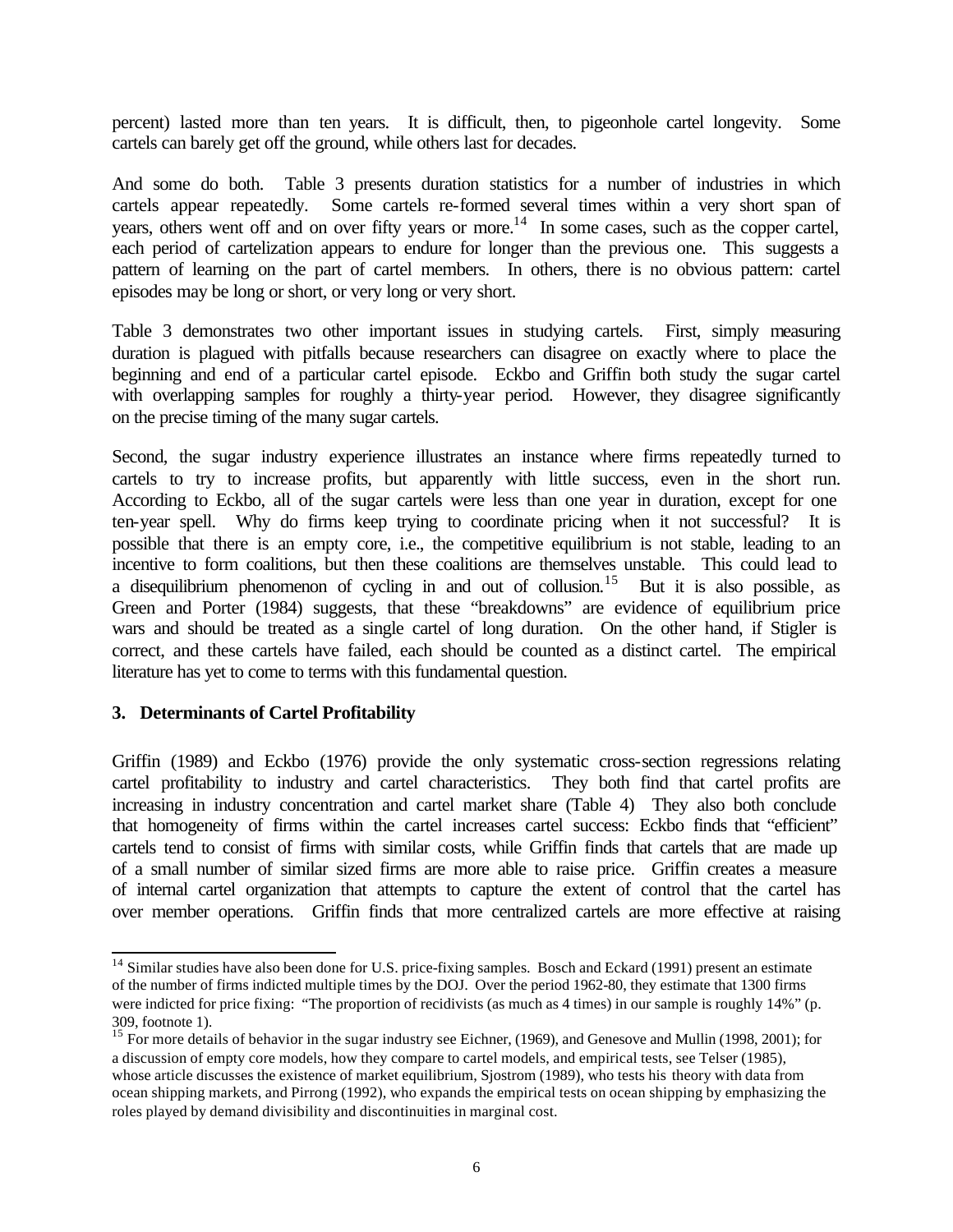price.<sup>16</sup> He concludes, "For those searching for a magical equation by which to predict the monopoly power of the cartel, these results are disappointing …[P]robably of greater importance is that each cartel's monopoly power has been influenced by individual, cartel-specific effects, such as market conditions unique to that period, the personality attributes of key cartel organisers, and so forth" (Griffin 1989, p. 195). We will return to this theme below.

Although Griffin and Eckbo's work are the only extensive cross-section studies of cartel profitability, others provide related evidence. Asch and Seneca (1976) and Fraas and Greer (1977) attempt to distinguish statistically between industries prone to collusion and industries without cartels. Asch and Seneca find that poor profit performance is associated with collusion, although they are not sure why.<sup>17</sup> They try to associate this low-profit characteristic with other measurable characteristics. For example, they find that firms characterized by low profits and low rates of sales growth demonstrate a tendency towards collusive behavior. They also find that large, low-profit firms are clearly associated with collusive behavior to a much greater degree than small, high-profit firms.

Table 5 shows where these studies were able to identify statistically significant differences between collusive and non-collusive industries. A "+" sign in Table 5 indicates that this variable was positively and significantly associated with collusion, while a "-" sign indicates a negative and significant association. For example, Asch and Seneca find that large firms are more often convicted of collusion. On the other hand, industries with high entry barriers are less likely to be found in the collusive sample.

Regrettably, Table 5 has limited usefulness in advancing our knowledge of which factors make collusion possible or successful. That is because these studies do not tell us this. All we know is that these are the characteristics associated with price-fixing cases that were prosecuted. The disadvantage of working with these data is sample selection bias. As Posner notes, we cannot be sure whether these are samples of firms that are collusion-prone or prosecution-prone.<sup>18</sup> Asch and Seneca, for example, obtain the seemingly perverse result that low profit firms are more likely to collude. It is hard to know whether low profits spurred these firms to collusion, which is possible, or whether these were particularly unsuccessful price-fixing conspiracies – and therefore all the more obvious to anti-trust authorities.

Cross-section studies have had limited success at both measuring cartel profitability and estimating its determinants. The results that one can draw from the literature are sensible: firms in concentrated industries are more likely to collude and are more likely to raise prices by doing so. Cartels are more likely to form where members have similar interests and where cartels are able to control member behavior. Cartels with these features are also more likely to be

 $16$  Griffin does not elaborate on how he measures organization. He simply states that it "is a subjective measure assigned after reading the available descriptions of the effectiveness of the cartel structure" (Griffin 1989, p. 191).

 $17$  Asch and Seneca do not know whether the 50 randomly selected "non-colluding" firms were in fact not colluding, only that they were not prosecuted for price fixing.

<sup>&</sup>lt;sup>18</sup> Posner's data show that a large proportion of the DOJ cases and an even larger proportion of FTC's cases are brought in industries with low concentration. One explanation is that "the methods used by the Department to detect and prove price fixing are such that marginal conspiracies in markets of low concentration are likely to be substantially over-represented in the Department's 'catch'…[C]onspiracies that have a large number of members...are most likely to generate the crucial evidence of agreement" (Posner, 1970, p. 410).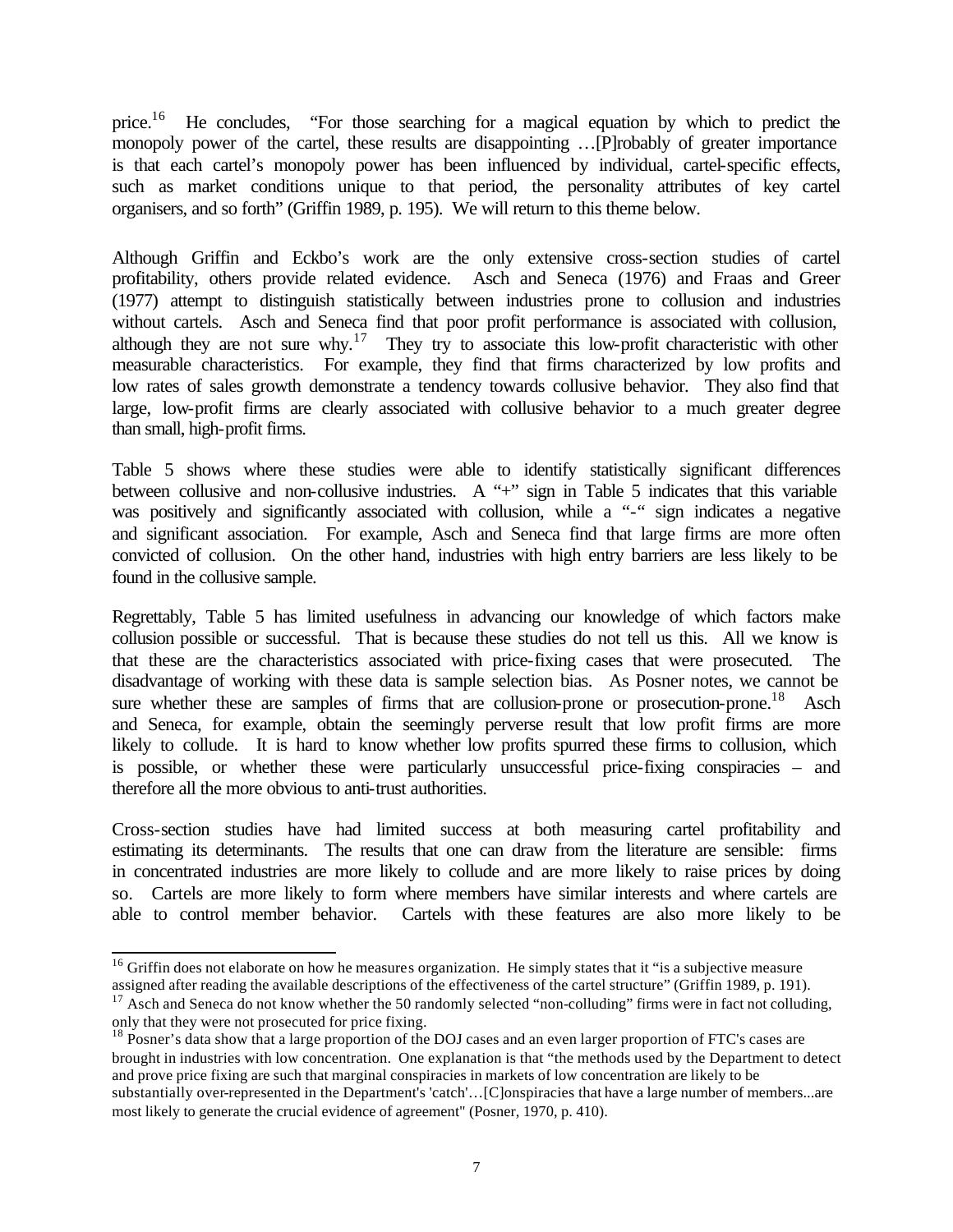successful. But there is still enormous variation in industry conduct and in cartel success, even controlling for industry structure.

#### **4. Determinants of Cartel Duration**

There are a variety of reasons to expect that cartel duration is negatively related to the number of firms in the cartel and in the industry. A large number of firms creates coordination problems, increases the likelihood that there exists a firm willing to cheat, etc. The empirical results, however, are ambivalent on this question (Table 6). Posner and Dick actually find that cartel duration increases with the number of firms. Using his large sample of 989 Department of Justice cases, Posner finds that 52 percent of the cartels with 10 or fewer members persisted for 6 years or more. But duration was even longer for cartels with more than 10 firms; 64 percent lasted 6 years or more. Hay and Kelley do not have enough dispersion their much smaller sample to test for an effect of the number of firms on cartel duration. However, they do note that the majority of conspiracies lasting 10 or more years were in concentrated markets.

The empirical analysis of the equally intuitive presumption that industry concentration and high cartel market share increase the duration of a cartel is borne out in the international crosssections. Dick, Marquez, and Suslow all find that cartel duration increases with the share of the market controlled by cartel members (Table 6). Hay and Kelley find that industry concentration is associated with increased cartel duration (Table 6).

Another important aspect of industry structure for cartel duration, highlighted by Stigler (1964) is the presence of large customers. Stigler hypothesized that large customers would increase the incentive for a cartel member to defect and, therefore, contribute to cartel instability. Dick tests this proposition for his Webb-Pomerene cartels and finds that cartels selling to relatively larger buyers tended to dissolve sooner (Dick 1996, p. 261). As shown in Table 6, other cross-section studies have not included downstream industry structure in their studies though this does seem like an issue for which a cross-sectional methodology could be useful.

As discussed above, demand fluctuations play an essential role in several different models of cartel stability, and most cross-sectional studies have included a demand-related variable. The particular measures vary from study to study depending on the particular model specified (and, of course, the actual data availability). To distinguish between the Green-Porter prediction that price wars will arise in response to unobserved negative demand shocks and the Rotemberg-Saloner prediction of "price wars during booms," Dick tests whether his sample of Webb-Pomerene cartels were more or less likely to collapse during downturns in export demand (Dick 1996, p. 271). <sup>19</sup> He finds that cartels were more likely to end during anticipated downturns, but that their stability was unrelated to unanticipated business cycle fluctuations.

Marquez focuses on the rate of growth of demand. He finds that an increase in demand growth has a negative effect on duration, but not a significant one. Comparing his results with others in the literature, Marquez conjectures that the effect of demand growth on cartel duration is dependent upon both the country composition of the sample and the sample period (Marquez 1994, p. 338). Suslow (1991) focuses instead on deviations from trend demand and finds that

l  $19$  His measure of demand variability is the coefficient of variation of an index of quarterly export prices for one of four broad product categories during the cartel's life span.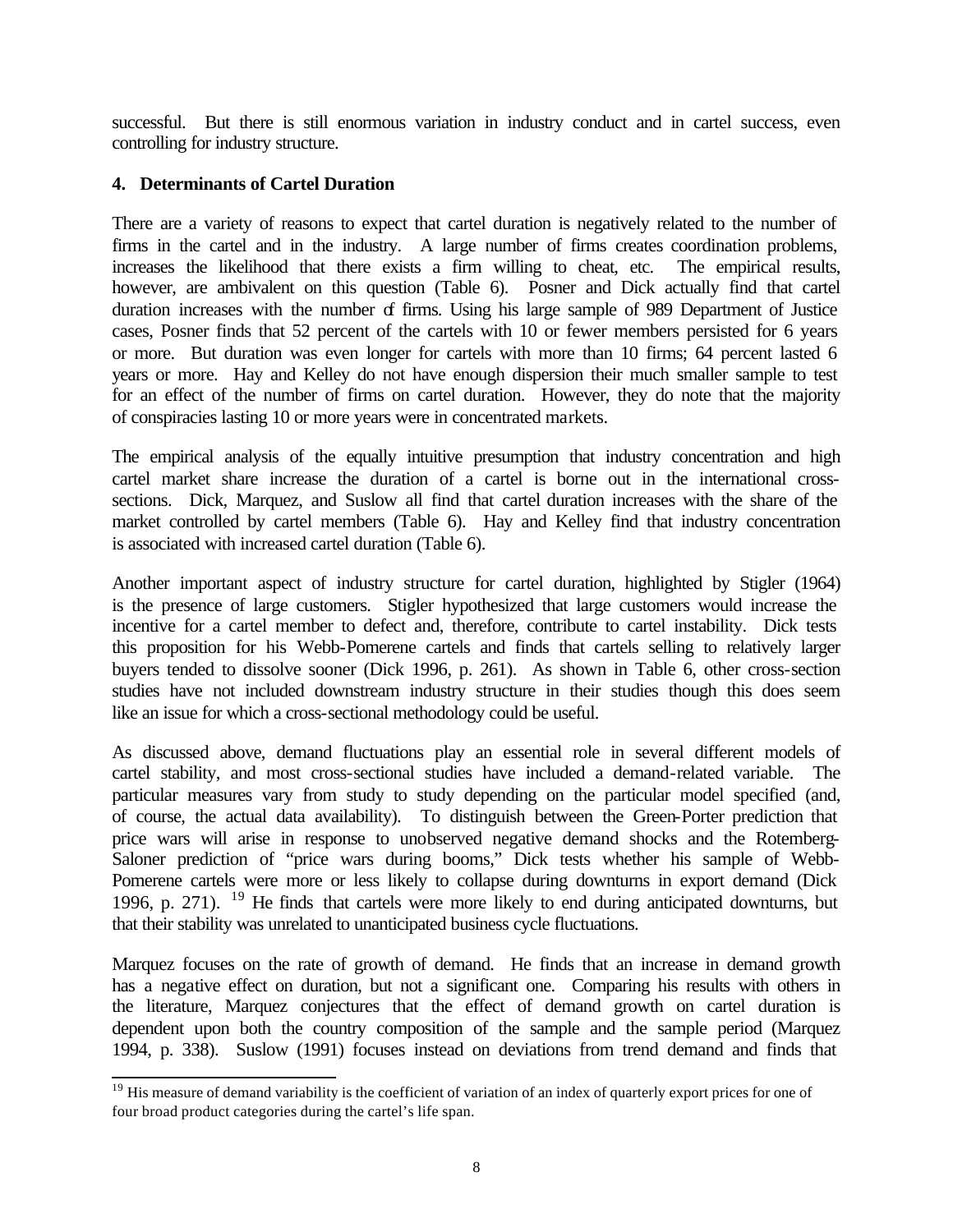demand uncertainty is the most important single variable in explaining cartel contract duration – more important than either the industry structure or cartel organization variables.

The British Government Study (1944) noted that cartel instability is a prominent feature in those industries susceptible to "violent" changes in economic conditions. More stable industries – such as matches, electric lamps, and quinine – saw steady cartel activity over long periods (British Government 1944, p. xxxii). This finding is consistent with the econometric results described above – demand instability appears to destabilize cartels.

Finally, most studies note that internal, organizational variables often seem important in determining the success and durability of any cartel. Despite the difficulty in capturing these organizational variables quantitatively, several studies have made useful inroads in this area. Suslow finds, for example, that variables measuring the existence of penalties, patents, and narrowness of product scope all have a positive, significant effect on duration. Also, the more experienced the cartel, and the more specialized and complex the governance structure (greater use of penalties and of central sales agencies, for example), the longer the cartel is likely to endure.<sup>20</sup> The British Government study comes to a similar finding regarding the importance of organizational variables. Cartel agreements were rarely renewed without substantial modification to the cartel organizational form or penalty structure (British Government 1944, p. xxxi).

Another way to approach the determinants of cartel duration is to examine the immediate cause of the cartel dissolution. Several of the international cross-section studies do systematically examine breakdowns. Eckbo categorizes cartel failures with a series of binary variables: Was the breakdown market related or political? If market related, was it due to external forces? If externally caused, was it an increase in non-member supply that strained cooperation to the breaking point? A tabulation of the results of his investigation is shown in Table 7. The main reason, as most theorists would suspect, is internal conflict or defection, accounting for 10 of the 23 breakdowns, or roughly 44 percent. The same holds true for the twenty-nine Sample 2 cartel episodes: 59 percent ended due to internal conflict. In Suslow's sample, it is also true that internal conflict and cheating ended a large majority of cartels, second only to the fact that many cartels in her sample were brought to an end by World War II.

As with Eckbo, Griffin also looks into the reasons for cartel "disintegration." He finds that for his sample of 54 cartels, 27 ended for primarily political reasons. New entry or the use of substitutes ranks second, with a count of 18. What Griffin calls "behavioral problems" or "opportunistic behavior" caused another 14 to fail. This category includes cheating and disagreement over market shares, encompassing both what we would classify as "monitoring" price wars and "bargaining" breakdowns. World War II brought 12 cartels to an end. Finally, technological change was decisive in ending 4 cartels (rubber, zinc, sulphur, and nitrate).

#### **5. Summary of Results from Cross-Section Studies**

We can make the following generalizations from the international cartel cross-section work, with a few specific comments on lessons we can extract from U.S. price-fixing cases:

l  $^{20}$  However, when a dummy variable is included in the regression analysis to capture pre-WWI cartel experience of 16 industries in the sample, Suslow (1991, p.23) finds no significant effect on post-WWI cartel episode duration.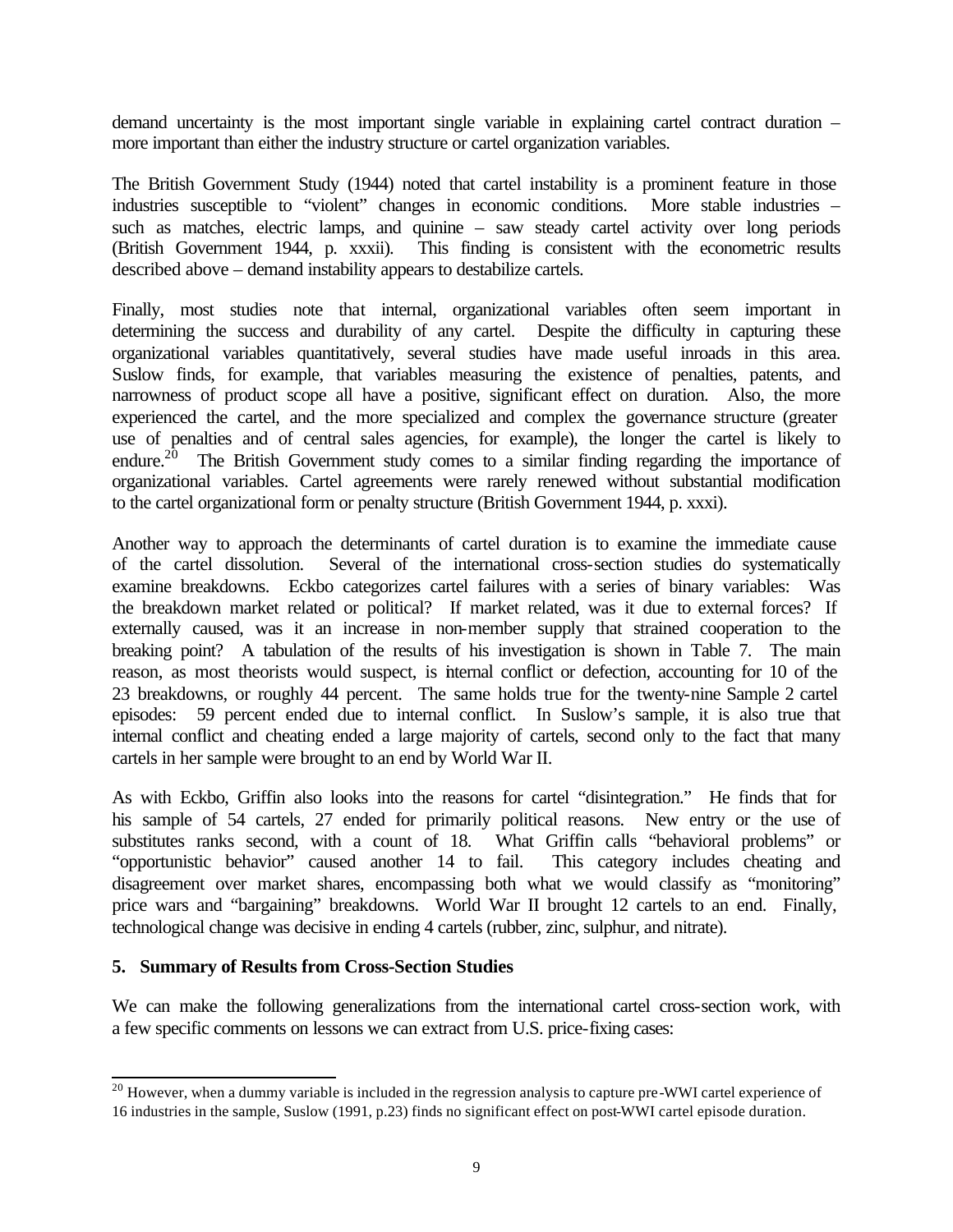- Cartels with greater market share and in more highly concentrated industries endure longer than those with lower market share and in less concentrated industries. In the U.S., price fixing is more frequent (or more frequently prosecuted) in industries with fewer firms or greater concentration.
- Faster growth in trend demand is associated with shorter cartels, as are business cycle downturns. In general, instability in the economic environment destabilizes cartels.
- Cartel organization and the history of the cartel are important, but difficult to measure. In the U.S., price fixing appears more frequently in homogeneous product markets, perhaps indirectly indicating that these cartels are easier to organize. Also, cartels in the U.S. often rely on trade associations to help with cartel organization when there are a large number of firms in the industry.
- Cartels reappear in some industries, and cartel duration tends to increase with industry experience with collusion.
- Other than WWII, cheating is the most common cause of breakdowns in international cartels.

## **Section III. Case Studies**

We turn now to an examination of a set of recent case studies of cartels. This is, admittedly, a very unscientific sample. These studies were selected based on our own familiarity with the cases and, in some instances, prior knowledge that the authors looked at issues in which we were interested.<sup>21</sup> Most of these studies make more explicit use of the modern game theoretic literature than do the cross-sectional studies surveyed above. In this section we will compare the findings of these studies with cross-section results presented above. In particular, we examine the stylized facts regarding profitability and duration and discuss their implications for the determinants of profitability and duration.

Case studies can provide us with a richer information set about a particular industry and its experience with cartel agreements. The equilibrium outcome in game theoretic models of collusive behavior often turns on small differences in the information set that each player has and the conjectures each player makes about the other players' behavior. A firm that has participated in a series of cartel agreements over the years with the same set of industry players probably has definite priors about how they will react in response to changes in strategy. A case study may do a much better job of identifying these critical subtleties than the typical cross-section study. By studying the interaction of one set of firms in depth, we can learn more about expectations and beliefs and how these expectations are affected by past management strategies. The downside to the case study approach is that the generalizations necessary to develop policy are much more difficult to make. For example, consider a case study that convincingly demonstrates that a particular kind of vertical restraint was used to stabilize a particular cartel. What should we conclude? Such a finding means neither that such a restraint is always used for collusive purposes, and so should be prohibited by anti-trust authorities. Nor does it imply that such a restraint is necessary for cartel success, so that anti-trust authorities could restrict their attention

 $2<sup>1</sup>$  See Appendix B for the list of cases.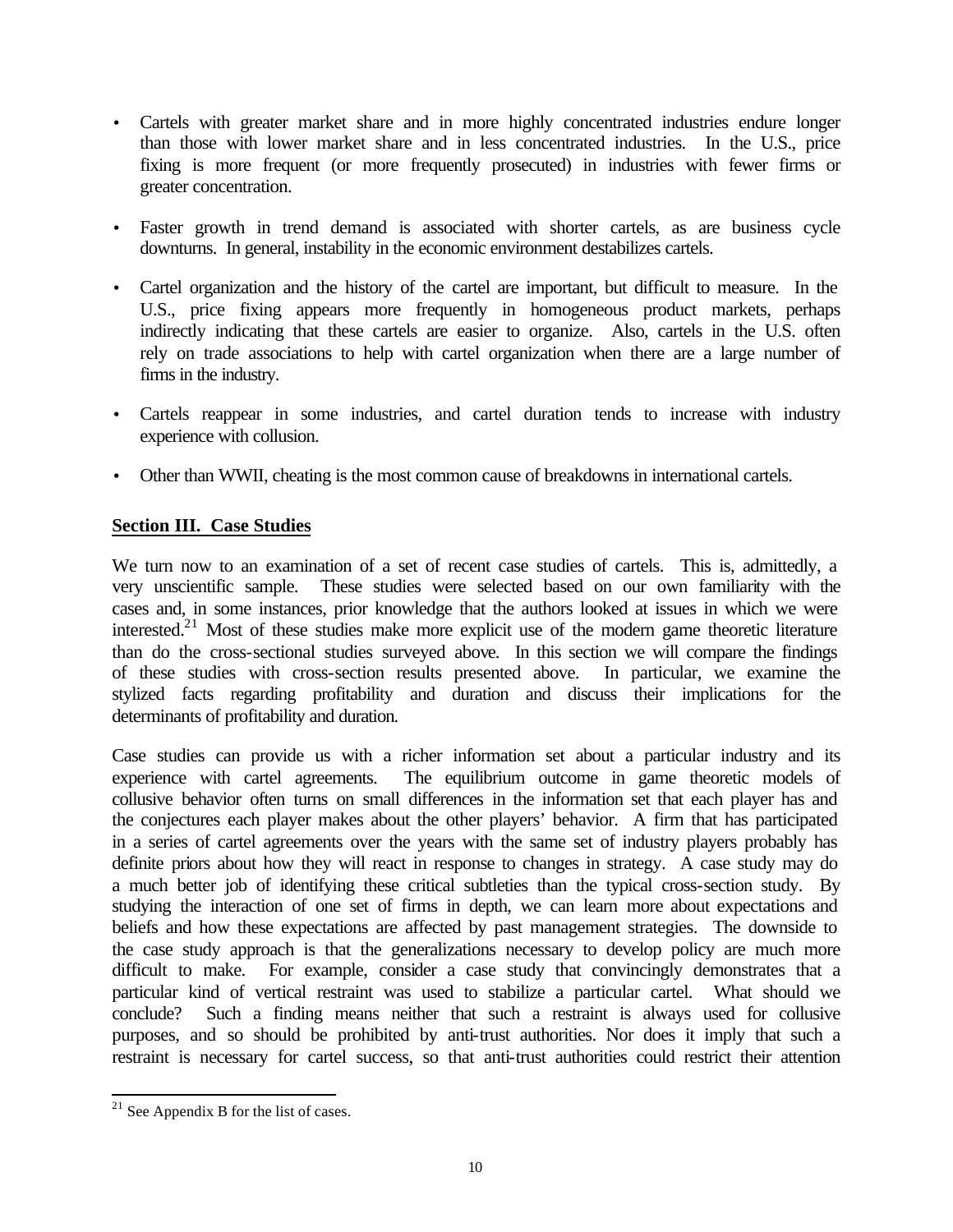to industries where such contracts were used. Case studies have provided useful comment on game theoretic models, but it has been much harder to move from case study analysis to policy recommendations. We attempt to bridge that gap here.

### **1. Cartel Profitability**

Most modern case studies pay surprisingly little attention to evaluating the success of cartels. Perhaps we are just so happy to have the detailed data made possible by case studies that we are inclined to assume that the cartel is successful, and that we are learning from the case study about how successful cartels operate.<sup>22</sup> There are a few studies, though, that take the question seriously. The methodological questions can be separated broadly into three areas: use of price to measure success, comparison of good times against price wars to measure success, and, as always, using duration as a proxy for success. Here we survey the findings of studies taking these different approaches, and we point out the common pitfalls.

Because quite a few cartels were formed following a decline in price (either because of entry, market integration, technological change, or a decline in demand), cartel prices and profits might well be lower, or at least not higher than, those that prevailed in the pre-cartel period. A fall in profits after the formation of a cartel does not necessarily mean that the cartel was not successful. Profits might be higher than would have been the case *in the absence of the cartel*.

With this caution in mind, Table 8 reports changes in prices and profits in our sample of sixteen cartel case studies.<sup>23</sup> Virtually every cartel case study surveyed here reports that the cartel was able to raise prices immediately following cartel formation. Most case studies do not compare cartel prices with the competitive price (or any other counterfactual price). In the bromine and ocean shipping cases, the cartels were reportedly able to raise price to the joint profitmaximizing level. In the case of German steel, cartel prices were lower than the joint maximizing price, but still significantly above the competitive price. In cases where the cartel was regional or national, the cartel price may be compared to the world price. In two such cases, cement and oil, national cartels were able to raise prices above the world price. Thus, there is ample evidence of price increases, but this evidence is often fragmentary. In many cases, it is not the right kind of evidence to determine conclusively whether the cartel raised prices and profits above what they would have otherwise been.

It is also important, when evaluating the success of a cartel, to look at more than just the price the cartel charges during "collusive" periods. As many of these industries have periods of price wars or other breakdowns in collusion, the success of the cartel must be measured in terms of overall profitability, not just the profitability of periods in which high prices are charged, no matter how briefly. For example, during the 1930s, U.S. breweries cooperated to raise prices, probably increasing prices to levels that were actually *higher* than the joint-profit-maximizing

 $22^2$  Of course, there are also studies that deny that what they are studying *is* a cartel. Firms may get together and fix prices, but, it is argued, the economic result is not to restrict output and raise prices relative to what would occur in the absence of such cooperation (Leach 1994; Pirrong 1992; Sjostrom 1989). (Why rational, profit-maximizing firms who cooperate in setting prices would refrain from trying to increase profits is a bit of a mystery, but one that is beyond the scope of this paper.) This paper does not address these largely normative questions; we presume that firms are using whatever means are at their disposal to raise profits.

 $23$  The sources for these case studies are reported in Appendix B.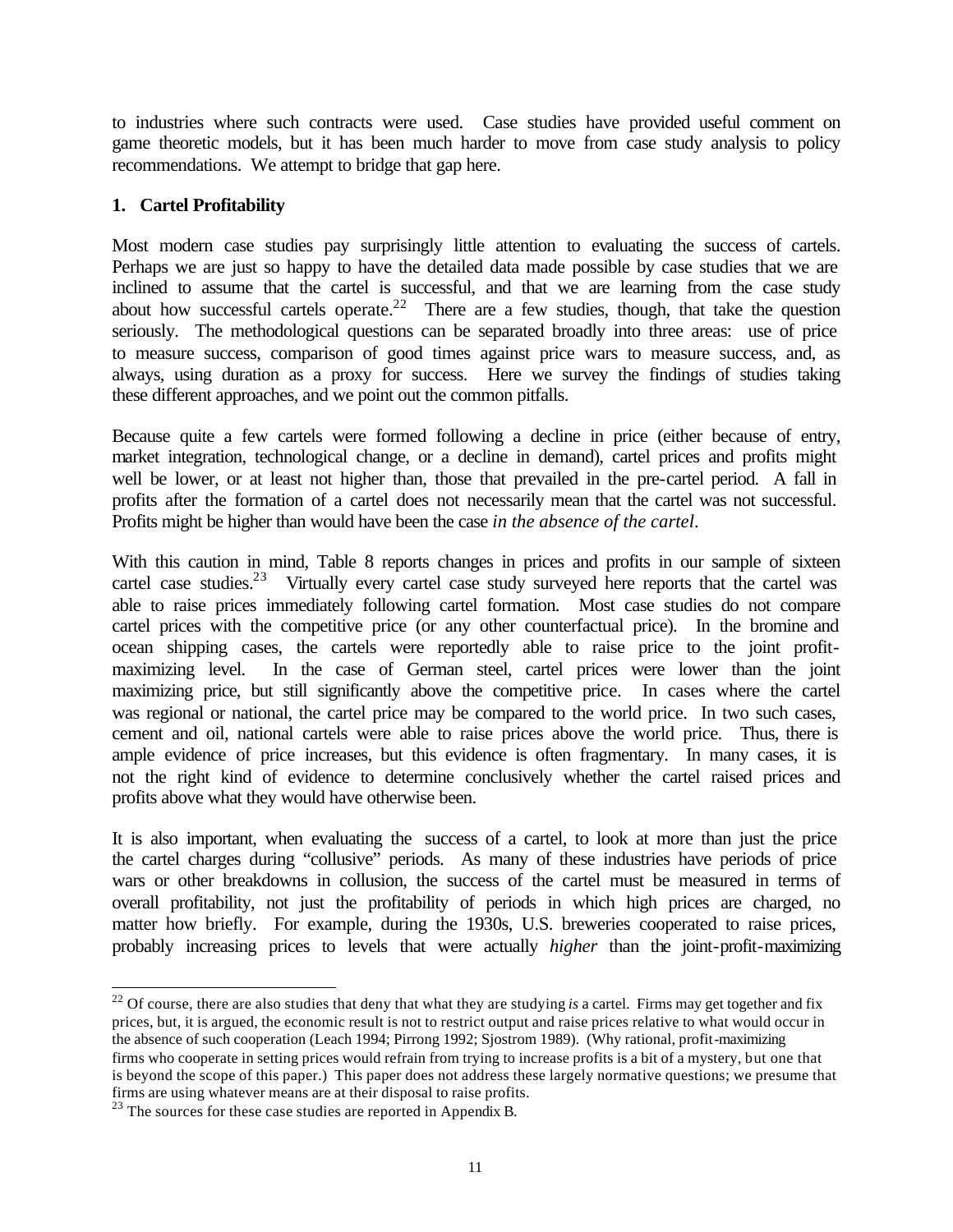price in order to assuage prohibitionists concerns (which remained influential immediately following Repeal). But these high prices were not sustainable. McGahan (1995) found that the industry had price wars in each of the three years in which it attempted to collude.

### **2. Cartel Duration**

The issues that arose in measuring cartel duration in cross-section studies do not disappear when one turns to case studies. The difference is only that the economists' choices become more visible to the reader. For example, conflict over the terms of a cartel agreement may lead to a price war. Such price wars, termed "bargaining price wars" by Levenstein (1996) in her examination of the bromine cartel, can in principle, through careful case study, be distinguished from those that represent a "punishment phase" (à la Green-Porter) of an ongoing cartel. Gupta (1997) also finds evidence of bargaining price wars for the tea industry cartels in 1931 and  $1932^{24}$ 

It is also important not to equate formal duration with success. There are cases in which the formal structure of the cartel is maintained, but declining market share undermines the cartel's ability to raise price above the competitive level. This was the case, for example, in the mercury industry (MacKie-Mason and Pindyck 1987). The industry apparently managed a very successful cartel from 1928 to 1950; in 1950 collusion broke down in a dispute regarding a large Italian sale to the U.S. government stockpile. The cartel was re-established in 1954 and prices rose to very profitable levels. But high prices induced entry, and after 1965 the cartel's share of world output declined. The cartel continued its formal existence but had little impact on prices. Another attempt at cartelization was made in 1975, including countries representing 60-80% of world production, but the "new cartel was unsuccessful" (MacKie-Mason and Pindyck 1987, p.  $197)$ <sup>25</sup>

Table 9 presents duration statistics from sixteen cartel case studies. Comparing Table 2 and Table 9, we find that cartel longevity for this set of sixteen industries, with fifty cartel episodes among them, is longer than was the average duration for the cross-section studies discussed above. The mean duration is 17.2 years (median of 8 years), rather than the roughly 4 to 8 year average found in cross-sections. The variance in cartel longevity for the cases reported in Table 9 also far exceeds that for the cartels studied in cross-sections, which was itself sizeable. Cartel duration ranges from less than one year (in the case of several cartels that barely or never got off the ground) to 100 years between the formation of the DeBeers diamond cartel and its first breakdown. The standard deviation of cartel duration of this admittedly non-random sample is a whopping 18.3 years. One suspects that this variance reflects scholars' tendency to select industries for case study that have either a long history of cartel activity or an interesting history of on-again off-again cartel episodes. In any case, the lesson learned once again is that cartels cannot be categorized as "short" or "long" – they are both. $^{26}$ 

l  $^{24}$  These "bargaining price wars" are similar to what Slade (May 1990) calls "asymmetric information price wars."

<sup>&</sup>lt;sup>25</sup> Note that MacKie-Mason and Pindyck (1987) appear to measure success by examining price trends. Falling prices, which continued after the formation of the new cartel, may have reflected the failure of the cartel. But demand was also declining. Falling prices therefore might still reflect a successful cartel, when measured against the (counter-factual) prices that would have prevailed absent a cartel.

<sup>&</sup>lt;sup>26</sup> It also reinforces the point made above that there are inherent sample selection problems in cartel studies.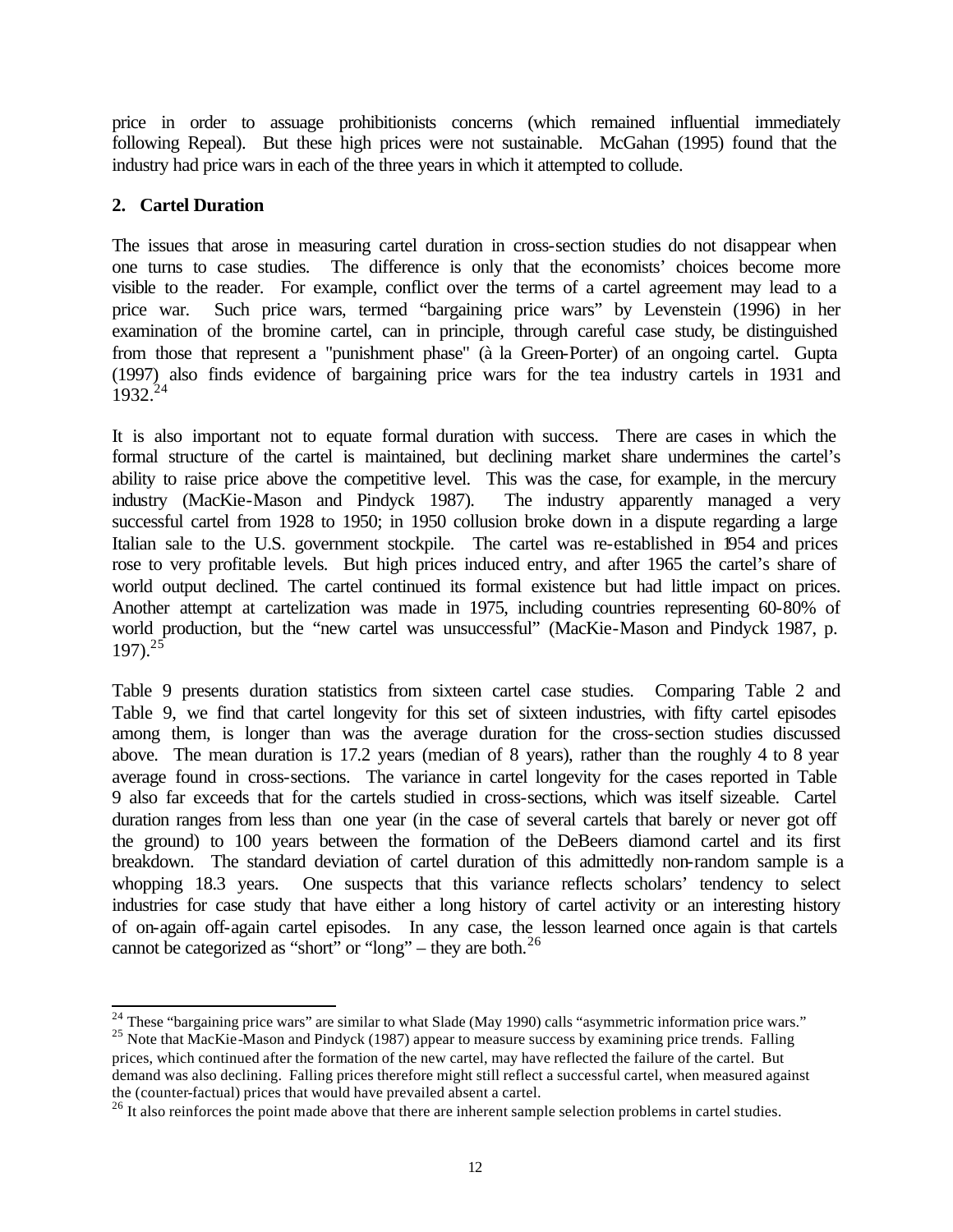There is substantial variation in the duration of cartels both within a single industry and across industries. That two of the most stable cartels in this set are both South African – the DeBeers diamond cartel and the South African cement cartel – highlights the importance of particular cultural and institutional environments. But we also find very stable cartels in the United States, such as the parcel post (Railroad Express) cartel that was in force for much of the nineteenth century. Both ocean shippers and mercury producers have also managed to sustain long lasting cartels.

The least stable cartel in this group is the one that has received the most attention of late, the nineteenth century railroad cartel known as the Joint Executive Committee (JEC). The JEC data, studied by Ulen (1979), Porter (1983), and others, show fairly conclusively that switches in conduct occurred in the late nineteenth century railroad industry.<sup>27</sup> Even in the notoriously unstable railroad industry, the JEC looks short-lived. The longer periods of railroad cooperation reported in Table 9 are all from southern railroads. The northern railroads did not manage to sustain cooperation for more than two or three years, before the establishment of the Interstate Commerce Commission (ICC), except in cases where there was another large, outside player, such as Standard Oil.

In this set of case studies there are several cartels that got off to a rocky start and then managed to sustain collusion for longer periods. This was the case for the railroad-oil, tea, potash, and sugar cartels. It appears that the participants learned about each other and about organizational features that would help to support collusion in their industry. It seems likely that this kind of early history of failure characterizes many successful cartels. In many cases, these early failed attempts may have left little or no historical record. This kind of learning appears to continue in many of the European cartels; the post – World War I steel and potash cartels, for example, display more complex organizational structures than did their pre-war predecessors. In contrast, the change in institutional and economic environment seems to have limited the usefulness of pre-World War I or National Industrial Recovery Act (NIRA) cartel experience for many U.S. industries. Alexander (1994) convincingly argues that in many industries firms did learn to cooperate during the NIRA period in ways that improved their ability to limit price cooperation even after explicit collusion was prohibited. This does not show up in our table because the new form of cooperation was generally not a formal cartel. $^{28}$ 

Of course, in other industries, early failures never lead to successful collusion. It is important, as a matter of anti-trust policy, that we learn to distinguish failed attempts that pave the way for future collusion from failed attempts that reflect the inherent difficulty of sustaining collusion in a particular industry. One can speculate that there are a large number of industries that followed the pattern of the Canadian oil industry, in which the failure to sustain collusion led to consolidation of the industry (Grant and Thille, 2001). This has certainly been asserted about the attempts to control prices in the U.S. trusts of the late nineteenth and early twentieth centuries. Similarly, the repeated failure of railroads to sustain collusion is often offered as an explanation for the creation of the ICC. With state power, the ICC could accomplish for the railroads what they could not accomplish with voluntary accords (MacAvoy 1965, Kolko 1965).

 $2^7$  See Slade, May 1990, pp. 531-32 for a complete discussion.

<sup>&</sup>lt;sup>28</sup> See Levenstein (1996) and Genesove and Mullin (1999) for further discussions of learning about cartel design.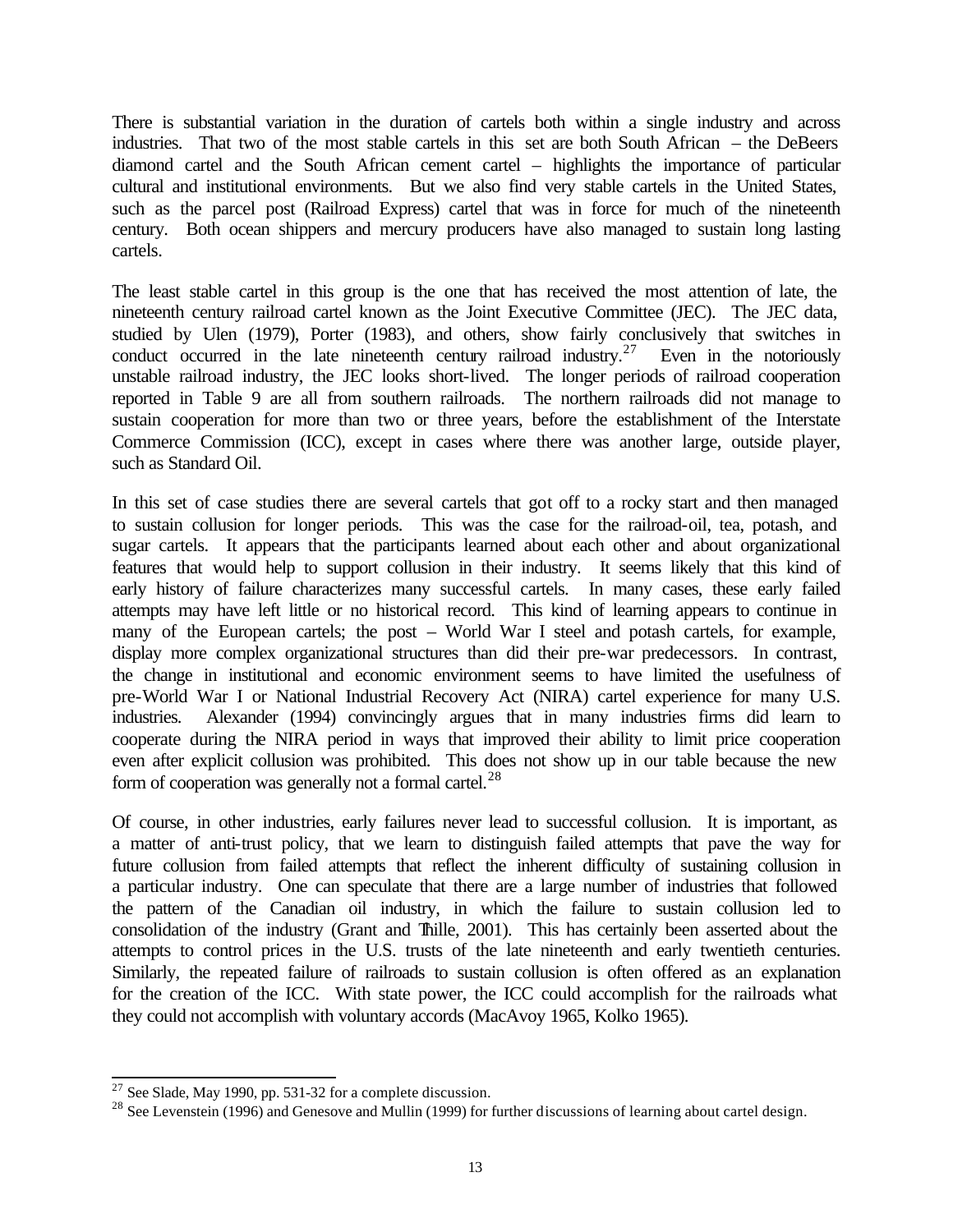Case studies that examine failed attempts to form cartels add enormously to our understanding of the basic cartel problem. A close examination of the reasons for failure would illuminate our understanding of why cartels appear where they do and the extent to which successful cartels are idiosyncratic in nature or endemic to certain industries. Because successful cartels are more likely (despite the cartels' best efforts) to leave records than are failed cartels, and because success is more appealing as a subject of study, most studies focus on successful cartels. There is also a certain reluctance to label a cartel a failure, even when it might be more informative to do so. One important exception is MacAvoy's (1965) study of nineteenth century railroad cartels. He argued strongly that these cartels *failed* because of the impossibility of preventing cheating by member firms. This point has been lost in the literature on the JEC, which has tried to discern the characteristics of a successful cartel from the JEC experience.

There are a few other treatments of cartel failure, in addition to MacAvoy's work. Alexander's (1997) study of the 1930s pasta industry is an interesting case. She argues that cost heterogeneity was sufficient to make it impossible for macaroni producers to collude, even during the NIRA, when many other U.S. industries were able to collude in the new, more sympathetic legal environment. The optimal collusive price was very different for large firms with low costs than it was for smaller firms with higher costs.

Levenstein (1995) examines repeated attempts by U.S. salt producers to collude during the nineteenth century. Salt producers created the very first known price-fixing cartel in the U.S. They employed a wide variety of legal and extra-legal mechanisms to fix prices, limit output, and provide exclusive access to geographic markets. Each of these collusive arrangements collapsed within a year or two at the most. Levenstein argues that, despite much hard and creative work on the part of the manufacturers, as well as some state regulators, there were not sufficient barriers to entry to allow for sustainable collusion. Clay and Troesken (2002) come to a similar conclusion regarding attempts to control the markets for distilled alcohol during the late nineteenth century: barriers to entry were simply too low to allow colluding firms to maintain market share as they increased price.

#### **3. Determinants of Cartel Profitability and Duration**

#### **a. Concentration**

l

Virtually all studies of collusion include some measure of concentration. Concentration has been shown to be consistently and positively related to collusive success. Concentration may reflect barriers to entry. But to the extent that concentration exhibits its own, independent effect on collusive success (as opposed to simply picking up the effect of barriers),  $\dot{t}$  is probably because it is easier to design an agreement with fewer participants. Studies that find a positive relationship between collusion and concentration include Hay and Kelley (1974) and Eckbo  $(1976)$  (Table 1). <sup>29</sup> Most of the cartels included in our case study sample were in relatively

 $29$  The structure-conduct-performance and price-cost margin literature have found a consistent relationship between concentration and profits and/or markups across industries, but we restrict ourselves here to the literature on cartels. Rosenbaum and Manns (1994) for example, in their price-cost margin study of Fortune 500 corporations from 1974- 77, find that stable market concentration is the only variable that consistently makes conjectures more collusive.

This stability may reflect the increased ease of coordination among a small number of firms in industries that are highly concentrated and/or whose membership does not fluctuate. The stability of industry membership, however,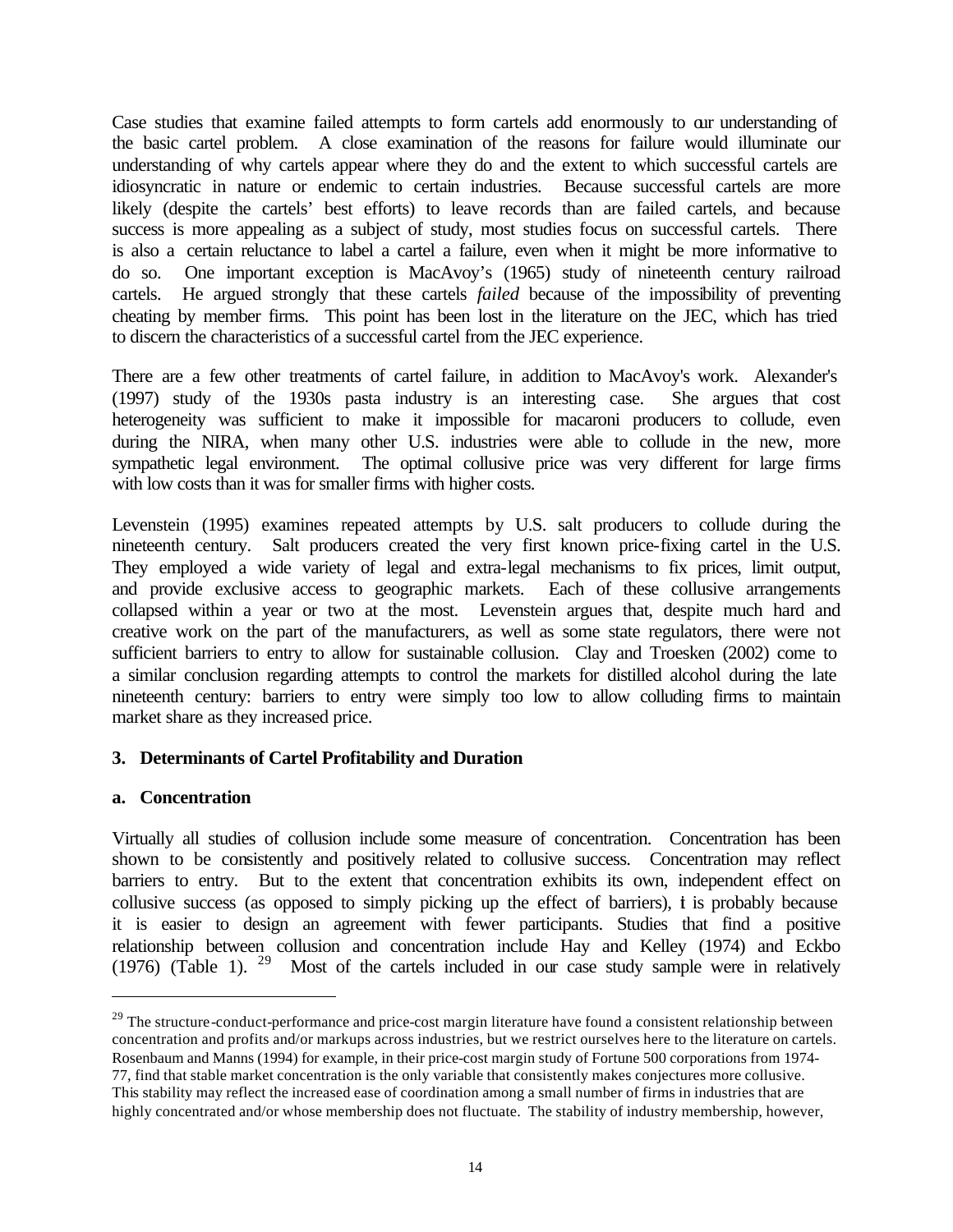concentrated industries (see Table 10). The exceptions are usually legal cartels, often with active state involvement.

Some argue that the number of *decision-makers* is more important than the number of firms (Cyert, *et al*, 1995). If the firm decentralizes pricing authority, then there is less price discipline and price wars are more likely to break out. For example, in the famous electrical equipment conspiracy, Richard Austin Smith says that the 1950s "decentralization plan" (where the head of each unit was given marketing and pricing authority) lead to the breakdown of the cartel (Smith 1963). The number of participants in our set of case studies ranges from 2 to several hundred, as shown in Table 10. But in each case where there were more than a dozen or so firms, industry associations or even national governments played a key role in organizing and implementing the agreement.

#### **b. Cheating**

l

Table 11 catalogs the causes of cartel "failures" as reported in our sample of case studies. The most common cause of breakdown noted in Table 11 was entry; entry disrupted collusion at some point in over a third of the industries studied and was the primary cause of cartel disruption in a third of the individual episodes studied.<sup>30</sup> That is larger than the figures given in Table  $\overline{7}$  for cross-section studies, although it is close to Griffin's 33% figure. Non-market forces, such as the outbreak of WWI or WWII (15% of the cartels) and Department of Justice action (a little over 10%) account for about a quarter of the dissolutions in the group.

Trailing far behind are three cartel episodes, or less than 10% of the case study sample episodes, that ended due to cheating. One interesting case regarding industry-specific demand fluctuations is the electrical equipment cartel. There was more cheating in the turbine agreement than in other electrical equipment products, because of the lumpiness of demand. This is consistent with Stigler's comment on the importance of large customers. Where the defector can quickly capture a large share of the market with a small defection, defections are more likely. This seems to have been the case in turbines, though it does not seem that it was sufficient to undermine the cartel altogether.

In many industries, authors asserted that cheating was simply not a problem for the cartel. Bargaining problems were much more likely to undermine collusion than was secret cheating. About one quarter of the cartel episodes ended because of bargaining problems. Bargaining issues affected virtually every industry studied. Finding a point on the contract curve, and hoping that that point remains an equilibrium, is often the biggest challenge for firms attempting to collude. Successful cartels have developed organizational designs that allow the agreement to accommodate fluctuations in the external environment without requiring costly renegotiations. Secret cheating undermines cartels in some industries, but if collusion is really to be successful, the firms in the industry will probably have to make such a significant investment in the collusive organization and in the development of organizational skills that cheating becomes a

also suggests that there are barriers to entry that allow the cartel to flourish. What these barriers are may well vary from one industry to another.

 $30$  Baker (1995) argues that new entry is particularly important in cartelized industries because incumbent firms are less likely to adopt new innovations than are new entrants. Thus entry is induced not only by high cartel profits but also by the incumbents' neglect of potentially profitable innovations.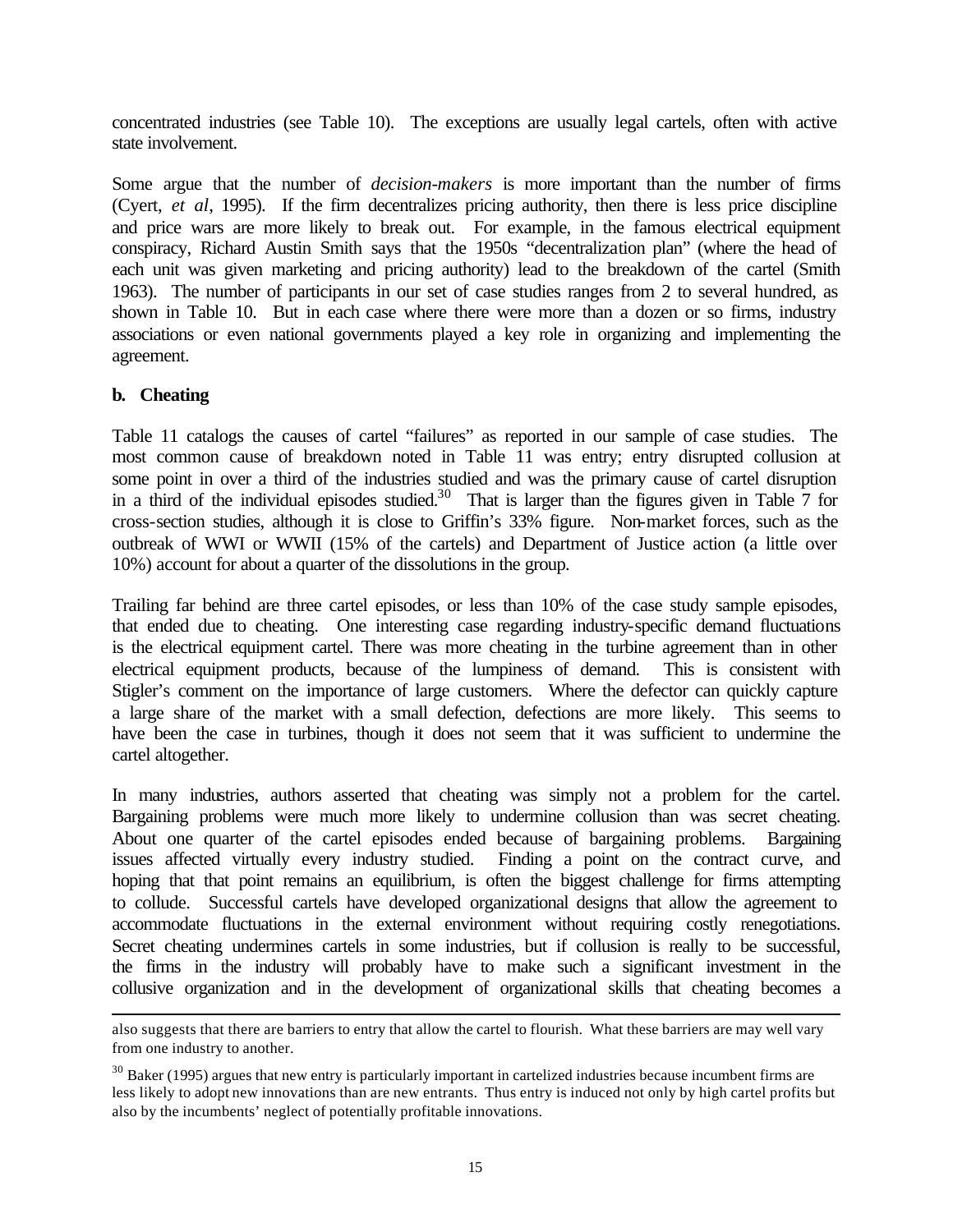secondary issue. Industries that continue to suffer from cheating after making such formal agreements are often industries that cannot really sustain collusion. Of course, the story of the modern industrial organization literature is that firms do not actually cheat; their competitors cannot discern that due to noise in the economic environment. The costliness of many of the hypothesized punishments is such that successful colluders would rather invest in mechanisms to assure that cheating is observable, and therefore prevent it, than to implement costly punishments because of *ex-post* uncertainty.

#### **c. Customers and the Nature of Demand**

The case study literature also reflects the surprisingly complex relationship between customers and supplier cartels. Table 12 summarizes the role of customers in the sample of case studies surveyed. In five of these industries, customers engaged in explicit strategic behavior to try to break the cartel that charged them high prices. In some cases (e.g., bromine and potash) customers attempted to enter the industry, vertically integrating to get around the cartel. In other cases, customers attempted to encourage defections by telling suppliers that others already had (as in the rayon industry) or by contracting with defectors, as predicted by Stigler (Eswaran 1997, Levenstein 2000). Recent research on the potash cartel suggests that fertilizer manufacturers organized a national merger *in order to* undermine the potash cartel that supplied them with an essential raw material (Levenstein 2000). Some customers also looked to legal remedies, even before the Sherman Act offered triple damages, as when crude oil producers had the corporate charter of an early railroad cartel revoked (Granitz and Klein 1996). In virtually every case, large customers happily took advantage of price wars to stock up on supplies (Levenstein 1996). For example, grain brokers actually stored their goods in Chicago waiting for the next breakdown in the JEC railroad cartel (Ulen 1979).

But as seems so often to be the case in studying cartels, large customers are bad for cartel stability – unless they aren't. There are other cases, sometimes in the same industries as those described above, in which customers were intimately involved in stabilizing a cartel, providing information and punishment mechanisms not otherwise available and sharing, indirectly, in cartel rents (Granitz and Klein 1996, Levenstein July 1993). Barbezat (1994) argues that steel users preferred the stability assured by the German steel cartel to the chaos of the competitive market. In many of these cases, the preferred treatment received by the cooperating customer gave them a significant advantage relative to their own competitors: better to pay somewhat higher input prices, and rid oneself of competitors who would have to pay even higher prices; better to *pay* higher input prices than *charge* competitive ones.

As demand is more elastic, the potential for increasing profits decreases and so does the incentive to create a cartel (Pindyck 1979). Where tested, this fairly intuitive result is borne out in the cross-sectional studies discussed above. Eckbo (1976) finds that cartels are able to raise price substantially only if demand is sufficiently inelastic and there are few short-term substitutes (p. 42). There are numerical estimates of demand elasticities for only four of the sixteen industries included in our informal sample of case studies (Table 13); in most cases measured demand is inelastic. In five other cases, demand for the product is described as "inelastic." The one industry included that clearly had very elastic demand (the brewing industry, with an elasticity of –10), also had a remarkably unsuccessful cartel, with price wars occurring in every year of the study. The prices charged by that particular cartel may have, in fact, been higher than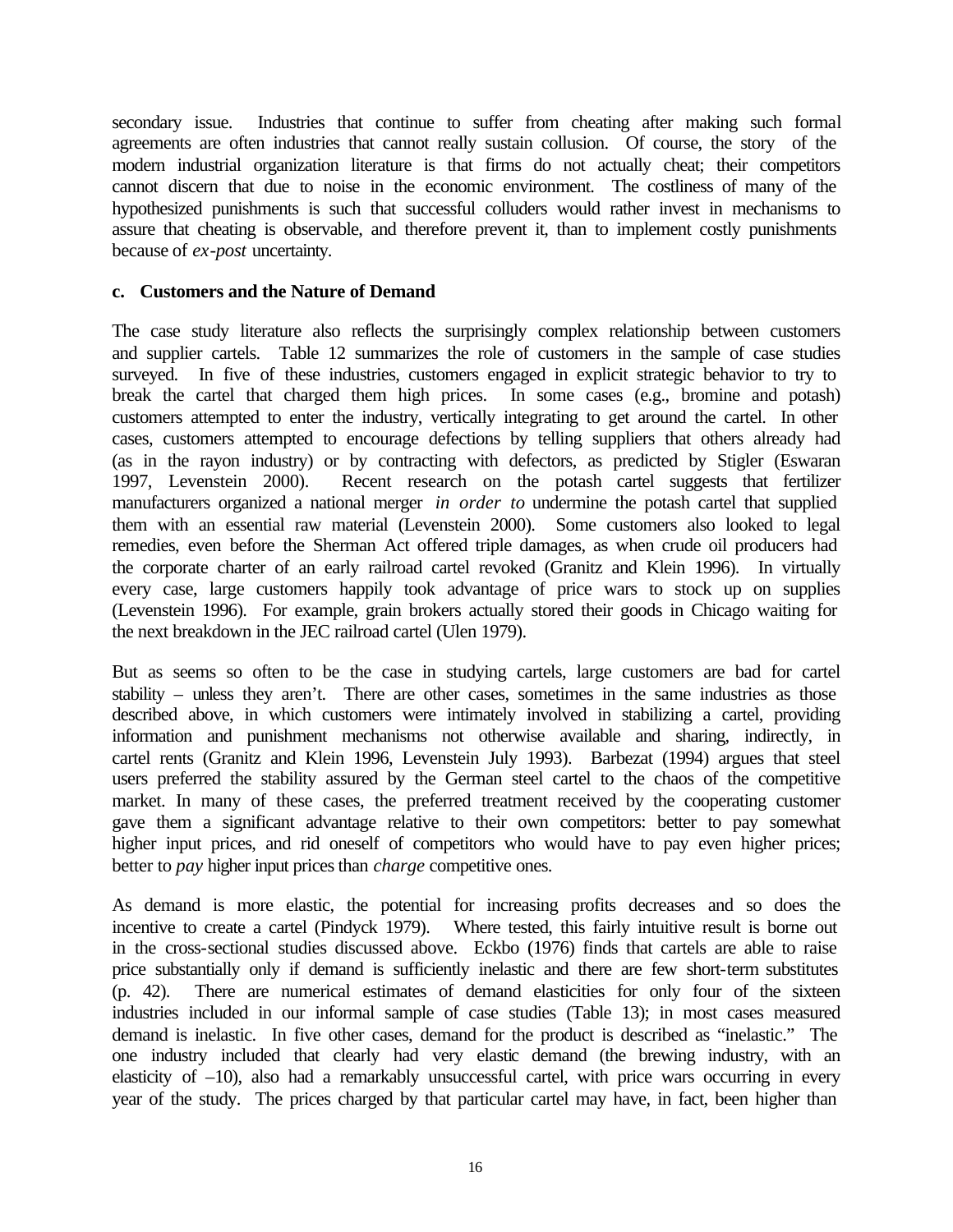optimal, moving demand out to a very elastic range, because the cartel was operating in the immediate post-Prohibition era and there was significant political pressure to keep the price of alcoholic beverages high.

The longstanding presumption in the cartel literature has been that cyclical downturns undermine cartels. This was the case in the tin and steel cartels that fell apart during the depression of the early 1890s (Lamoreaux 1985). Table 14 summarizes the evidence on cyclicality and cartel stability that could be culled from our sample of case studies. The table asks whether a particular cartel ever came together or fell apart in response to demand fluctuations. Many studies report that a cartel came together during a period of falling prices, but this is not always, or even usually, associated with falling demand (either for the particular product or in aggregate). Instead, it often signifies entry or the integration of previously distinct markets. The limited information in this table reflects the limited contribution of case study research, up to this point, in informing our understanding of the relationship between cyclicality and cartel stability. The only case that was ended by an observable demand shock is that of the international steel cartel. In other cases, bargaining issues may arise as a result of a decline in demand. Similarly, it may be that cases that we have coded as cheating were adversely affected by demand shocks.

What is most striking about this is how little relevance macroeconomic fluctuations seem to have one way or the other. This is consistent with the Green-Porter/Abreu, et al literature, which implies that firms will respond to unobserved fluctuations in demand, but not to observed fluctuations. From the point of view of the cartel, macroeconomic fluctuations are close to common knowledge; it is idiosyncratic demand that may not be observed. It is also consistent, however, with our comments on expensive, disruptive punishments. Successful cartels do not break apart, but rather develop machinery of some sort that allows them to weather cyclical fluctuations. Cartels that are disrupted by observed cyclical fluctuations may be fairly fragile to begin with.

### **d. Cartel Organization**

Cross-sectional studies have a difficult time testing the importance of organizational issues, because, even if it is possible to get data on cartel organizations for a large number of industries, that data has to be drastically simplified in order to be made use of in such a study. Case studies offer more promise in this area, though most do not address the question directly. One exception is MacKie-Mason and Pindyck (1987); they argue that organizational issues were *not* important in determining cartel success. External conditions, not organizational issues, undermined the sulfur and mercury cartels; more generally, they argue that if sufficient profits are available, organizational means will be found. But they do not examine the internal records of the cartels involved, so it is difficult to know whether a different cartel organization could have created barriers to entry or sustained demand, so that the cartel could have enjoyed continued success. One example of a cartel that has managed to do exactly that is the diamond cartel (Spar1994).

Baker and Faulkner (1993) argue that organizational structure did matter for the success of the electrical equipment cartel of the 1950s: collusion was easier for standardized products in which the management of the cartel could be fairly decentralized. It was much more difficult for customized products that required frequent contact among colluding firms. But this case highlights the difficulty of treating organization as an exogenous variable. The same firms with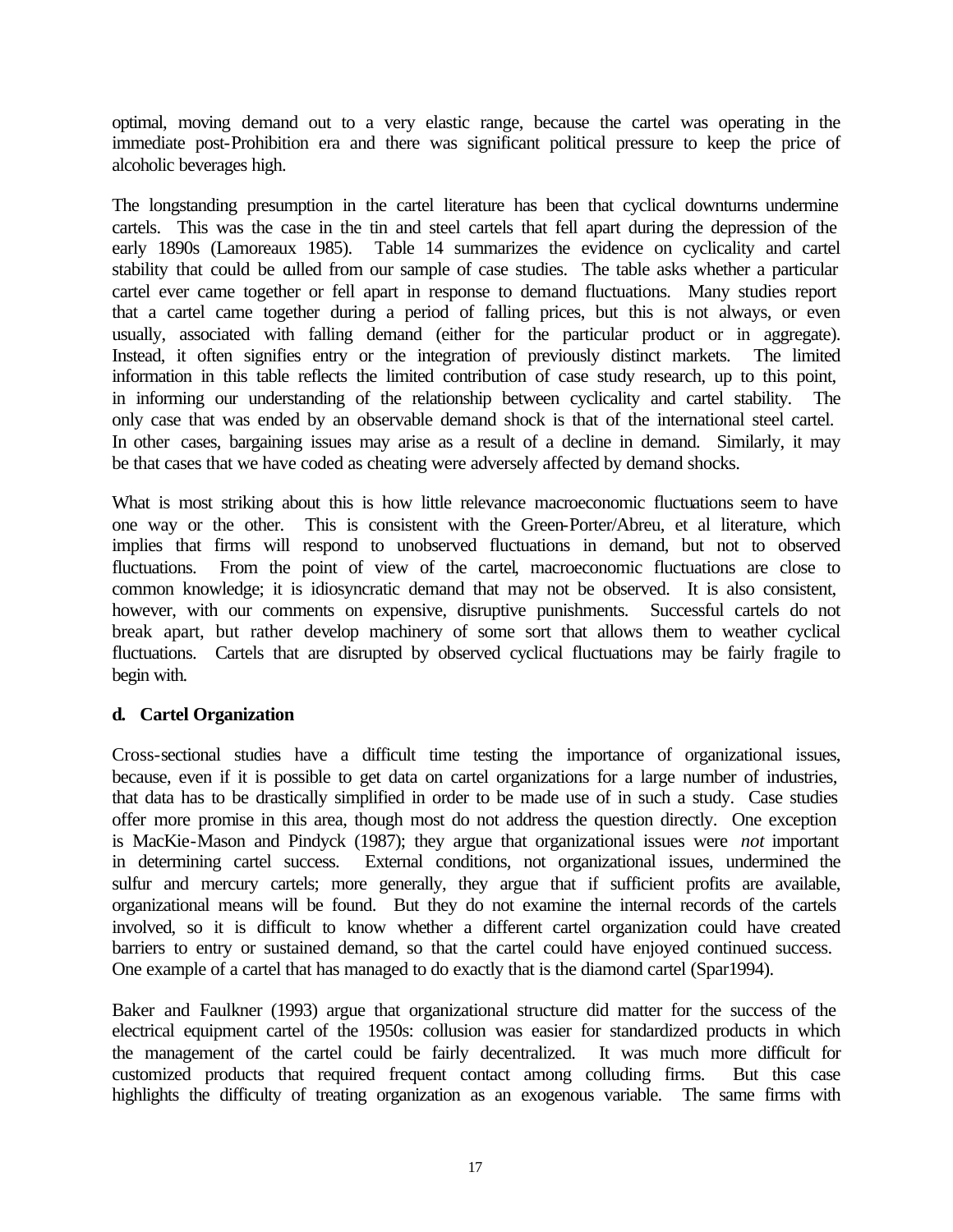essentially the same managers used very different organizations, but that was because of differences in the homogeneity of their products. Thus one suspects that standardization and the smoothness of demand were the real determinants of cartel stability, more so than organization per se.

The expectations that participants have about competitors' propensity to cooperate can make all the difference in whether collusion is successful or not. These expectations may be influenced by previous interaction or interaction in other markets. These may also be influenced by culture, either cultural bonds that make negotiations easier or cultural differences that must be overcome. The large number of international cartels, historically and more recently, suggests that firms have managed, at least in some cases, to overcome such barriers in the search for higher profits. But while a wide range of literatures, from the oldest cartel studies to modern supergame models of collusion, highlight the importance of such issues, they have rarely been systematically studied. They are not explicitly included in any of the cross-sectional studies discussed in Section II, above.

Case studies have the potential to provide a forum for further examining such expectation issues, but moving from casual description to testing is rare and difficult. Spar (1994) examines how the internal organization of competitors can affect their capacity for external cooperation. At the core are the dual problems of commitment and credibility. She argues that these are critical determinants of cartel success. Her study describes the historical background in which individualist diamond miners were forced to develop cooperative solutions to a variety of problems and argues that this created the context for successful collusion in the industry. Studies of the rayon industry note that there was a "culture of collusion" among firms in the industry that facilitated cooperation (Gallet and Schroeter 1995, Markham 1952). Similarly, the 1930s steel industry benefited from the experience of the Gary dinners of the 1890s (Baker 1989). Alexander's (1994) piece does perhaps the best job of moving the analysis forward by examining how the opportunity to cooperate during the National Industrial Recovery Act increased the potential for implicit collusion after its overturning by the Supreme Court. Something had changed that allowed firms to move to a more profitable equilibrium as a result of that experience. $31$ 

#### **Section IV: Cartels in the 1990s**

l

In this section we discuss the duration and success of a set of more recent and less well-studied cartels: international cartels during the 1990s. It is impossible to gauge the true number of international cartels in existence in the 1990s. However, we do know that the U.S. Department of Justice and the European Commission have recently investigated and prosecuted, or are currently investigating, at least forty different international price-fixing conspiracies that were in force at some point in the past decade. The surge in U.S. prosecutions of international cartels stems primarily from the revision and expansion of the Antitrust Division's corporate amnesty program in 1993. The number of corporations coming forward and seeking amnesty rose from

<sup>&</sup>lt;sup>31</sup>Polodny and Scott Morton (1999) provides an excellent example of how to directly examine the role of cultural bonds in sustaining a cartel. The question they address is how the response of the cartel to a new entrant depends on cultural bonds, but it is a very similar question to the one raised here. See Cooper and Haltiwanger (1993) for a noncartel example of firms using the NIRA to move an industry to a more profitable equilibrium.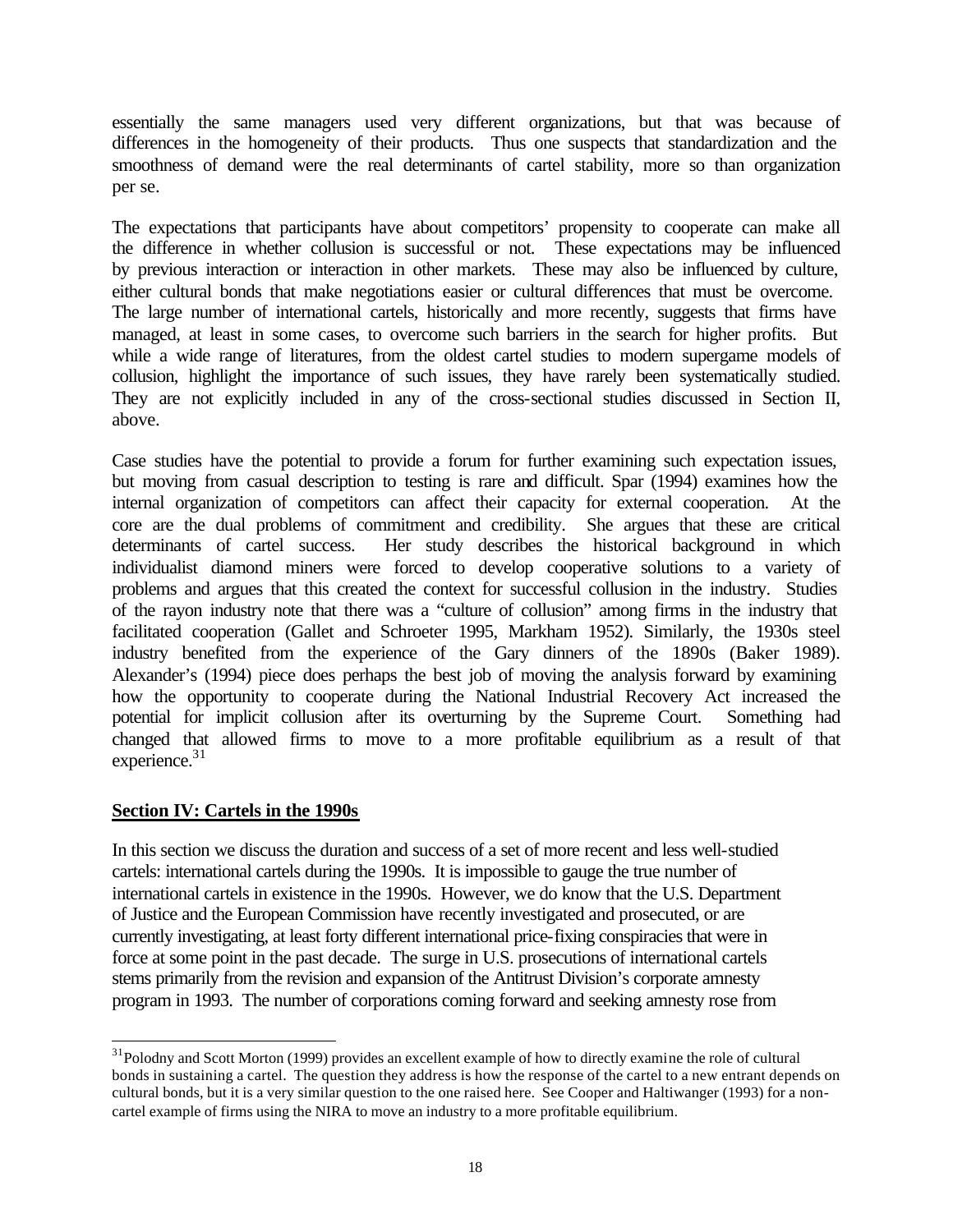roughly one corporation per year to one per month.<sup>32</sup> On the heels of this increased enforcement by the U.S., the European Union, as well as some non-European countries, have strengthened their anti-cartel laws and stepped up their enforcement.<sup>33</sup>

The United States and the European Commission have successfully prosecuted thirty-five international cartels for fixing prices during the 1990s (Table 15).<sup>34</sup> This sample, like its intellectual antecedents discussed in Section II, may be biased as a result of its dependency on prosecution as a sample selection criterion. The producers in these cartels come almost exclusively from industrialized, OECD countries. Many of these conspiracies appear to have had primarily U.S. or EU effects, but some of the larger cartels clearly had an effect on markets worldwide (Levenstein and Suslow 2001).

### **1. Cartel Profitability**

We have very little evidence on the excess profits earned as a result of these episodes of cartelization. For fifteen of the thirty-five cartels we have anecdotal evidence of price increases during the cartel periods, mostly from the trade press.<sup>35</sup> The reported price increases range from 10 percent to 100 percent, with a median cartel price increase of approximately 25 percent. One can also see from Table 15 that the typical market was highly concentrated. Although the concentration figures are hard to summarize, since they differ according to geographic region (U.S., Europe, or world) and the number of firms, a very rough calculation shows that the median market concentration, ranging from a two- to a ten-firm concentration ratio, is 83 percent.

The graphite electrodes cartel fits the pattern of a highly concentrated industry that allegedly raised prices significantly over a five-year period. Graphite electrodes are large carbon columns used by electric arc furnaces or "mini-mills" in the making of steel. These mini-mills use graphite electrodes to generate the enormous heat necessary to melt scrap metal and convert it back into a marketable steel product. UCAR International of the United States and SGL Carbon Corporation of Germany dominate the market, with a combined world market share of about two-thirds. Roughly five firms make up the bulk of the remaining market share. In the United States, graphite electrode prices increased over fifty percent during the cartel period, May 1992

l  $32$  Bingaman (1996, p. 8). See also Adler and Laing (1997), who state, for example, that "In 1991, only 1 percent of corporate defendants were foreign and no foreign individuals were charged that year. From July 1996 to January 1997, 20 percent of all corporations and 27 percent of all individuals charged were foreigners" (p. 1).

<sup>33</sup> See, for example. Reynolds, Michael, "EU Briefings," *International Financial Law Review*, London, January 1, 1999, vol. 18, no. 1, pp. 48+. The article announces the decision within the European Commission to create a new unit to fight cartel activity. See Evenett and Suslow (2000) and Evenett, Levenstein, and Suslow (2001) for further discussion of this sample of 1990s cartels.

 $34$  In order to be included in this sample, a cartel must satisfy the following conditions: 1) it must involve more than one producer; 2) it must include firms from more than one country; and 3) it must have attempted to set prices or divide up markets.

<sup>&</sup>lt;sup>35</sup> Of course, evidence of increased cartel prices must be interpreted with care because some portion of the increase may reflect other factors such as rising raw materials costs or increases in demand. The information in Table 15 is purely descriptive and does not purport to control for other relevant factors that may have affected prices during the conspiracy period. Also, we do not know what the competitive price would have been "but for" the cartel.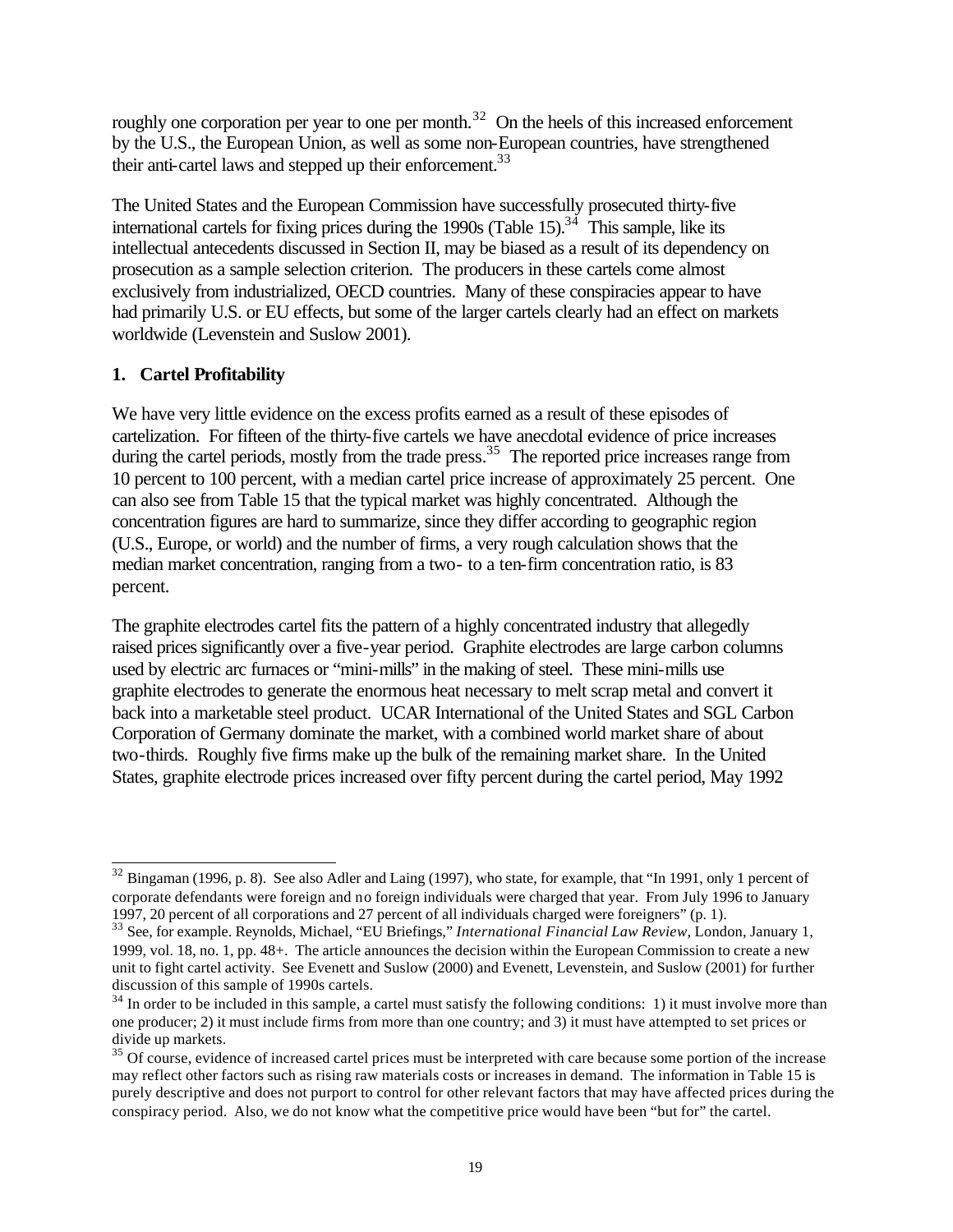through February 1997.<sup>36</sup> In Canada, where the industry consists of only two firms with a combined market share of over 90 percent, prices rose by more than 90 percent over 1992-97.<sup>37</sup>

The most precise estimates of cartel overcharges for a recent international cartel come from the economists who worked on the first lysine cartel case – a federal class-action suit in 1996. The lysine conspiracy was precipitated by Archer Daniels' Midland's large-scale entry into the industry in 1991. Lysine prices plummeted. After securing roughly one-third global market share, ADM signaled that it was willing to behave cooperatively.<sup>38</sup> There were 25 cartel meetings between 1992 and 1995. In 1995 the Department of Justice was investigating the lysine case but had not yet filed formal charges. However, lysine customers brought a number of private civil suits, which were consolidated into a federal class-action suit in 1996. The defendant companies settled for \$45 million.

The government's expert, John Connor, estimates that the cartel overcharged U.S. customers between \$65 million and \$134 million.<sup>39</sup> The reasons for such a wide range in this estimate are by now familiar ones. As we argued earlier, it is quite tricky to determine whether cartels are stable or recurring and the exact time frame during which a cartel was successfully operating. In addition, there are always competing explanations for price increases, which may have occurred regardless of any cartel activity. In the lysine case, the primary competing explanation was seasonality of demand. Connor estimates that one-fourth of the 1992 price increase could be attributed to seasonality.<sup>40</sup>

The timing of the dates of the lysine cartel was problematic, and there was considerable disagreement between the economic experts on each side. Connor writes that there was "[d]isagreement about the dates of the conspiracy-effects period, the but-for price, and the type of industry conduct absent collusion…"<sup>41</sup> Connor uses marginal cost (estimated from what he identifies as "highly competitive" periods) as the competitive price. White, on the other hand, argues that the lysine industry, absent cooperation, would not have operated as a perfectly competitive industry. It was a four-firm oligopoly that would have likely been able to engage in some form of implicit coordination if there had been no explicit meetings. $42$ 

Recognition of this possibility, White argues, causes us to "enter the world of oligopoly speculation."<sup>43</sup> Perhaps ADM would have operated as a dominant firm. Or, perhaps the firms would have adopted Cournot behavior. White then identifies a shorter, 17-19 month, period as the best estimate of the true (i.e., effective) conspiracy period. He concludes that "[t]hough the

<sup>&</sup>lt;sup>36</sup> "Government's Sentencing Memorandum and Government's Motion for a Guidelines Downward Departure (U.S.S.G. §5K1.1)" U.S. Department of Justice, Filed October 19, 1999 (2001), p. 2.

<sup>&</sup>lt;sup>37</sup> "Foreign Corporation Fined \$12.5 million for Price Fixing," Industry Canada, Competition Bureau, News Release, July 20, 2000.

<sup>38</sup> Connor (2001), pp. 8-9.

<sup>39</sup> Connor (2001), p. 20.

<sup>40</sup> Connor (2001), p. 10.

<sup>41</sup> Connor (2001), p. 15.

 $^{42}$  White (2001), pp. 27-28. From a pro-active policy perspective, the relevant question is what is necessary to achieve a competitive price that assures an efficient allocation of producers' resources and individual consumption decisions. Thus, for our purposes, the marginal cost price is the relevant comparison.

<sup>43</sup> White (2001), p. 28.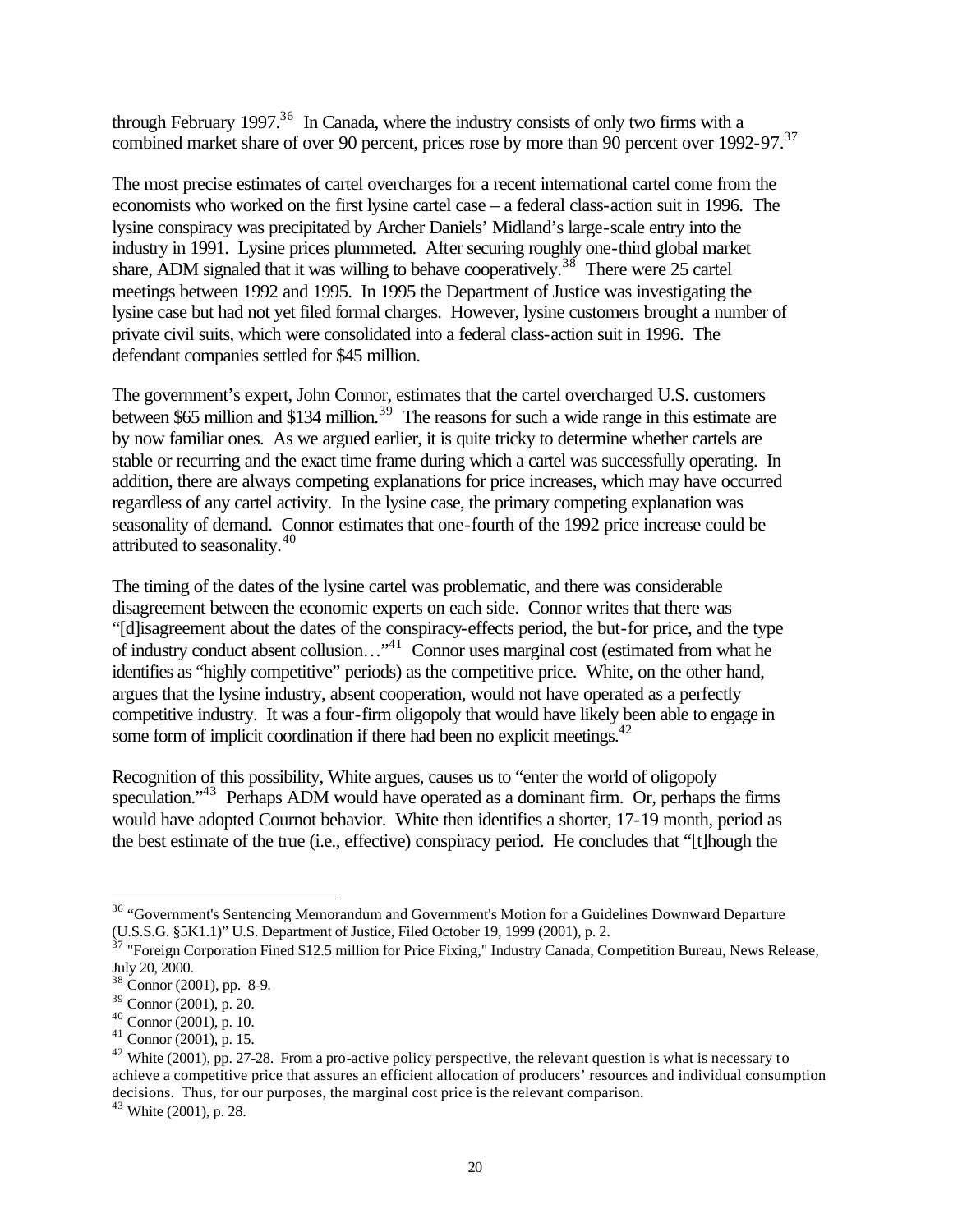conspiracy surely did have harmful effects on the purchasers of lysine, those effects were less extensive and less severe than was claimed."<sup>44</sup>

### **2. Cartel Duration**

The story on duration is quite the same as with other samples of cartel activity we have examined thus far. The average duration of the sample of 1990s cartels listed in Table 15 is approximately 5.4 years, with a standard deviation of 4.7. There are short-lived cartels, such as aluminum phosphide, where the price-fixing effort lasted only from January to November of 1990. In this case, one of the major producers refused to cooperate to raise prices and the conspiracy quickly collapsed. Other short-lived cartels include plastic dinnerware, sodium gluconate, and thermal fax paper. On the other hand, as with previous cartel samples, there is evidence of long-lived cartel activity as well: cartonboard (1986-1991), graphite electrodes (1992-1997), maltol (1989- 1995), and sorbates (1979-1997), to name just a few.

### **3. Determinants of Cartel Profitability and Duration**

Careful study of the characteristics of the industries cartelized during the 1990s has yet to be done. In most cases, however, the industries are highly concentrated with a few very large multinational firms that compete with one another in many geographical and product markets. In the few cases where the industry is not highly concentrated, such as shipping, industry associations have played a critical role in organizing and maintaining the cartel.

There is no systematic study to date of whether these cartels used different mechanisms of organization, communication, and penalties than did their predecessors. There have been claims that "international cartels use increasingly sophisticated techniques and technology to coordinate their activities…"<sup>45</sup> Much more research needs to be done to verify this statement and interpret the details. On the surface, the methods of organization and operation give the impression of remarkable similarity to those used historically. For example, most of these cartels held meetings in hotel rooms around the world. Despite new technologies of communication, the executives seem to have decided that true cartel negotiations – covering quotas, exchange of information, and threats of punishments – had to be done face-to-face. Another similar characteristic is that markets were often divided geographically, much as they were in the international cartels active prior to World War II. James Griffin, Deputy Assistant Attorney General, Antitrust Division, makes this point when introducing the information contained on a series of covert tapes made by the Federal Bureau of Investigation of the lysine cartel meetings:

"While the lysine tapes are extraordinary in the sense that they give us an insider's view of the inner workings of an international cartel, the cartel itself is far from extraordinary. The objectives of the lysine cartel and the methods the conspirators used are common among the international cartels that we have detected in the last few years. At their core, international cartels have essentially the same purpose – to increase profits among the conspirators by carving up world markets – and they operate pursuant to the same methods – fixing prices, rigging bids, allocating

 $44$  White (2001), p. 30.

 $45$  Bingaman (1996), p. 1.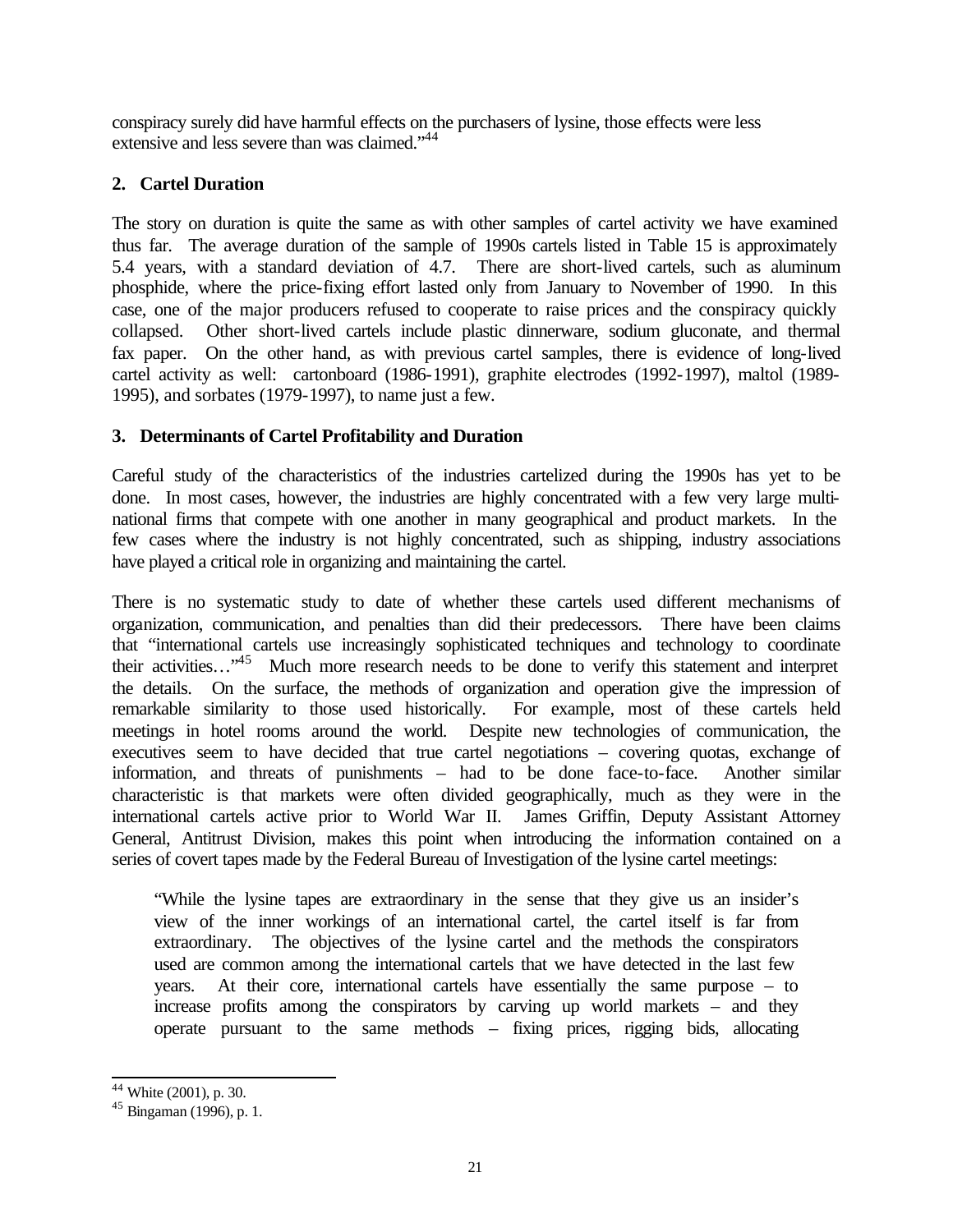territories and customers, and allocating sales volumes among the conspirator firms on a worldwide basis." <sup>46</sup>

Another well-documented example comes from the citric acid case, where firms in the industry fixed prices from approximately July 1991 to June 1995.<sup>47</sup> The structure put in place by the citric acid cartel members was quite elaborate. The senior executives responsible for determining the broad outline of the cartel agreement were nicknamed "the masters." The lowerlevel executives responsible for the day-to-day workings of the cartel were "the sherpas." They shared monthly sales figures and took stock at the end of the year of each company's total sales. A company selling more than its quota was required the next year to purchase citric acid from a cartel member that was under quota.<sup>48</sup> This type of elaborate structure is no different in philosophy from the intricate structure developed by, for example, the electrical equipment manufacturers in the United States in the 1950s (famous for its "phases of the moon" bidding scheme).

It is predictable that if firms attempt to fix prices and maintain cartel profitability, they must block entry into the industry. Even a cursory study of recent international cartels shows that these firms have used and will use all available means to create barriers to entry. The U.S. citric acid producers tried twice to employ the government to help protect the domestic industry from Chinese imports. First, in 1995, *while the cartel was still intact*, producers lobbied the Office of the U.S. Trade Representative to include citric acid on the list of various Chinese imports to be hit with a high tariff. A last-minute agreement prevented the sanctions from being imposed.<sup>49</sup> The second anti-dumping allegation was brought in 1999. The International Trade Commission dismissed the case in February of 2000, after deciding that there was no material injury.<sup>50</sup>

The graphite electrodes conspiracy also displays familiar structural characteristics, organizational mechanisms, and strategic behavior. First, the global market is highly concentrated, with two major global firms holding the bulk of the market. Second, barriers to entry are high – it takes roughly four years to build a new plant, and, according to industry sources, there has been no new entry since 1950.<sup>51</sup> The cartel members agreed, among other things, to divide the world market share and designate a price leader in each region, reduce exports to members' home markets, restrict capacity, exchange sales and customer information, and issue price announcements and price quotations in accordance with the agreement.<sup>52</sup> According to reports in the press, the cartel investigation began after a complaint from a steel manufacturer.<sup>53</sup> This is

<sup>&</sup>lt;sup>46</sup> Griffin, James M., Deputy Assistant Attorney General, Antitrust Division, U.S. Department of Justice, "An Inside Look At A Cartel At Work: Common Characteristics of International Cartels," Speech given to the American Bar Association, Section of Antitrust Law, 48<sup>th</sup> Annual Spring Meeting, April 6, 2000, p. 2.

<sup>&</sup>lt;sup>47</sup> "Justice Department's Ongoing Probe Into the Food and Feed Additives Yields Second Largest Fine Ever," U.S. Department of Justice Press Release, January 29, 1997.

<sup>48</sup> Kurt Eichenwald "U.S. Wins A Round Against Cartel," *New York Times*, January 30, 1997.

<sup>49</sup> Cheryl Cullinan Lewis, "Citric Acid," *Purchasing*, May 4, 1995.

<sup>50</sup> Clay Boswell, "Pucker Up: A Taste for Tartness Drives Acidulants," *Chemical Marketing Reporter*, May 29, 2000.

 $51$  Levenstein and Suslow (2001), p. 33.

 $52$  A listing of the charges is given in "Government's Sentencing Memorandum and Government's Motion for a Guidelines Downward Departure (U.S.S.G. §5K1.1)" U.S. Department of Justice, Filed October 19, 1999.

<sup>53</sup> Adam Jones, "Blowing the Whistle - American-Style," *The Times*, February 24, 2000.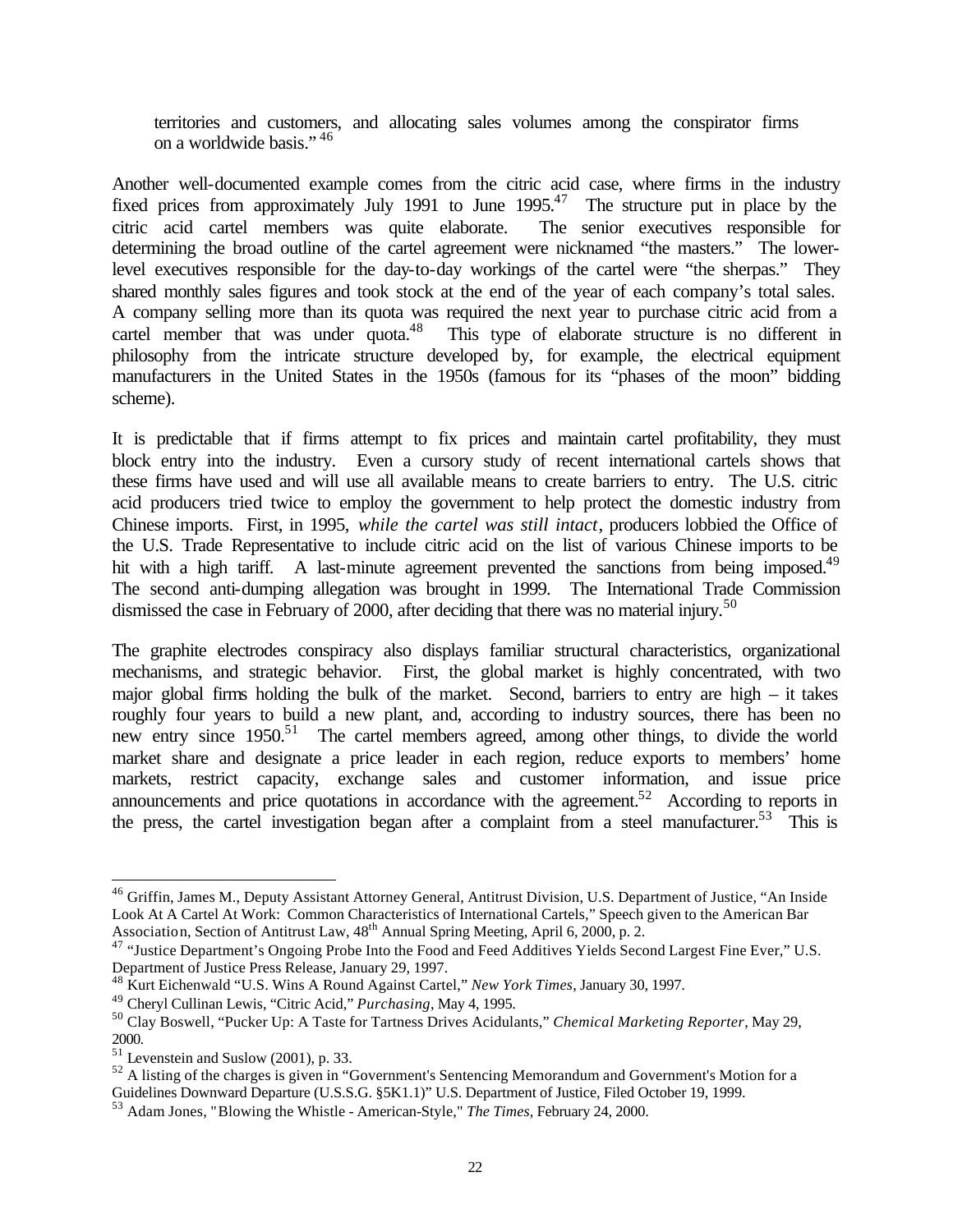one of the few cases where the presence of a large customer does appear to have destabilized a modern cartel, albeit through a different mechanism than Stigler hypothesized.

Contrary to Stigler, this sample of international cartels suggests that successful collusion is possible in industries with large customers (see Table 15). Many of these cartels sold intermediate goods to large, concentrated industries. For example, citric acid producers sold to Mars, Coca-Cola, and Proctor and Gamble while the vitamin cartel was selling to Kellogg, Quaker Oats, and Tyson. In fact, slightly less than half of the price-fixing cases in Table 15 (where we could find relevant information) had large corporate customers whose purchasing offices presumably had both knowledge and bargaining power on their side when ordering inputs. These firms may have used their bargaining power to lower their input prices, but they seem not to have used their resources to break up these cartels. Of these 35 anti-trust cases, four were initiated by customers filing civil suits, but in each case the customers were small firms or individuals. Triple damages were not enough to catch the attention of the legal staffs of these large corporate purchasers *prior* to government action. They have, however, been willing to demand compensation for damages *after* the government had broken up the cartel; there were seven civil suits filed against cartels with large customers after the government filed suit.

This indicates that the impact of large customers on cartel stability may be more complex than Stigler suggests. Some of these downstream industries may have been sufficiently oligopolistic themselves that it was possible for them to pass along higher input prices to consumers, decreasing any incentive they might otherwise have to disrupt the upstream cartel. Thus customer size, in and of itself, may destabilize the upstream cartel, but customer concentration may have the opposite effect.

### **Section V. Conclusion**

*What determines cartel success?* Part of the difficulty in studying cartel success is that it depends on a wide variety of variables, and these variables are often not independent of one another. These include traditional structural variables, such as the variance in and concentration of demand, the structure and homogeneity of costs, and the rate of technological change. Cartel success also depends on organizational factors, such as the distribution of power within the cartel, its voting structure, the sophistication of mechanisms for detecting and deterring cheating, and the ability of the cartel itself to create barriers to entry. Cartel success depends as well on factors that are exogenous to the particular industry, such as government regulation and anti-trust enforcement. Finally, cartel success depends on such idiosyncratic and history-dependent determinants as how quickly the organization learns about cartel design, the start-up costs of creating the cartel, and the reputation of cartel members. It is easy to see that none of these variables functions independently. Start-up costs are lower and punishment devices more sophisticated in a more accommodating legal environment than one with vigorous anti-trust enforcement. Cartels can easily create barriers to entry in some industries, but fail repeatedly to do so in others, despite similar organizational and managerial skills.

*What is the best way to study cartels?* If the best answer to the question "What determines cartel success?" is that it is primarily exogenous factors, such as anti-trust enforcement, or demand and cost parameters, then cross-sectional studies should be informative. If, on the other hand, idiosyncratic determinants such as managerial strategy and cartel design are the predominant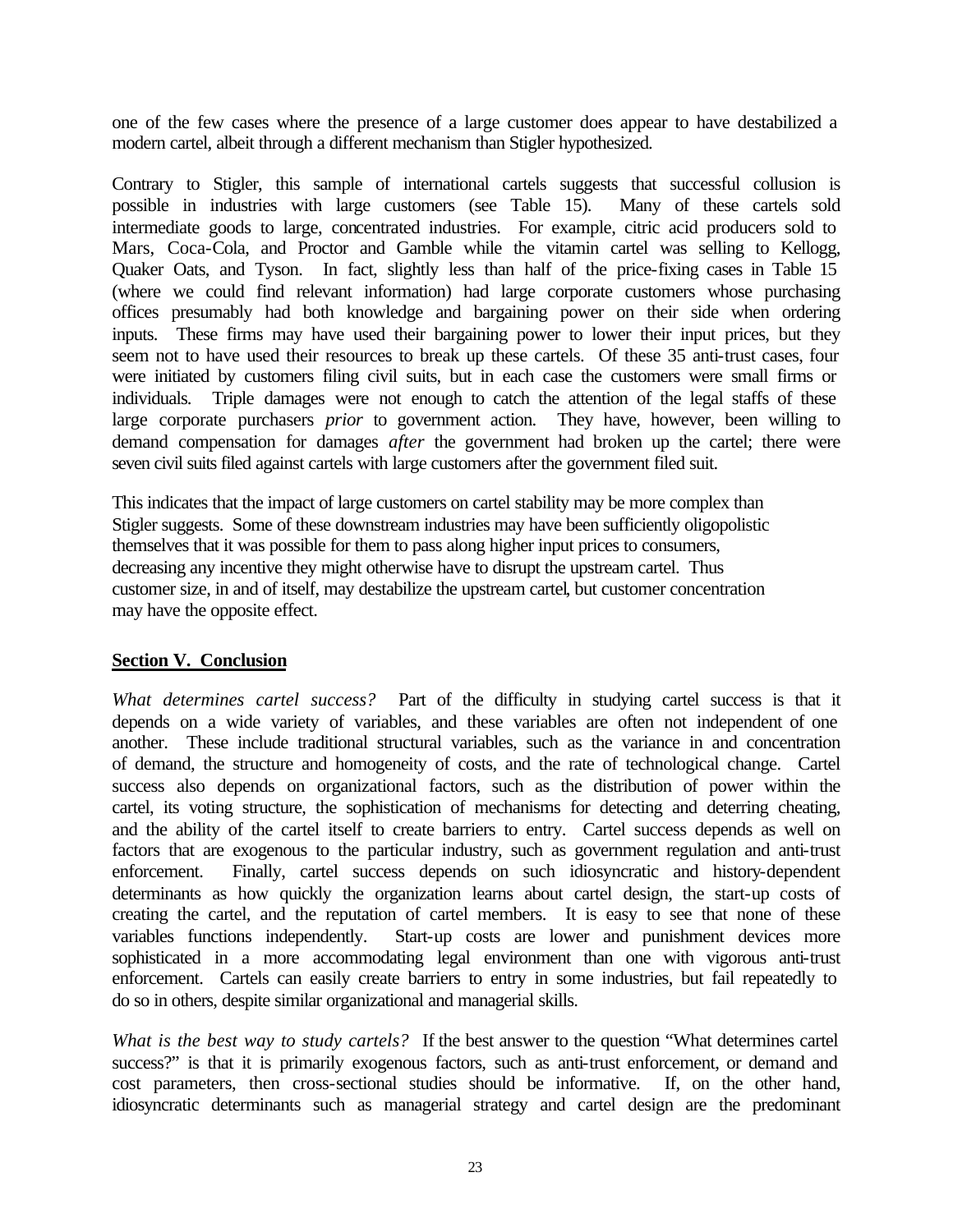factors influencing cartel success, then industry-specific studies are necessary. Case studies may also help to illuminate the ways that individual cartels have influenced "exogenous" variables such as anti-trust policy or market demand (for example, by lobbying or advertising).

There is an important complementarity between case study and cross-sectional analysis of cartels. As we have argued, it is crucial to distinguish successful from unsuccessful cartels. Case study analysis is necessary to determine the level of success (or lack thereof) of any individual cartel. But with a sufficient number of such studies upon which to draw, cross-sectional analysis could improve our understanding of the determinants of successful collusion beyond what is ever possible when examining one, by definition idiosyncratic, case at a time.

When we recognize that both external and internal factors and the relationship between them matter for cartel stability, we can see that despite the flowering of the empirical cartel literature in recent years, there is much fruitful work still to be done.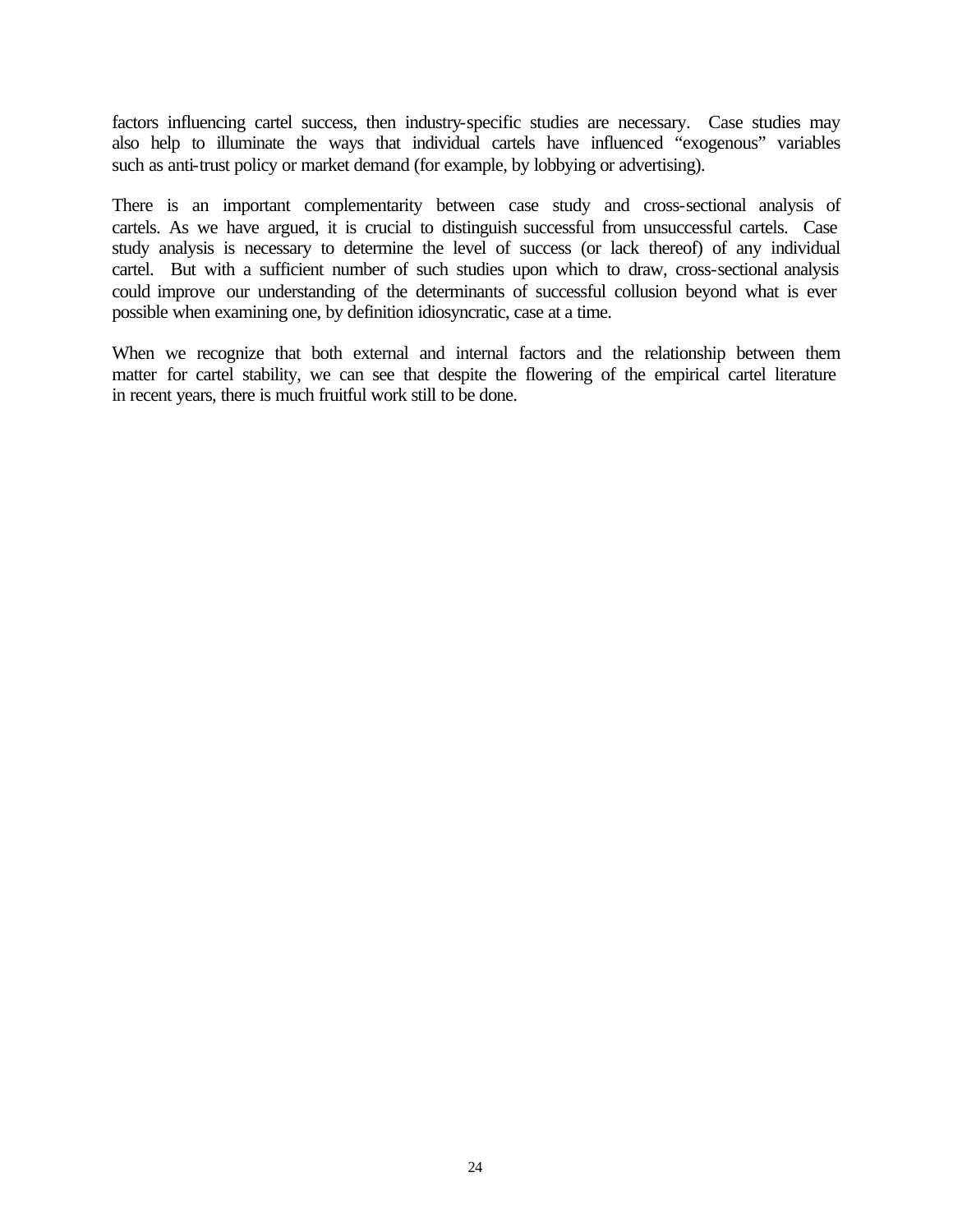#### **References**

- Abreu, D., D. Pearce, and E. Stacchetti. "Optimal Cartel Equilibria With Imperfect Monitoring." *Journal of Economic Theory*, 1986, 39, pp. 251-69.
- Adler, Howard Jr. and Laing, David J. "The Explosion of International Criminal Antitrust Enforcement." *Business Crimes Bulletin: Compliance & Litigation*, March 1997, 4(2).
- Alexander, Barbara. "The Impact of the National Industrial Recovery Act on Cartel Formation and Maintenance Costs." *Review of Economics and Statistics*, 1994, 76(2), pp. 245-54.
- ---. "Failed Cooperation in Heterogeneous Industries Under the National Recovery Administration." *Journal of Economic History*, 1997, 57(2), pp. 322-344.
- Asch, Peter, and Seneca, Joseph J. "Characteristics of Collusive Firms." *Journal of Industrial Economics*, 1975, 23(3), pp. 223-37.
- Baker, Jonathan B. "Identifying Cartel Policing Under Uncertainty: The U.S. Steel Industry, 1933-1939." *Journal of Law and Economics*, 1989, 32, pp. S47-S76.
- ---. "Fringe Firms and Incentives to Innovate." *Antitrust Law Journal*, 1995, 63(2), pp. 621-641.
- Baker, Wayne E. and Faulkner, Robert R. "The Social Organization of Conspiracy: Illegal Networks in the Heavy Electrical Equipment Industry." *American Sociological Review*, 1993, 58, pp. 837-60.
- Barbezat, Daniel. "Competition and Rivalry in the International Steel Cartel, 1926-1932." *Journal of Economic History*, 1989, 49(2), pp. 435-447.
- ---. "International Cooperation and Domestic Cartel Control: The International Steel Cartel, 1926-1938." *Journal of Economic History*, 1990, 50(2), pp. 436-438.
- ---. "Structural Rigidity and the Severity of the German Depression: The AVI and the German Steel Cartels 1925-1932." *Explorations in Economic History*, 1994, 31(4), pp. 479-500.
- Berry, Steven, and Briggs, Hugh. "A Non-Parametric Test of a First-Order Markov Process for Regimes in a Non-Cooperatively Collusive Industry." *Economics Letters*, 1988, 27(1), pp. 73-77.
- Bingaman, Anne K. Assistant Attorney General, Antitrust Division. "Opening Markets and Protecting Competition for America's Businesses and Consumers: Goals and Achievements of the Antitrust Division, U.S. Department of Justice, Fiscal Year 1993 through March 1996." March 27, 1996.
- Bosch, Jean-Claude and Woodrow, Eckard E. Jr. "The Profitability of Price Fixing: Evidence from Stock Market Reaction to Federal Indictments." *Review of Economics and*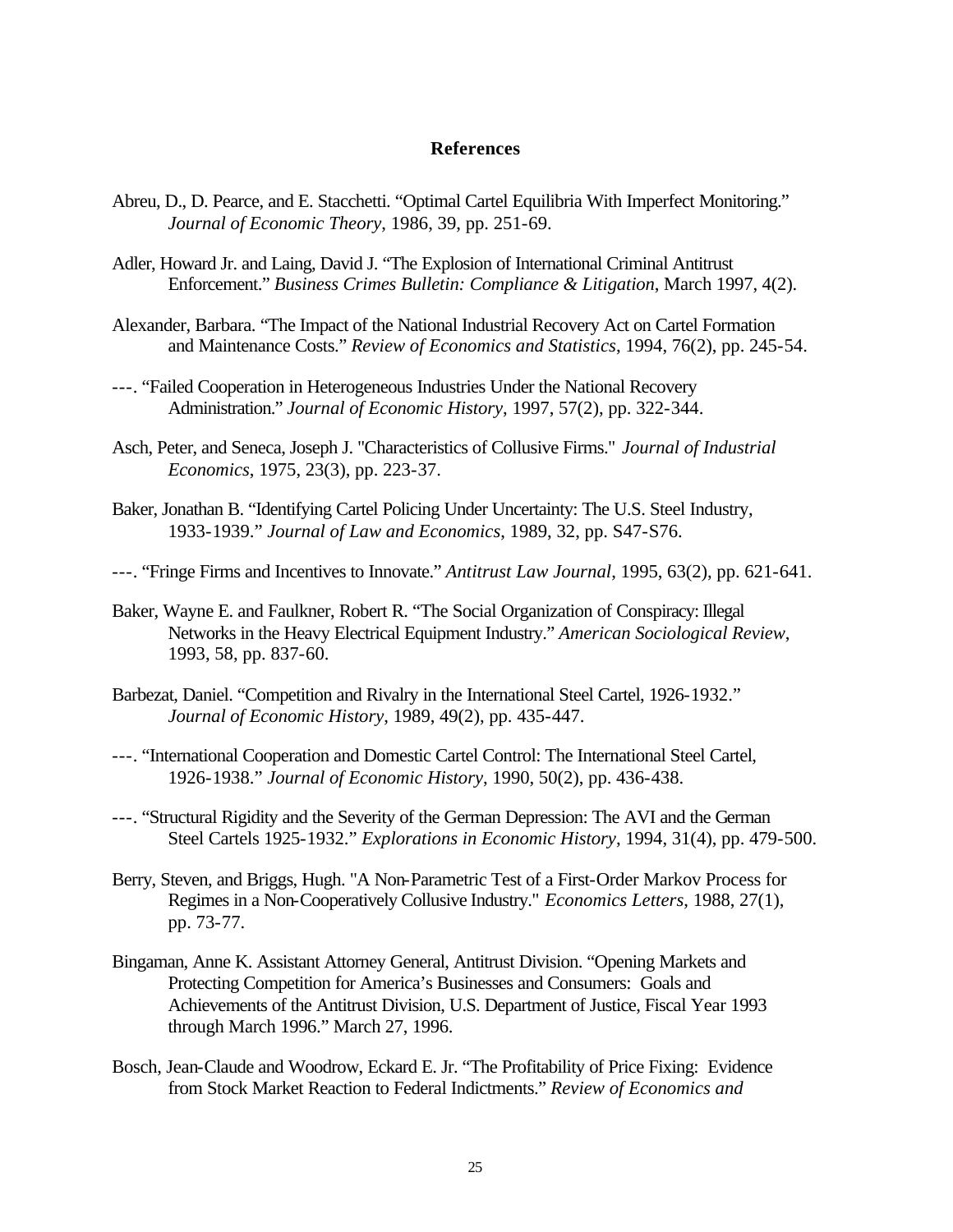*Statistics*, May 1991, 73(2), pp. 309-317.

- Briggs, Hugh. "Optimal Cartel Trigger Strategies and the Number of Firms." *Review of Industrial Organization*, August 1996, 11(4), pp. 551-61.
- Clay, Karen and Werner Troesken, "Strategic Behavior and Market Structure in Whiskey Distilling, 1887-1895." *Journal of Economic History*, forthcoming.
- Connor, John M. " 'Our Customers Are Our Enemies': The Lysine Cartel of 1992-1995." *Review of Industrial Organization*, 2001, 18(1), pp. 5-21.
- Cooper, Russell and Haltiwanger, John C. "Automobiles And The National Industrial Recovery Act - Evidence On Industry Complementarities." *Quarterly Journal Of Economics*, 1993, 108(4), pp. 1043-1071.
- Cyert, Richard, Praveen Kumar, and Jeff Williams. "Impact of Organizational Structure on Oligopolistic Pricing." *Journal of Economic Behavior and Organization*, 1995, 26, pp. 1- 15.
- Dick, Andrew R. "When Are Cartels Stable Contracts?" *Journal of Law and Economics*, 1996, 39(1), pp. 241-83.
- Domowitz, Ian., Glenn Hubbard and Bruce Peterson. "Business Cycles and the Relationship between Concentration and Price-cost Margins?" *RAND Journal of Economics*, 1986, 17(1), pp. 1-17.
- Eckbo, Paul L. *The Future of World Oil*. Cambridge: Ballinger Publishing, 1976.
- Eichner, Alfred S. *The Emergence of Oligopoly: Sugar Refining as a Case Study*. Baltimore: Johns Hopkins University Press, 1969.
- Ellison, Glenn. "Theories of Cartel Stability and the Joint Executive Committee." *Rand Journal of Economics*, 1994, 25(1), pp. 37-57.
- Eswaran, Mukesh. "Cartel Unity over the Business Cycle." *Canadian Journal of Economics*, 1997, 30(3), pp. 644-72.
- Evenett, Simon J., Margaret C. Levenstein, and Valerie Y. Suslow. "International Cartel Enforcement: Lessons from the 1990s." *The World Economy*, September 2001, 24(9), pp. 1221-1245.
- Evenett, Simon J. and Valerie Y. Suslow. "Preconditions on Private Restraints on Market Access and International Cartels." *Journal of International Economics Law* , December 2000, 3(4), pp. 593-631.
- Fourie, F. C. and Smith, A. "The South African Cement Cartel: An Economic Evaluation." *South African Journal of Economics* 62, 2 (1994).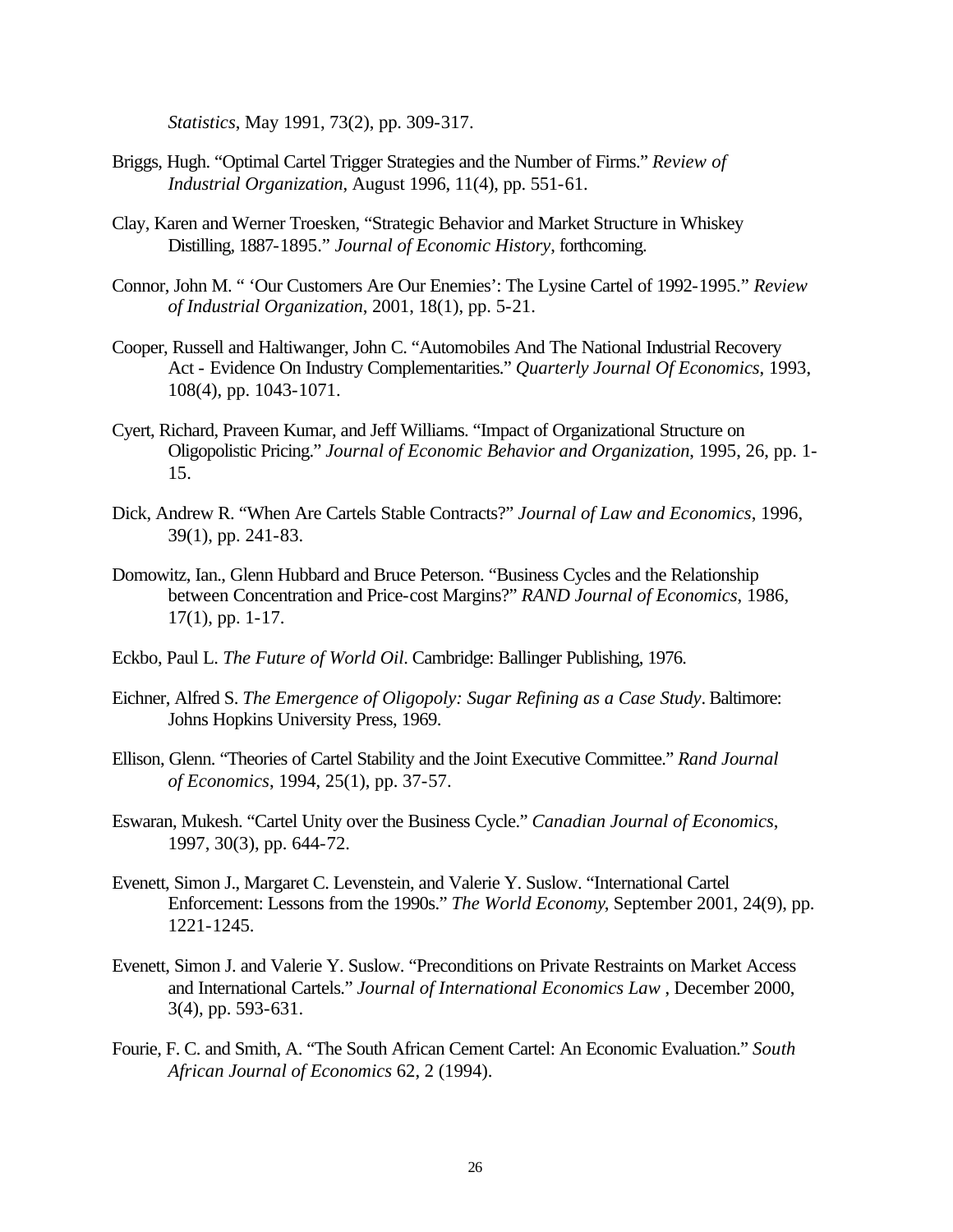- Fraas, Arthur G. and Greer, Douglas. "Market Structure and Price Collusion: An Empirical Analysis." *Journal of Industrial Economics*, 1977, 26(1), pp. 21-44.
- Friedman, James W. "A Non-cooperative Equilibrium for Supergames." *Review of Economic Studies*, 1971, 38, pp. 1-12.
- Gallet, Craig A. "Cyclical Fluctuations and Coordination in the US Steel Industry." *Applied Economics*, 1997, 29(3), pp. 279-85.
- Gallet, Craig A. and Schroeter, John R. "The Effects of the Business Cycle on Oligopoly Coordination: Evidence from the U.S. Rayon Industry." *Review of Industrial Organization*, 1995, 10, pp. 181-196.
- Genesove, David, and Mullin, Wallace P. "Testing Static Oligopoly Models: Conduct and Cost in the Sugar Industry, 1890-1914." *Rand Journal of Economics*, 1998, 29(2), pp. 355-77.
- -----. "The Sugar Industry Learns to Organize Information Exchange," in Naomi Lamoreaux, Daniel Raff, and Peter Temin, eds., *Learning by Doing in Firms, Markets, and Countries*. Chicago: University of Chicago Press, 1999, pp. 103-138.
- -----. "Rules, Communication, and Collusion: Narrative Evidence from the Sugar Institute Case." *American Economic Review* , June 2001, 91(3), pp. 379-398.
- Grant, Hugh and Thille, Henry. "Tariffs, Strategy, and Structure: Competition and Collusion in the Ontario Petroleum Industry, 1870-1880." *Journal of Economic History*, June 2001, 61(2), pp. 390-413.
- Granitz, Elizabeth and Klein, Benjamin. "Monopolization by 'Raising Rivals' Costs': The Standard Oil Case." *Journal of Law and Economics*, April 1996, 39(1), pp. 1-47.
- Great Britain Board of Trade. "Survey of International Cartels and Internal Cartels, 1944 and 1946." London: Central Library, Department of Industry, 1976.
- Green, Edward J. and Porter, Robert H. "Noncooperative Collusion Under Imperfect Price Information." *Econometrica*, January 1984, 52(1), pp. 87-100.
- Griffin, James M. "Previous Cartel Experience: Any Lesson for OPEC?" in Lawrence R. Klein and Jamie Marquez, eds., *Economics in Theory and Practice: An Eclectic Approach*. Dordrecht: Kluwer Academic Publishers, 1989, pp. 179-206.
- Grossman, Peter. "The Dynamics of a Stable Cartel: The Railroad Express, 1851-1913." *Economic Inquiry*, 1996, 34, pp. 220-36.
- Gupta, Bishnupriya. "Collusion in the Indian Tea Industry in the Great Depression: An Analysis of Panel Data." *Explorations in Economic History*, 1997, 34, pp. 155-173.
- ---. "The International Tea Cartel in the Great Depression." *Journal of Economic History*, March 2001.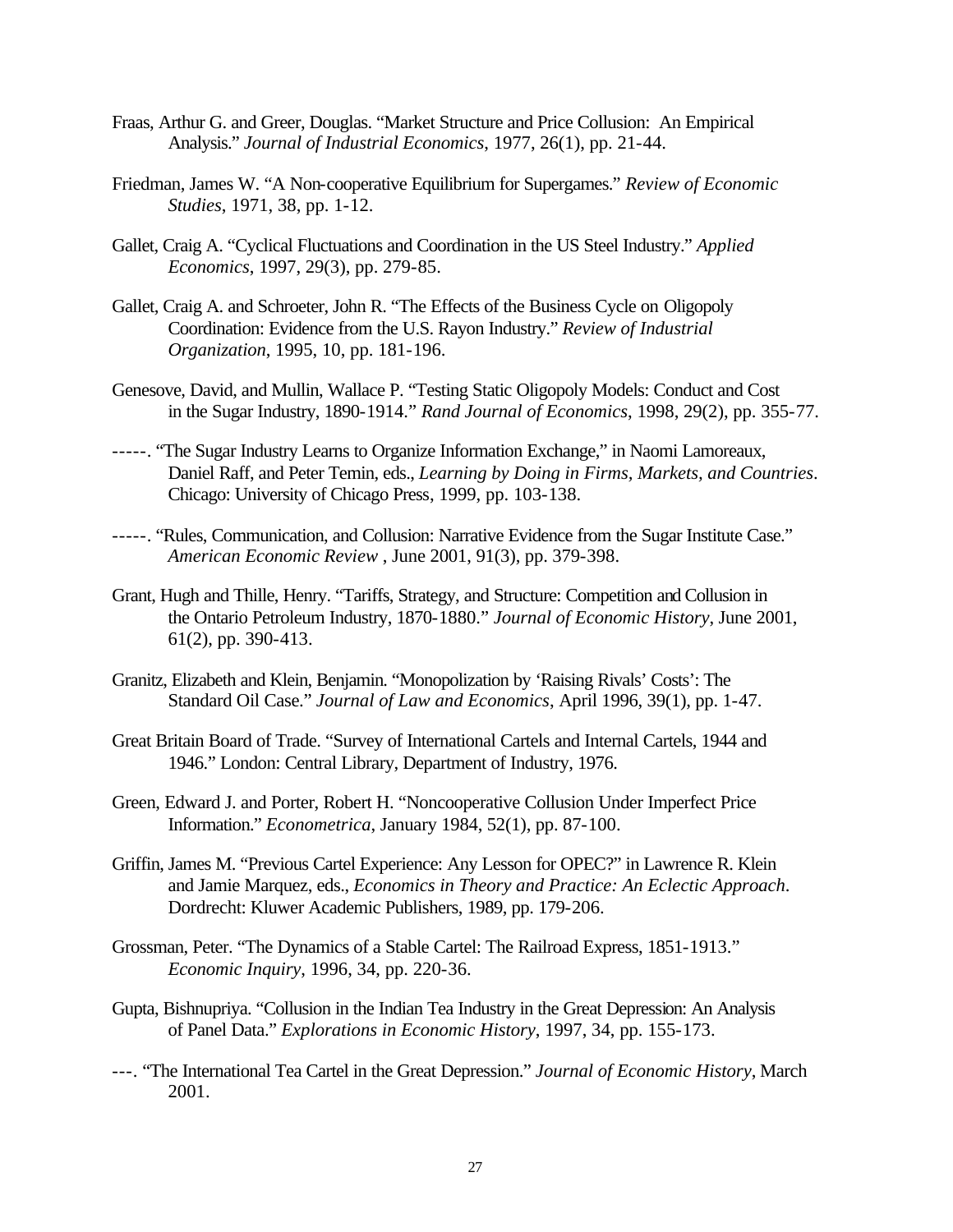- Hay, George A., and Kelley, Daniel. "An Empirical Survey of Price Fixing Conspiracies." *Journal of Law and Economics*, 1974, 17, pp. 13-38.
- Hudson, Henry. "The Southern Railway and Steamship Association." *Quarterly Journal of Economics*, 1890, 5, pp. 70-94.
- Hughes, James W. and Barbezat, Daniel P. "Basing-Point Pricing and the *Stahlwerksverband*: An Examination of the 'New Competitive School.'" *Journal of Economic History*, 1996, 56(1), pp. 215-222.
- Kolko, Gabriel. *Railroads and Regulation, 1877-1916*. Princeton: Princeton University Press, 1965.
- Lamoreaux, Naomi. *The Great Merger Movement in American Business, 1895-1904*. Cambridge: Cambridge University Press, 1985.
- Leach, D. F. "The South African Cement Cartel: A Critique of Fourie and Smith." *South African Journal of Economics*, 1994, 62, pp. 254-79.
- Levenstein, Margaret. "Vertical Restraints in the Bromine Cartel: The Role of Distributors in Facilitating Collusion." National Bureau of Economic Research (Cambridge, MA) Historical Working Paper No. 49, July 1993.
- ---. "Price Wars and the Stability of Collusion: A Study of the Pre-World War I Bromine Industry." National Bureau of Economic Research (Cambridge, MA) Historical Working Paper No. 50, September 1993.
- ---. "Mass Production Conquers the Pool: Firm Organization and the Nature of Competition in the Nineteenth Century." *Journal of Economic History*, 1995, 55(3), pp. 575-611.
- ---. "Do Price Wars Facilitate Collusion? A Study of the Bromine Cartel Before World War I." *Explorations in Economic History*, 1996, 33, pp. 1107-37.
- ---. "Price Wars and the Stability of Collusion: A Study of the Pre-World War I Bromine Industry." *Journal of Industrial Economics*, 1997, 45(2), pp. 117-38.
- ---. *Accounting for Growth: Information Systems and the Creation of the Large Corporation*. Stanford: Stanford University Press, 1998.
- ---. "Strategic Consumer Behavior and Cartel Stability: The Potash Industry, 1870-1914." Ann Arbor, Michigan: Mimeo, 2000.
- Levenstein, Margaret C. and Suslow, Valerie Y. "Private International Cartels and Their Effects on Developing Countries." Background paper prepared for the World Bank's *World Development Report 2001*, December 2001.
- MacAvoy, Paul W. *The Economic Effects of Regulation: The Trunk-Line Railroad Cartels and the Interstate Commerce Commission Before 1900*. Cambridge, MA.: The MIT Press,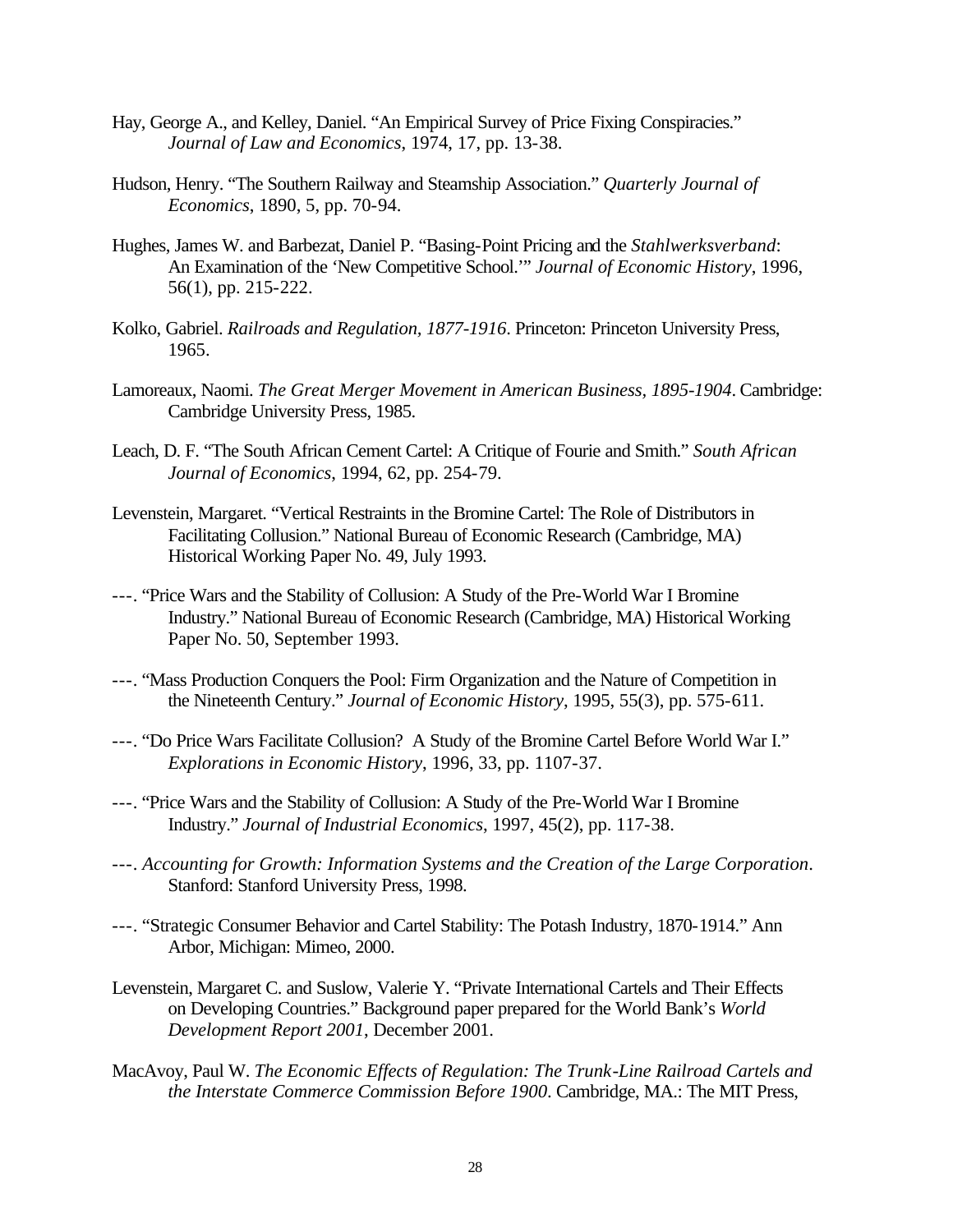1965.

- MacKie-Mason, Jeffrey K. and Robert S. Pindyck. "Cartel Theory and Cartel Experience in International Minerals Markets." in R. Gordon, Jacoby, and Zimmerman eds., *Energy: Markets and Regulation*. Cambridge, MA.: MIT Press, 1987, pp. 187-214.
- Markham, Jesse W. *Competition in the Rayon Industry*. Cambridge, MA: Harvard University Press, 1952.
- Marquez, Jaime. "Life Expectancy of International Cartels: An Empirical Analysis." *Review of Industrial Organization*, 1994, 9(3), pp. 331-41.
- McGahan, Anita M. "Cooperation in Prices and Capacities: Trade Associations in Brewing After Repeal." *Journal of Law and Economics*, October 1995, 38, pp. 521-557.
- Nussbaum, Helga. "International Cartels and Multinational Enterprises." in Alice Teichova, Maurice Levy-Leboyer, and Helga Nussbaum, eds., *Multinational Enterprises in Historical Perspective*. New York: Cambridge University Press, 1986, pp. 131-45.
- Pindyck, Robert S. "The Cartelization of World Commodity Markets." *American Economic Review*, 1979, 69(2), pp. 154-58.
- Pirrong, Stephen C. "An Application of Core Theory to the Analysis of Ocean Shipping Markets." *Journal of Law & Economics*, 1992, 35(1), pp. 89-131.
- Polodny, Joel M. and Scott Morton, Fiona M. "Social Status, Entry and Predation: The Case of British Shipping Cartels 1879-1929." *Journal of Industrial Economics*, March 1999, 47(1), pp. 41-67.
- Porter, Robert H. "A Study of Cartel Stability: The Joint Executive Committee, 1880- 1886." *Bell Journal of Economics*, Autumn 1983, 14(2), pp. 301-14.
- ---. "On the Incidence and Duration of Price Wars." *Journal of Industrial Economics*, 1985, 32(4), pp. 415-426.
- Posner, Richard A. "A Statistical Study of Antitrust Enforcement." *Journal of Law and Economics*, 1970, 13(2), pp. 365-419.
- Rosenbaum, David and Manns, Leslie. "Cooperation V. Rivalry and Factors Facilitating Collusion." *Review of Industrial Organization*, 1994, 9(6), pp. 823-38.
- Rotemberg, Julio J. and Saloner, G. "A Supergame-Theoretic Model of Price Wars During Booms." *American Economic Review*, 1986, 76, pp. 390-407.
- Schroter, Harm G. "The International Potash Syndicate." in Dominique Barjot, ed., *International Cartels Revisited, 1880-1980*. Caen, France: Editions-diffusion du Lys, n.d., 1994.

Scott Morton, Fiona. "Entry and Predation: British Shipping Cartels 1879-1929." *Journal of*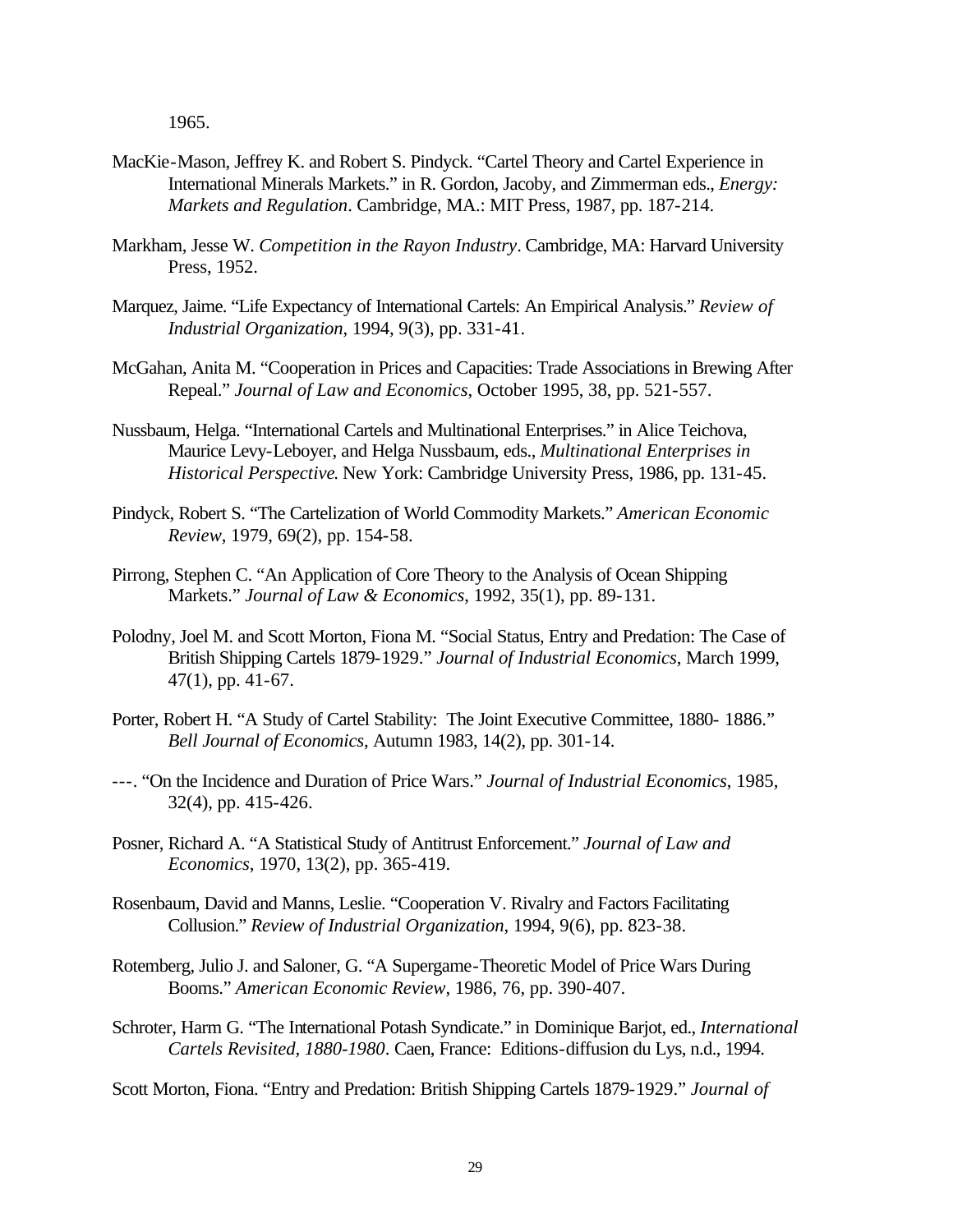*Economics and Management Strategy*, 1997, 6(1) , pp. 679-724.

- Sjostrom, William. "Collusion in Ocean Shipping: A Test of Monopoly and Empty Core Models." *Journal of Political Economy*, 1989, 97(5), pp. 1160-79.
- Slade, Margaret. "Price Wars in Price-Setting Supergames." *Economica*, 1989, 56, pp. 295-310.
- ---. "Strategic Pricing Models and Interpretation of Price War Data." *European Economic Review*, May 1990, 34(2-3), pp. 524-37.
- ---. "Cheating on Collusive Agreements." *International Journal of Industrial Organization*, December 1990, 8(4), pp. 519-533.
- Smith, Richard Austin. *Corporations in Crisis*. Garden City, N.Y.: Doubleday, 1963.
- Spar, Debora L. *The Cooperative Edge: The Internal Politics of International Cartels*. Ithaca, N.Y.: Cornell University Press, 1994.
- Sproul, Michael F. "Antitrust and Prices." *Journal of Political Economy*, 1964, 101(4), pp. 741- 754.
- Stigler, George. "A Theory of Oligopoly." *Journal of Political Economy*, 1964, 72, pp. 44-61.
- Suslow, Valerie. "Cartel Contract Duration: Empirical Evidence From International Cartels." Mimeo, 1991.
- Teece, David J., David Sunding, and Elaine Mosakowski. "Natural Resource Cartels." in Allen V. Kneese and James L. Sweeney, eds., *Handbook of Natural Resource and Energy Economics*. Vol. 3. Amsterdam: North Holland, 1993, pp. 1131-66.
- Telser, Lester G. "Cooperation, Competition, and Efficiency." *Journal of Law & Economics*, May 1985, 28(2), pp. 271-95.
- Ulen, Thomas S. "Cartels and Regulation: Late Nineteenth Century Railroad Collusion and the Creation of the Interstate Commerce Commission." Ph.D. Dissertation, Stanford University: Stanford, Calif., 1979.
- White, Lawrence J. "Lysine and Price Fixing: How Long? How Severe?" *Review of Industrial Organization*, 2001, 18(1), pp. 23-31.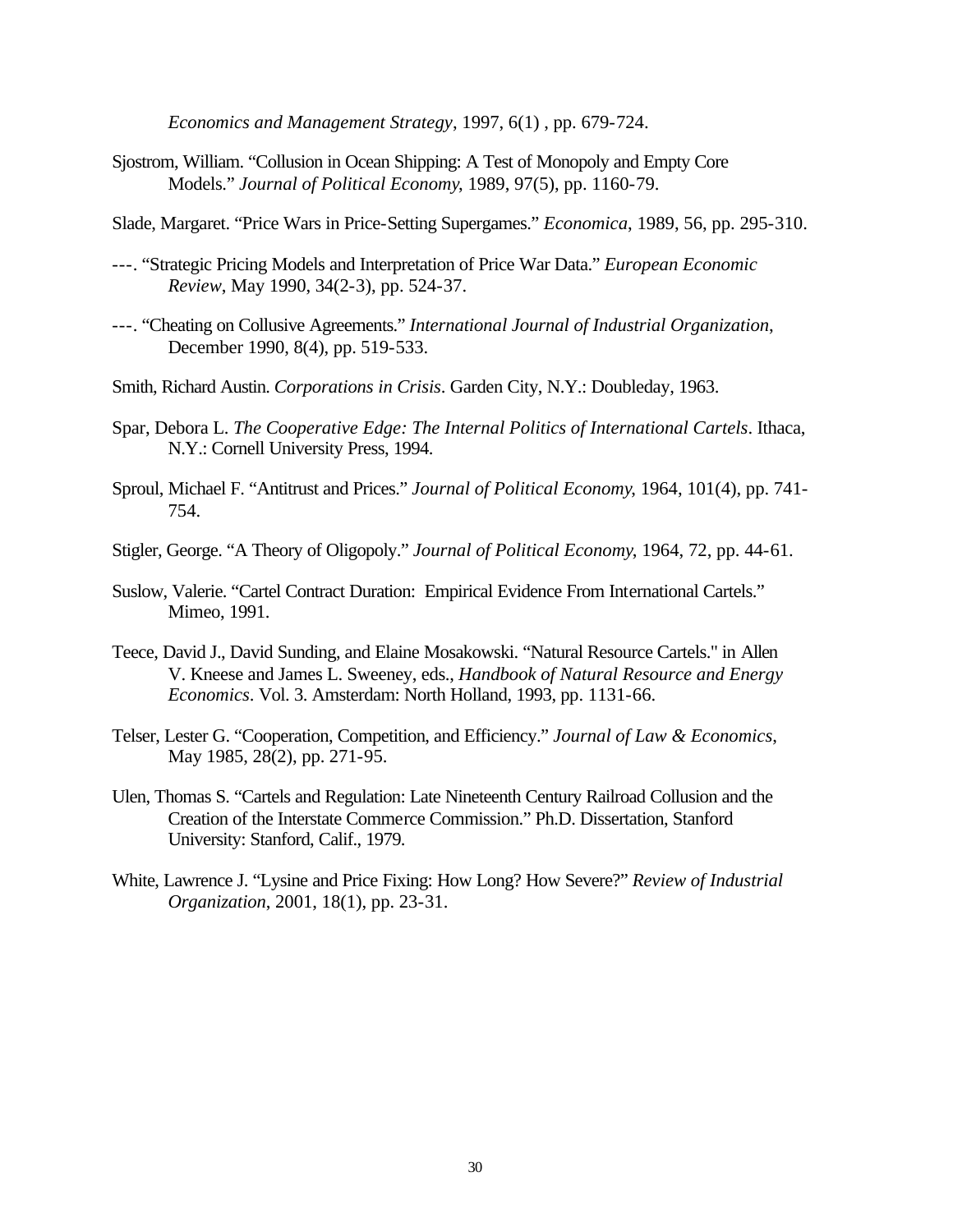### **COMPARISON OF CARTEL CHARACTERISTICS: U.S. CROSS-SECTION STUDIES**

| <b>Author</b>                             |                                                                                |                                                              |                                                                                         |  |  |  |  |  |
|-------------------------------------------|--------------------------------------------------------------------------------|--------------------------------------------------------------|-----------------------------------------------------------------------------------------|--|--|--|--|--|
|                                           | Hay & Kelley                                                                   | <b>Fraas &amp; Greer</b>                                     | <b>Posner</b>                                                                           |  |  |  |  |  |
| Number of<br>Observations                 | 65                                                                             | 606                                                          | 989                                                                                     |  |  |  |  |  |
| Sample                                    | DOJ convictions for covert<br>horizontal price fixing<br>between 1963 and 1972 | DOJ convictions for price<br>fixing between 1910 and<br>1972 | DOJ horizontal<br>conspiracies, 1890-1969                                               |  |  |  |  |  |
| Unit of Observation                       | Cartel<br>Cartel                                                               |                                                              | Cartel                                                                                  |  |  |  |  |  |
|                                           | <b>Cartel Characteristics</b>                                                  |                                                              |                                                                                         |  |  |  |  |  |
| Mean Number of<br>Firms in Conspiracy     | 7.25 <sup>a</sup>                                                              | 16.7                                                         | $29.1^{b}$                                                                              |  |  |  |  |  |
| Median Number of<br>Firms in Conspiracy   | $\overline{7}$                                                                 | 8                                                            | Between 6 and 10                                                                        |  |  |  |  |  |
| Fewer than 10 cartel<br>members           | 79%                                                                            | 60%                                                          | 64%                                                                                     |  |  |  |  |  |
| Average C-4 Ratio                         | 77%                                                                            |                                                              | "large proportion  in<br>industries not normally<br>regarded as highly<br>concentrated" |  |  |  |  |  |
| <b>Trade Association</b><br>Involvement   | 29%                                                                            | 36%                                                          | 44%                                                                                     |  |  |  |  |  |
| Product Homogeneity                       | "High"                                                                         |                                                              |                                                                                         |  |  |  |  |  |
| Ratio of Fixed to<br><b>Marginal Cost</b> | "No pattern"                                                                   |                                                              |                                                                                         |  |  |  |  |  |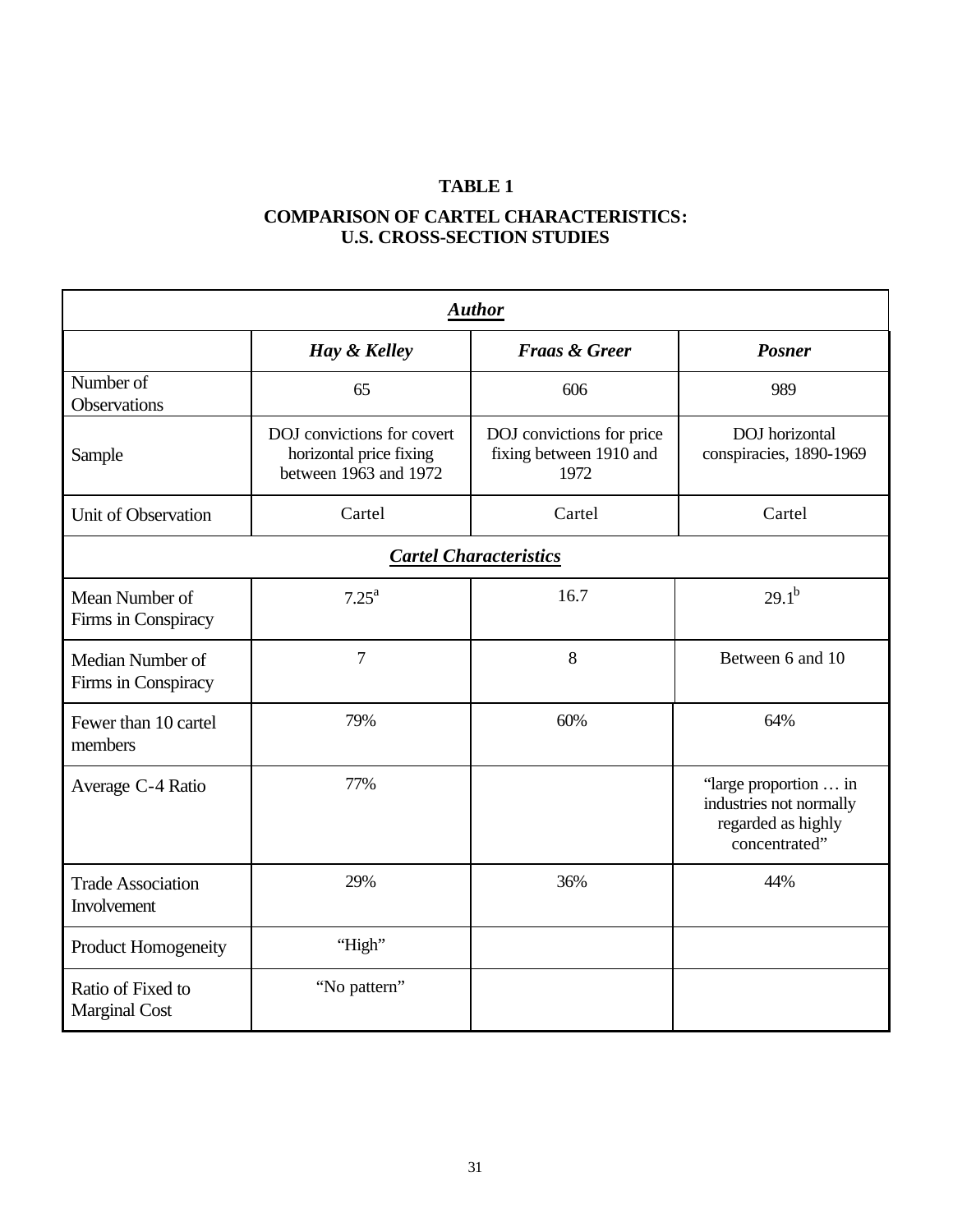|                                                     | Hay & Kelley                                         | <b>Fraas &amp; Greer</b> | <b>Posner</b> |
|-----------------------------------------------------|------------------------------------------------------|--------------------------|---------------|
| Social structure                                    | "Dominant individuals" can<br>facilitate cooperation |                          |               |
| Bid rigging                                         | 29%                                                  | 19%                      | 14%           |
| Patent                                              |                                                      | 10%                      | 10%           |
| Government customer                                 | 14%                                                  |                          | At least 7%   |
| Market allocation <sup>c</sup>                      | 35%                                                  | 26%                      | 26%           |
| Single sales agent                                  |                                                      | 3%                       | 6%            |
| Terms & conditions of<br>sales set                  | 14%                                                  | 5%                       | 14%           |
| Disciplinary or<br>coercive practices;<br>exclusion | 5%                                                   | 12%                      |               |
| Policing; fines; audits                             |                                                      |                          | 4%            |

Notes:

<sup>a</sup> Excluding four cases with 50 or more conspirators.

<sup>b</sup> The mean number of firms for all horizontal conspiracies in Posner's sample is 29.1, but the average falls to 19.9 if one omits the cases brought between 1920 and 1934. The average number of conspirators that Posner reports for those years is as follows: 1920-24: 53; 1926-29: 95; 1930-34: 56.

 $c<sup>c</sup>$  Market allocation includes use of production quotas, division of markets, division of territories, allocation of customers.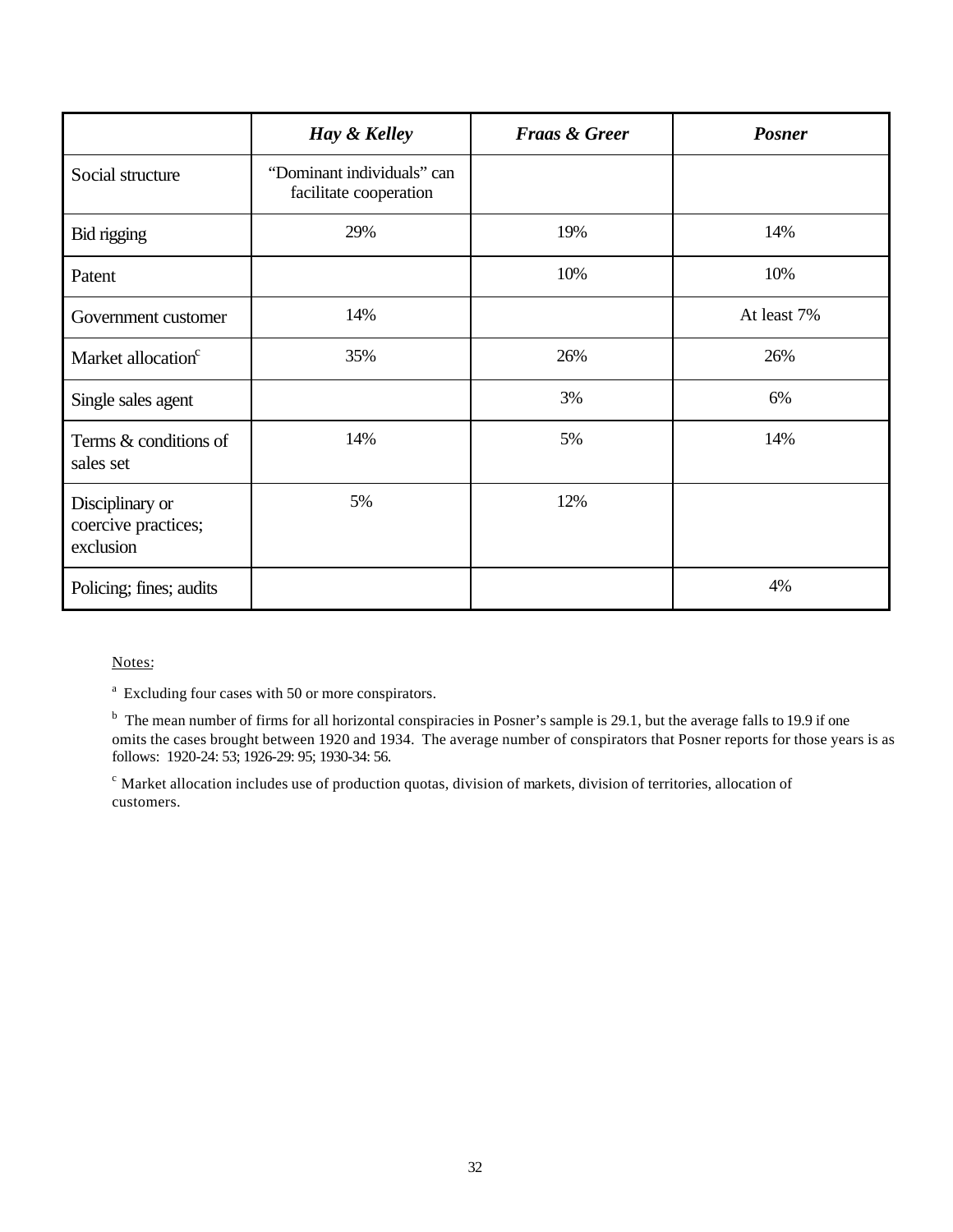|                                             | $\mathbf{Eckbo}$ -<br>Sample $1^a$ | $\mathbf{Eckbo}$ –<br>Sample $2^a$ | Griffin/<br><b>Marquez</b> | <b>Suslow</b> | <b>Posner</b> | <b>Dick</b>      |
|---------------------------------------------|------------------------------------|------------------------------------|----------------------------|---------------|---------------|------------------|
| Average<br>Duration<br>(years)              | $3.8^\circ$                        | $4.6^\circ$                        | 7.3                        | $3.7^{\circ}$ | $7.5^{\rm f}$ | 5.3 <sup>g</sup> |
| <b>Standard</b><br>Deviation of<br>Duration | 2.4                                | 4.7                                | 6.3                        | 3.0           |               |                  |
| <b>Duration Range</b>                       | $1 - 18$                           | $0 - 18^d$                         | $1 - 29$                   | $1 - 13$      |               |                  |
| % less than 5<br>years                      | 60%                                | 57%                                | 43%                        | 40%           |               | 39%              |
| $% 10$ or more<br>years                     | 12%                                | 18%                                | 32%                        | 37%           |               | 24%              |

#### **CARTEL DURATION: U.S. AND INTERNATIONAL CROSS-SECTION STUDIES**

Notes:

<sup>a</sup> Eckbo splits his sample into two sub-samples, depending on data availability. In Sample 1, Eckbo is able to measure seventeen dimensions of cartel and market characteristics. For Sample 2, he can measure only five dimensions. There seems to be a mistake in Eckbo's Table 3-3 on p. 37. Included in that table is an iodine cartel lasting sixty-one years. However, the averages he presents later regarding cartel length are correct only if the iodine cartel is taken out of the calculations. (Also, it would make the number of observations 52 rather than 51.) The calculations in the above table for Sample 2 do not include the iodine cartel.

<sup>b</sup> Marquez uses Griffin's sample, omitting two cartel episodes (Griffin has 54 episodes and Marquez has 52). The means and standard deviations reported in the two papers are therefore extremely similar, but not identical.

<sup>c</sup> Eckbo defines "efficient" cartels as those able to "raise price 200% above the unit cost of production and distribution" (Eckbo 1976, p. 26). Average duration for efficient Sample 1 cartels is 5 years, for inefficient Sample 1 cartels it is 3.1 years. For Sample 2 cartels, the efficient episodes lasted 8 years on average while the inefficient episodes lasted only 2.7.

There are several cartel episodes in Sample 2 that lasted less than a year, which Eckbo codes as "0" in length.

 $^e$  The mean duration of all cartel episodes is 8.3 years with a standard deviation of 6.2 years. The mean duration of the 28 uncensored cartel episodes is 3.7 years with a standard deviation of 3 years.

f The average duration statistics are given in Posner's Table 25 only for cases from 1950-69.

<sup>g</sup> Dick states that "the median Webb-Pomerene cartel remained active for approximately 5.3 years" (p. 251). In footnote 28 on p. 251 he says that the "average cartel survived at least until year 5 with a 51.7 percent probability and at least until year 6 with a 45.8 percent probability. I assume a uniform distribution of cartel exists between these two duration to interpolate a median duration of 5.3 years." The median duration of non-censored episodes is 5.3 years. Dick also reports that the median life span among cartels organized as common sales agencies was roughly 4.5 years, compared to 7.4 years for cartels (for example, joint advertising export cartels) whose members shipped individually (p. 256). We suspect that this might be because the non-sales agency "cartels" were not actually colluding to fix prices and therefore did not face the same threats to their stability.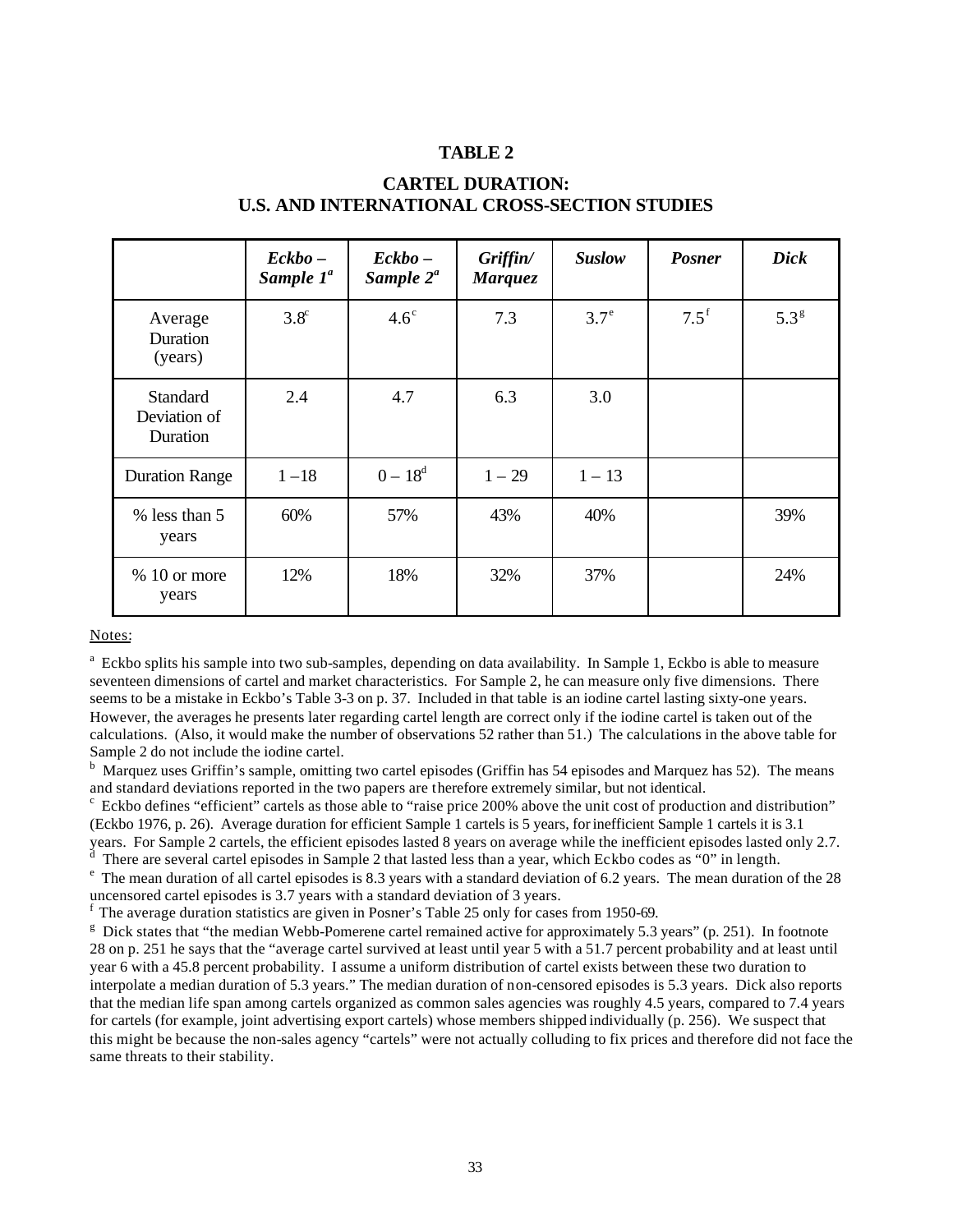## **EPISODIC CARTELS: EXAMPLES FROM INTERNATIONAL CARTEL CROSS-SECTION STUDIES**

| <b>Industry</b> | <b>Length of Cartel Episodes</b><br>(years) |              |               |             |             |            | <b>Author</b> |         |
|-----------------|---------------------------------------------|--------------|---------------|-------------|-------------|------------|---------------|---------|
| Aluminum        | $5^{1901}$                                  | $2^{1906}$   | $2^{1912}$    | $3^{1923}$  | $4^{1929}$  | $5^{1931}$ |               | Eckbo   |
| Coffee          | $1^{1957}$                                  | $1^{1958}$   | $3^{1959}$    |             |             |            |               | Eckbo   |
| Copper          | $2^{1888}$                                  | $4^{1918}$   | $6^{1926}$    | $4^{1935}$  | $19^{1968}$ |            |               | Griffin |
| Steel           | $4^{1926}$                                  | $0.5^{1930}$ | $0.17^{1931}$ | $6^{1933}$  |             |            |               | Eckbo   |
| Sugar           | $2^{1926}$                                  | $4^{1931}$   | $2^{1937}$    | $2^{1959}$  | $5^{1968}$  | $3^{1974}$ | $3^{1978}$    | Griffin |
| Sugar           | $0^{1864}$                                  | $10^{1902}$  | $0^{1929}$    | $0^{1942}$  | $0^{1953}$  | $0^{1956}$ | $0^{1958}$    | Eckbo   |
| Sulfur          | $3^{1907}$                                  | $10^{1922}$  | $5^{1934}$    | $11^{1947}$ |             |            |               | Griffin |
| Tin             | $2^{1929}$                                  | $3^{1931}$   | $2^{1935}$    |             |             |            |               | Eckbo   |

#### Notes:

The beginning dates of each cartel episode are shown in superscript.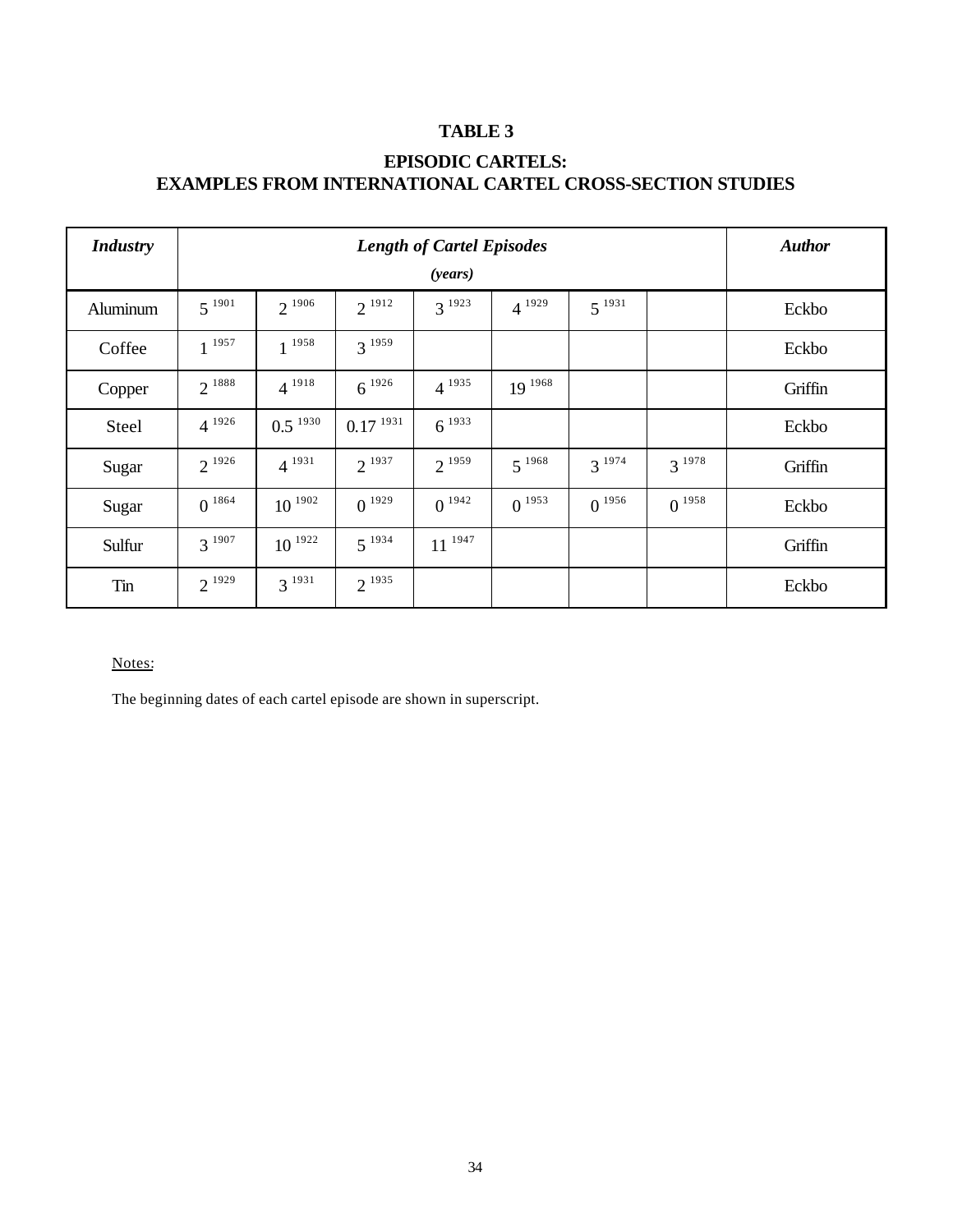## **DETERMINANTS OF CARTEL SUCCESS: INTERNATIONAL CROSS-SECTION STUDIES**

|                                        | Eckbo - Sample 1                                                                               | Eckbo - Sample 2                               | Griffin                                  |  |
|----------------------------------------|------------------------------------------------------------------------------------------------|------------------------------------------------|------------------------------------------|--|
| <b>Number of</b>                       | 23                                                                                             | $28^{\mathrm{a}}$                              | 22 industries                            |  |
| <b>Observations</b>                    |                                                                                                |                                                | 54 episodes                              |  |
| <b>Dependent Variable</b>              | Efficient / Inefficient                                                                        | Efficient / Inefficient                        | Lerner Index                             |  |
|                                        | 9/14                                                                                           | 10 / 18                                        | Avg = 0.3, Range = $(-0.1, 0.8)$         |  |
| <b>Independent</b><br><b>Variable</b>  | Sample Mean                                                                                    | <b>Sample Mean</b>                             | <b>Sign of Regression</b><br>Coefficient |  |
| Cartel<br>Concentration/               | 0.9 / 0.36                                                                                     | 1.6 / 0.55                                     |                                          |  |
| Herfindahl                             | $(1 = C4 > 50\%)$                                                                              | $(2 = C4 > 75\%,$<br>$1 = C4 \in (50\%, 75\%)$ |                                          |  |
| <b>Cartel Market Share</b>             | 0.9 / 1.14                                                                                     | 2 / 1.2                                        | Positive*                                |  |
|                                        | 1 if $(50\%, 75\%), 2$ if $> 75\%$                                                             |                                                |                                          |  |
| <b>Demand Elasticity</b>               | 0.22 / 0.06                                                                                    |                                                | Positive                                 |  |
|                                        | $(1 =$ elastic)                                                                                |                                                |                                          |  |
| Social structure/<br>Organization      |                                                                                                |                                                | Positive*                                |  |
|                                        |                                                                                                |                                                | $(index from 1-10)$                      |  |
| Cartel Heterogeneity<br>(Cost or size) | 0.9 / 0.58                                                                                     |                                                | Negative                                 |  |
|                                        | $(1 = high cost member)$<br>produces at a cost no larger<br>than 50% above low-cost<br>member) |                                                |                                          |  |
| Government<br>involved                 | 0.12 / 0.58                                                                                    |                                                |                                          |  |
|                                        | $(1 = yes)$                                                                                    |                                                |                                          |  |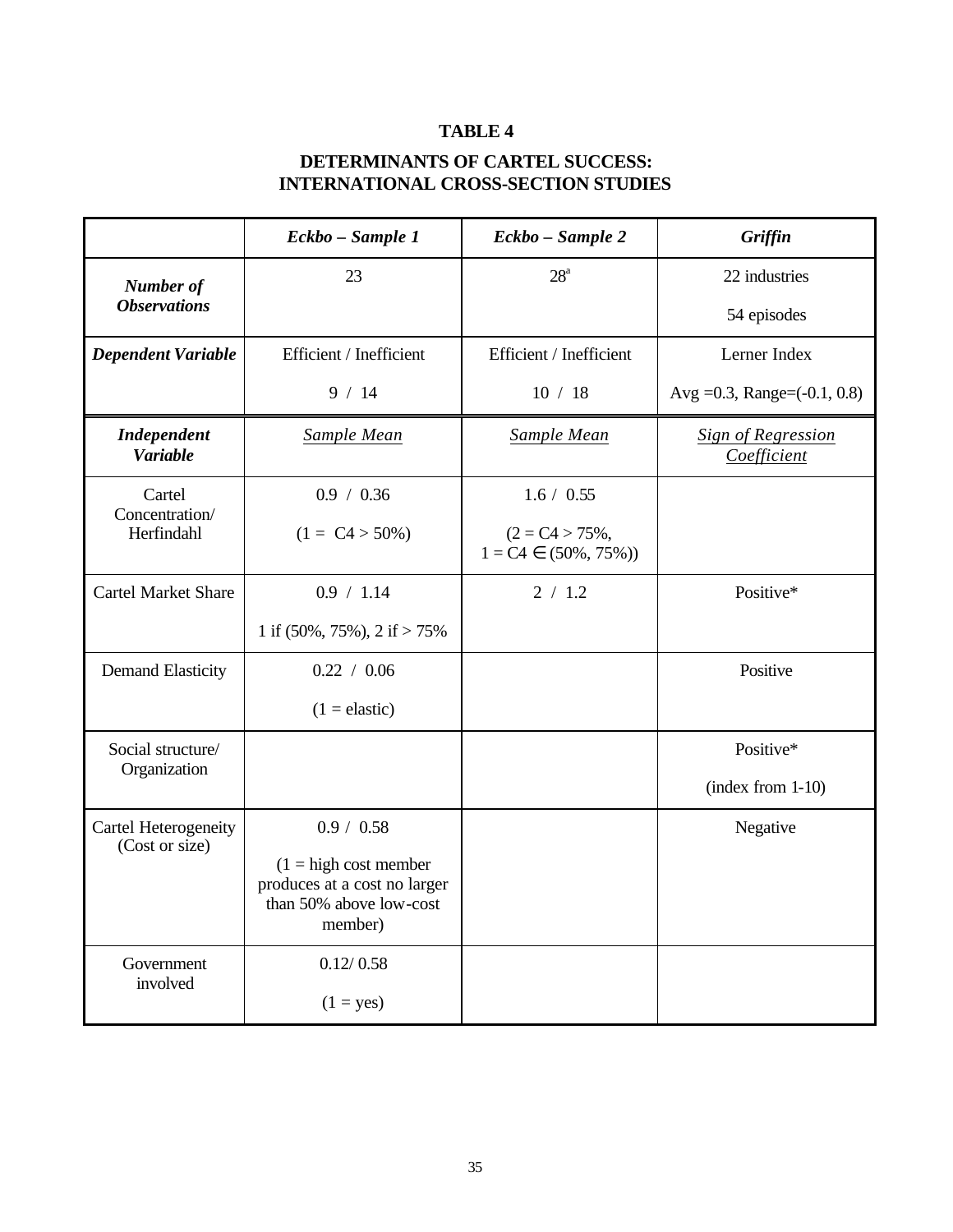|                            | Eckbo – Sample 1                               | Eckbo - Sample 2 | Griffin |
|----------------------------|------------------------------------------------|------------------|---------|
| Short-term<br>substitution | 0.22 / 0.43                                    |                  |         |
|                            | $(1 = short-term$<br>substitutes exist)        |                  |         |
| Long-term<br>substitution  | 0.77<br>$\prime$ 0.43                          |                  |         |
|                            | $(1 = \text{long-term})$<br>substitutes exist) |                  |         |

Notes:

 $*$  = statistically significant as reported by author.

 $^{\text{a}}$  See Appendix A for details on the size of Eckbo's Sample 2.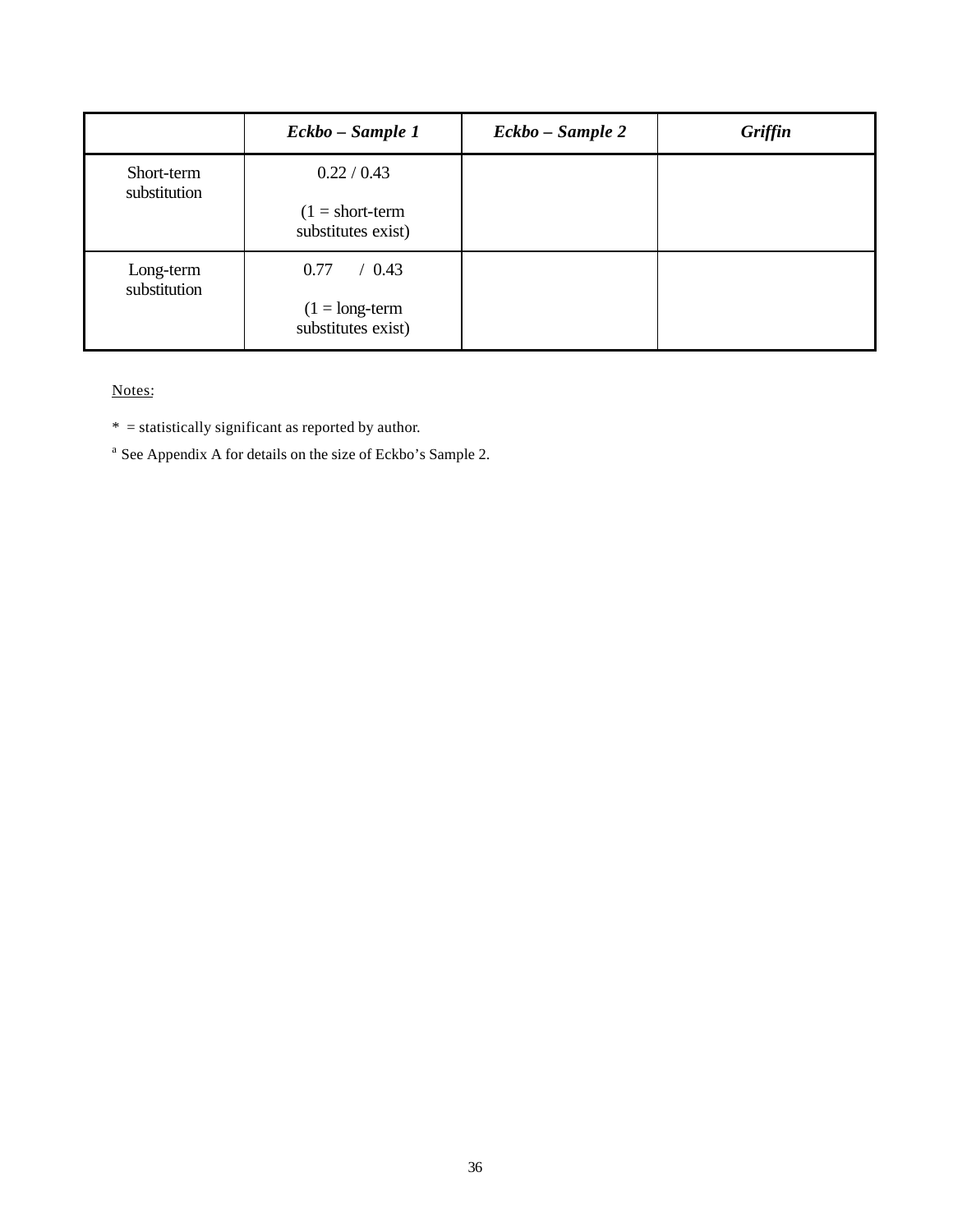## **DETERMINANTS OF CARTEL SUCCESS: U.S. CROSS-SECTION STUDIES**

|                              | <b>Fraas &amp; Greer</b>                                                                                     | Asch & Seneca <sup>a</sup>                                                |
|------------------------------|--------------------------------------------------------------------------------------------------------------|---------------------------------------------------------------------------|
| Sample                       | 606 DOJ convictions for price<br>fixing between 1910 and 1972<br>and 1569 random manufacturing<br>industries | 51 convicted price-fixers and 50<br>randomly selected "non-<br>colluders" |
|                              |                                                                                                              | <b>Relationship Between Collusion and Industry Characteristics</b>        |
| Number of Firms              |                                                                                                              | insignificant                                                             |
| Profit Rate                  |                                                                                                              |                                                                           |
| Rate of Demand<br>Growth     |                                                                                                              |                                                                           |
| <b>Firm Size</b>             |                                                                                                              | $^{+}$                                                                    |
| <b>Producer Goods</b>        |                                                                                                              | $^{+}$                                                                    |
| Variability of Profits       |                                                                                                              | $^{+}$                                                                    |
| <b>Market Share</b>          |                                                                                                              | $^{+}$                                                                    |
| <b>Advertising Intensity</b> |                                                                                                              |                                                                           |
| <b>Entry Barriers</b>        |                                                                                                              |                                                                           |
| Concentration                |                                                                                                              | $\pm$                                                                     |
| Patents                      |                                                                                                              |                                                                           |
| International market         |                                                                                                              |                                                                           |
| Lumpiness of orders          |                                                                                                              |                                                                           |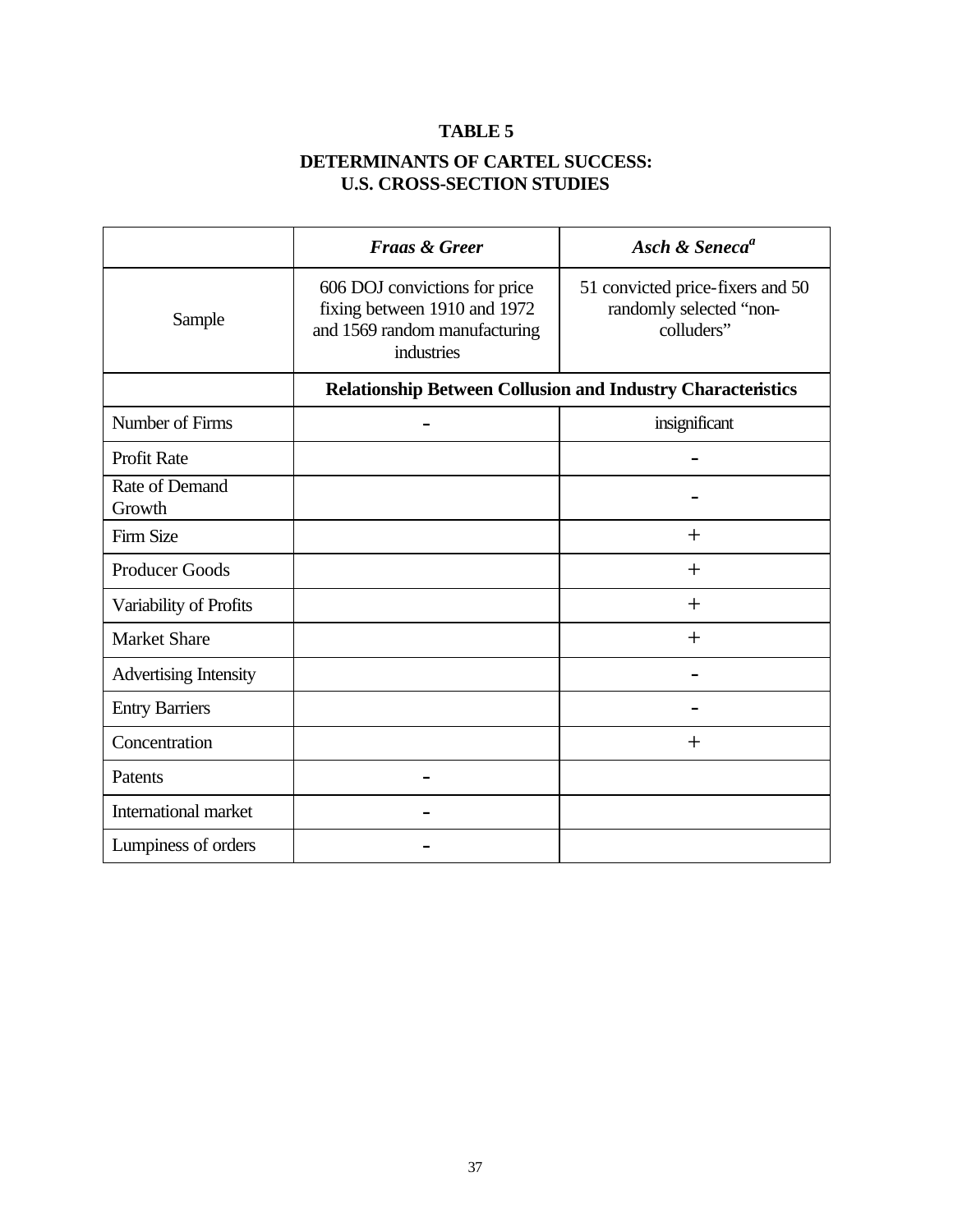## **DETERMINANTS OF DURATION: U.S. AND INTERNATIONAL CARTEL STUDIES**

| <b>Author</b>                             | <b>Dick</b>                                         | <b>Marquez</b> | <b>Suslow</b>                                       | <b>Posner</b>         | Hay & Kelley               |
|-------------------------------------------|-----------------------------------------------------|----------------|-----------------------------------------------------|-----------------------|----------------------------|
| <b>Number of</b>                          | 93 industries                                       | 22 industries  | 45 industries                                       | 989 DOJ cases         | 62 DOJ cases               |
| <b>Observations</b>                       | 111 episodes                                        | 52 episodes    | 71 episodes                                         |                       |                            |
| Dependent Variable <sup>a</sup>           | Conditional<br>probability of<br>continued survival | Duration       | Conditional<br>probability of<br>continued survival | Duration              | Duration                   |
| <b>Independent</b><br><b>Variable</b>     |                                                     |                |                                                     |                       |                            |
| Number of Firms or<br>Number of Countries | Positive*                                           |                | Negative                                            | Positive <sup>c</sup> | Insignificant <sup>d</sup> |
| Industry<br>Concentration                 |                                                     |                |                                                     |                       | Positive <sup>e</sup>      |
| <b>Cartel Market Share</b>                | Positive*                                           | Positive*      | Positive                                            |                       |                            |
| <b>Cartel Concentration</b>               |                                                     | Positive*,b    |                                                     |                       |                            |
| Patent Involved                           |                                                     |                | Positive*                                           |                       |                            |
| Government Involved                       |                                                     |                | Negative                                            |                       |                            |
| <b>Market Allocation</b>                  |                                                     |                | Negative*,f                                         |                       |                            |
| Joint Sales Agency                        | Positive                                            |                | Negative                                            |                       |                            |
| Penalties                                 |                                                     |                | Positive*                                           |                       |                            |
| Buyer size                                | Negative*                                           |                |                                                     |                       |                            |
| Demand Instability                        | Negative*                                           |                |                                                     |                       |                            |
| Rate of demand<br>growth                  |                                                     | Negative       | Negative*                                           |                       |                            |
| <b>Business Cycle</b>                     | Negative                                            |                | Negative*                                           |                       |                            |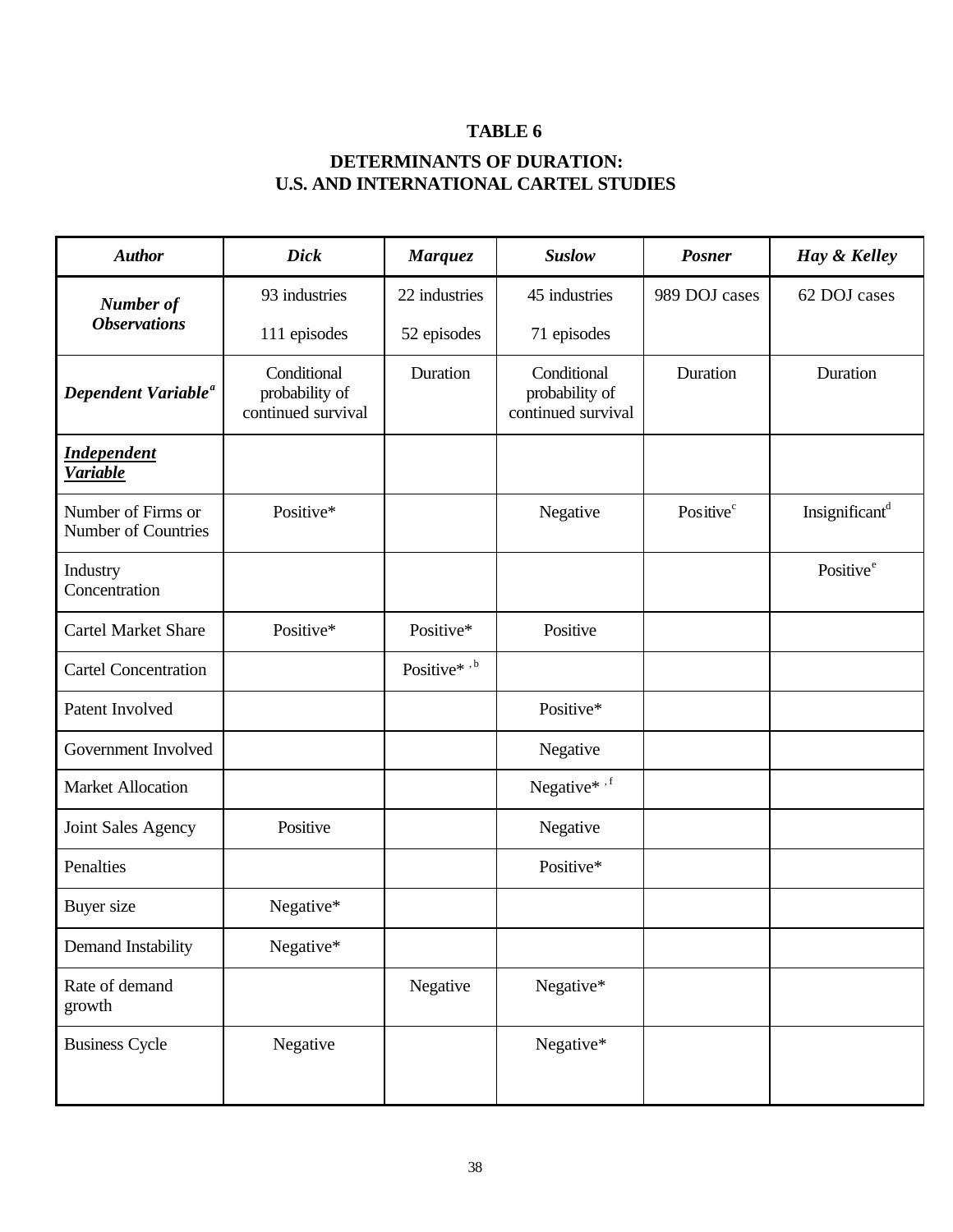| <b>Author</b>                     | <b>Dick</b>             | <b>Marquez</b> | <b>Suslow</b> | <b>Posner</b> | Hay & Kelley |
|-----------------------------------|-------------------------|----------------|---------------|---------------|--------------|
| <b>Anticipated Cycle</b>          | Negative*               |                |               |               |              |
| <b>Unanticipated Cycle</b>        | Insignificant           |                | Negative*     |               |              |
| Experience                        | Positive*               |                | Positive      |               |              |
| Age in Single<br>Episode          | Positive*' <sup>g</sup> |                |               |               |              |
| Cross-market<br>Linkages          | Positive*               |                |               |               |              |
| Period of Activity<br>Before WWII |                         | Negative*,h    |               |               |              |
| Ended in 1939                     |                         | Negative       |               |               |              |
| <b>Interest Rate</b>              |                         | Negative       |               |               |              |

#### Notes:

 $*$  = statistically significant as reported by author.

<sup>a</sup> The actual dependent variable used in both Dick (1996) and Suslow (1991) is the conditional probability of failure. The dependent variable listed here is "conditional probability of continued *survival*" for ease of comparison with those studies using "duration" as their dependent variable. For example, Dick reports a negative coefficient for cartel market share: as market share increases there is a lower conditional probability of failure or a *longer* expected cartel duration. Although the coefficient reported in his paper is negative, we list the sign as "Positive," directly indicating an increase in cartel duration.

<sup>b</sup> Cartel concentration is measured as the Herfindahl index using each cartel member's share of cartel output to capture "the concentration of economic power within the cartel" (Griffin 1989, p. 186).

 $c$  Posner compared number of conspirators with length of time between inception of conspiracy and filing of complaint. He found that of 79 cases with 10 or fewer firms, 52% persisted for 6 years or more. Of the 28 cases involving more than 10 firms, 64% persisted 6 years or more.

<sup>d</sup> "Since most of the cases had ten or fewer conspirators the dispersion of observations was not great enough to allow any significant pattern to emerge" (Hay and Kelley 1974, p. 26).

<sup>e</sup> "...the preponderance of conspiracies lasting ten or more years were in markets with high degrees of concentration" (Hay and Kelley 1974, p. 26).

 $f$ Negative correlation if the cartel set production quotas. Other measures (exclusive territories, export quotas) were positive but insignificant.

<sup>g</sup> Cartel in 10<sup>th</sup> year had 38-48% higher probability of dissolving than cartel in 5<sup>th</sup> year.

<sup>h</sup> Current cartel averaged three years shorter if cartel existed prior to WWII.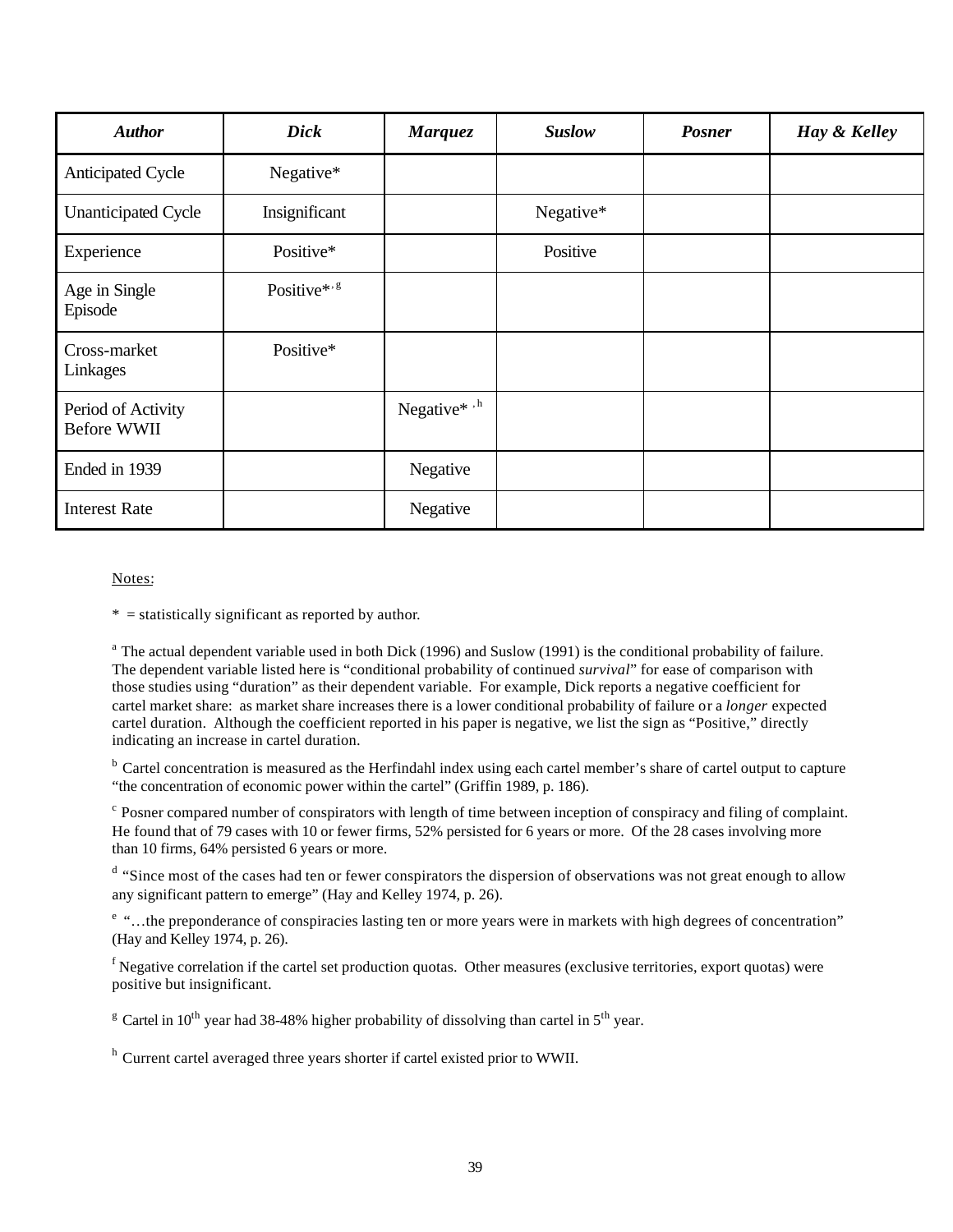#### **CAUSES OF CARTEL BREAKDOWNS: INTERNATIONAL CARTEL STUDIES**

| <b>Causes of Cartel Breakdown</b>   |              | $\bf Eckbo$ –<br>Sample 1 | $\bf Eckbo-$<br>Sample 2 | Griffin <sup>a</sup> | <b>Suslow</b> |
|-------------------------------------|--------------|---------------------------|--------------------------|----------------------|---------------|
| Cheating and Disagreement           |              | 43.5%                     | 58.6%                    | 33.3%                | 23.9%         |
| <b>External Shock</b>               |              | 30.4%                     |                          | $50.0\%$             | 42.3%         |
| Entry and Substitution <sup>b</sup> |              | 26.1%                     | 41.4%                    | 33.3%                | 15.5%         |
|                                     | Entry        | $13.0\%$ <sup>c</sup>     |                          | 25.9%                | 15.5%         |
|                                     | Substitution | $8.7\%$ <sup>c</sup>      |                          | 9.3%                 |               |
| <b>Technological Change</b>         |              |                           |                          | 9.3%                 |               |
| Antitrust Indictment                |              |                           |                          |                      | 18.3%         |
| <b>TOTAL # EPISODES</b>             |              | 23                        | 29 <sup>d</sup>          | 54                   | 71            |

Notes:

<sup>a</sup> This is based on both Griffin's discussion on pp. 198-99 and the information in his Table 4 (pp. 200-201).

<sup>b</sup> The sum of entry and substitution does not always add to the total because of under-classification in the case of Eckbo and double counting in the case of Griffin. Eckbo categorizes six episodes, or 26.1% of the 23 observations in Sample 1, as breaking down due to either entry or substitution. Of the six, 3 were due to entry, 2 to substitution, and 1 is unclassified. Two of Griffin's cartels ended as a result of both substitution and entry.

 $\degree$  This over-states the significance of external shocks as we classify them in this paper. Griffin groups together wars, antitrust and other governmental actions, and cartel reorganizations. We cannot separately categorize the cartel reorganizations in his sample, but some of them may more properly be classified as asymmetric information or bargaining problems, which may or may not have resulted from an external shock.

 $d$  See Appendix A for a discussion of the size of Eckbo's Sample 2.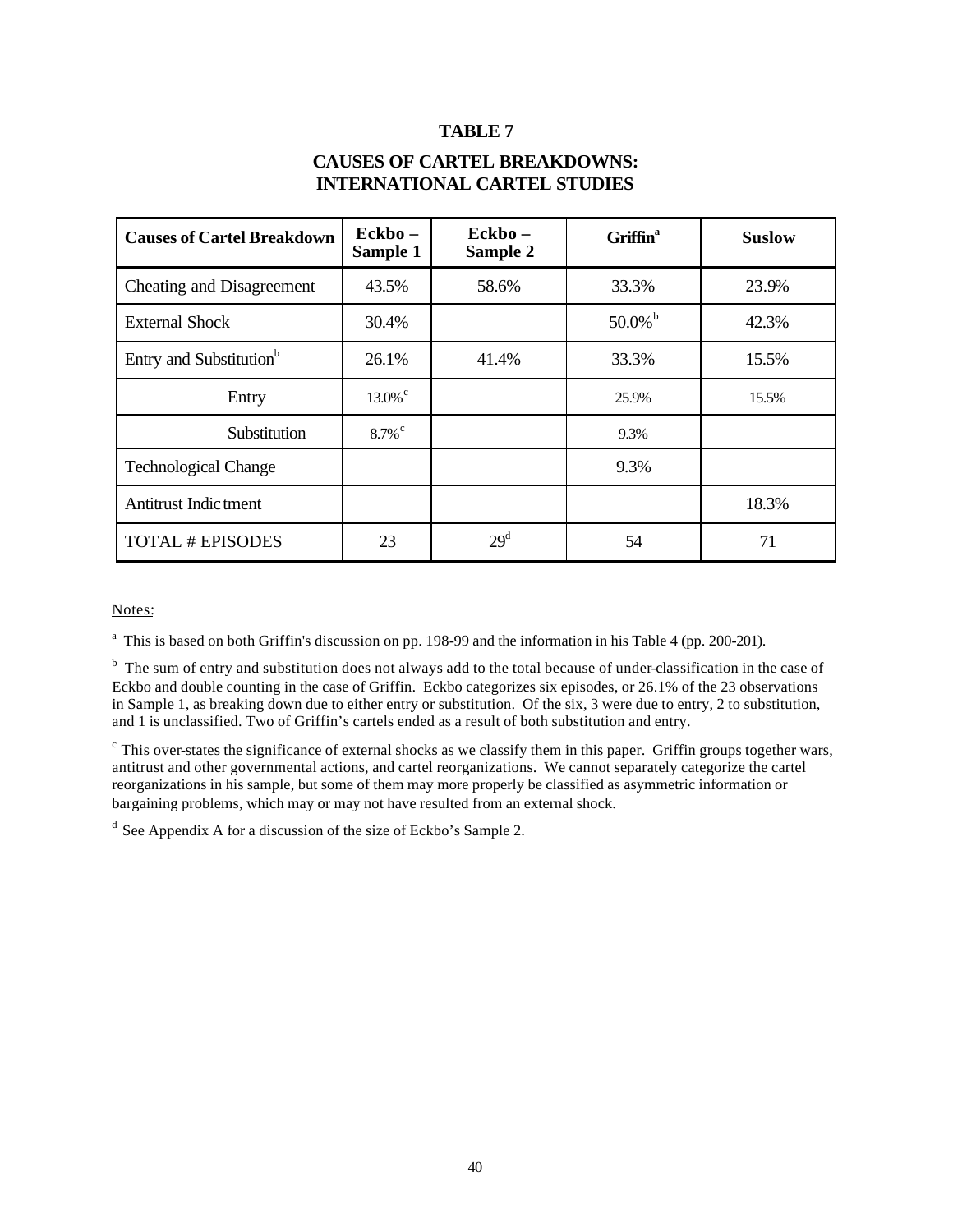## **CARTEL PRICES AND PROFITABILITY: SELECTED CASE STUDIES**

| <b>Industry</b>             | <b>Price and Profitability Trends</b>                                                                                  |  |  |
|-----------------------------|------------------------------------------------------------------------------------------------------------------------|--|--|
| Beer                        | Possibly above the monopoly level, due to political<br>pressure to keep price high                                     |  |  |
| <b>Bromine</b>              | Close to joint-profit maximizing level in some periods;<br>other collusive periods barely above Cournot price<br>level |  |  |
| Cement                      | 10 percent above world price                                                                                           |  |  |
| <b>Diamonds</b>             | Prices nearly doubled after initial formation of cartel                                                                |  |  |
| <b>Electrical Equipment</b> |                                                                                                                        |  |  |
| Mercury                     | Prices higher in first incarnation (1928-1950) than<br>second (1954-1972)                                              |  |  |
| Ocean Shipping              | Close to joint-profit maximizing level                                                                                 |  |  |
| Oil                         | Prices sometimes approached import price (New York<br>price plus tariff)                                               |  |  |
| <b>Parcel Post</b>          |                                                                                                                        |  |  |
| Potash                      | Prices rose following agreements; in 1910, prices were<br>double "average cost"                                        |  |  |
| Railroad                    |                                                                                                                        |  |  |
| Railroad-Oil                |                                                                                                                        |  |  |
| Rayon                       |                                                                                                                        |  |  |
| Steel                       | Less than joint profit maximizing price, but one-third<br>higher than world price                                      |  |  |
| Sugar                       | Prices rose after cartel formation                                                                                     |  |  |
| Tea                         | Prices rose 80 percent in 1933 after cartel was re-<br>established                                                     |  |  |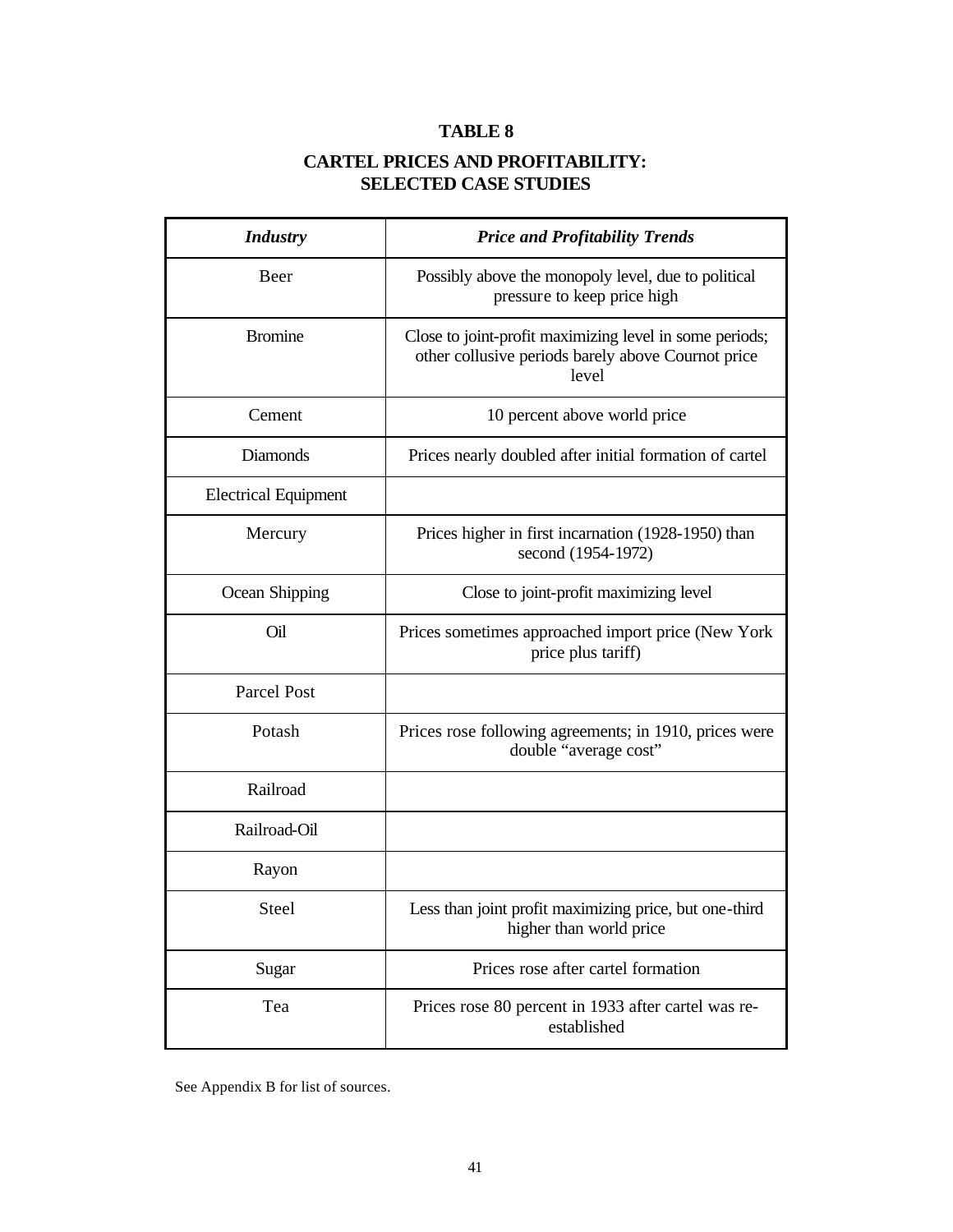### **CARTEL DURATION: SELECTED CASE STUDIES**

| <b>Industry</b> | <b>First year of</b><br>cartel <sup>a</sup> | Average length<br><b>Number of distinct</b><br>of cooperation<br>episodes of |                          | <b>Maximum</b><br>length of | <b>Minimum</b><br>length of |
|-----------------|---------------------------------------------|------------------------------------------------------------------------------|--------------------------|-----------------------------|-----------------------------|
|                 |                                             | <i>in industry</i>                                                           | cooperation <sup>b</sup> | cooperation                 | cooperation                 |
| Beer            | 1933                                        | 9 years                                                                      |                          | 9 years                     | 9 years                     |
| <b>Bromine</b>  | 1885                                        | 6.25                                                                         | 4                        | 10                          | 3                           |
| Cement          | 1922                                        | 40                                                                           |                          | 40                          | 40                          |
| <b>Diamonds</b> | 1870s                                       | 60                                                                           | $\overline{2}$           | 100                         | 20                          |
| Electrical      | 1950                                        | 8                                                                            |                          | 8                           | 8                           |
| Equipment       |                                             |                                                                              |                          |                             |                             |
| Mercury         | 1928                                        | 25                                                                           | $\overline{2}$           | 28                          | 22                          |
| Ocean shipping  | 1870s                                       | 51                                                                           | 3                        | 54                          | 50                          |
| Oil             | 1871                                        | $\overline{2}$                                                               | 3                        | 3                           |                             |
| Parcel Post     | 1851                                        | 28.5                                                                         | 2                        | 40                          | 17                          |
| Potash          | 1877                                        | 9.4                                                                          | 8                        | 20                          |                             |
| Railroad        | 1875                                        | 3.8                                                                          | 6                        | 8                           |                             |
| Railroad-Oil    | 1871                                        | 7                                                                            | 5                        | 30                          | $\overline{0}$              |
| Rayon           | 1932                                        | 8                                                                            |                          | 8                           | 8                           |
| Steel           | 1926                                        | 7.25                                                                         | 4                        | 13                          | 4                           |
| Sugar           | 1887                                        | 6.75                                                                         | 4                        | 10                          | $\overline{2}$              |
| Tea             | 1929                                        | 3.5                                                                          | 2                        | 6                           |                             |

Notes:

<sup>a</sup> The first year of the cartel is not necessarily the first year in which collusion was attempted or achieved in the industry. It is simply the first year in the cartel case studies surveyed here.

<sup>b</sup> These indicate the number of distinct cartels, whose existence we can clearly date by drawing on the case studies surveyed here. In these industries, there are clearly a larger number of agreements in distinct product markets and distinct regions than is suggested by this table.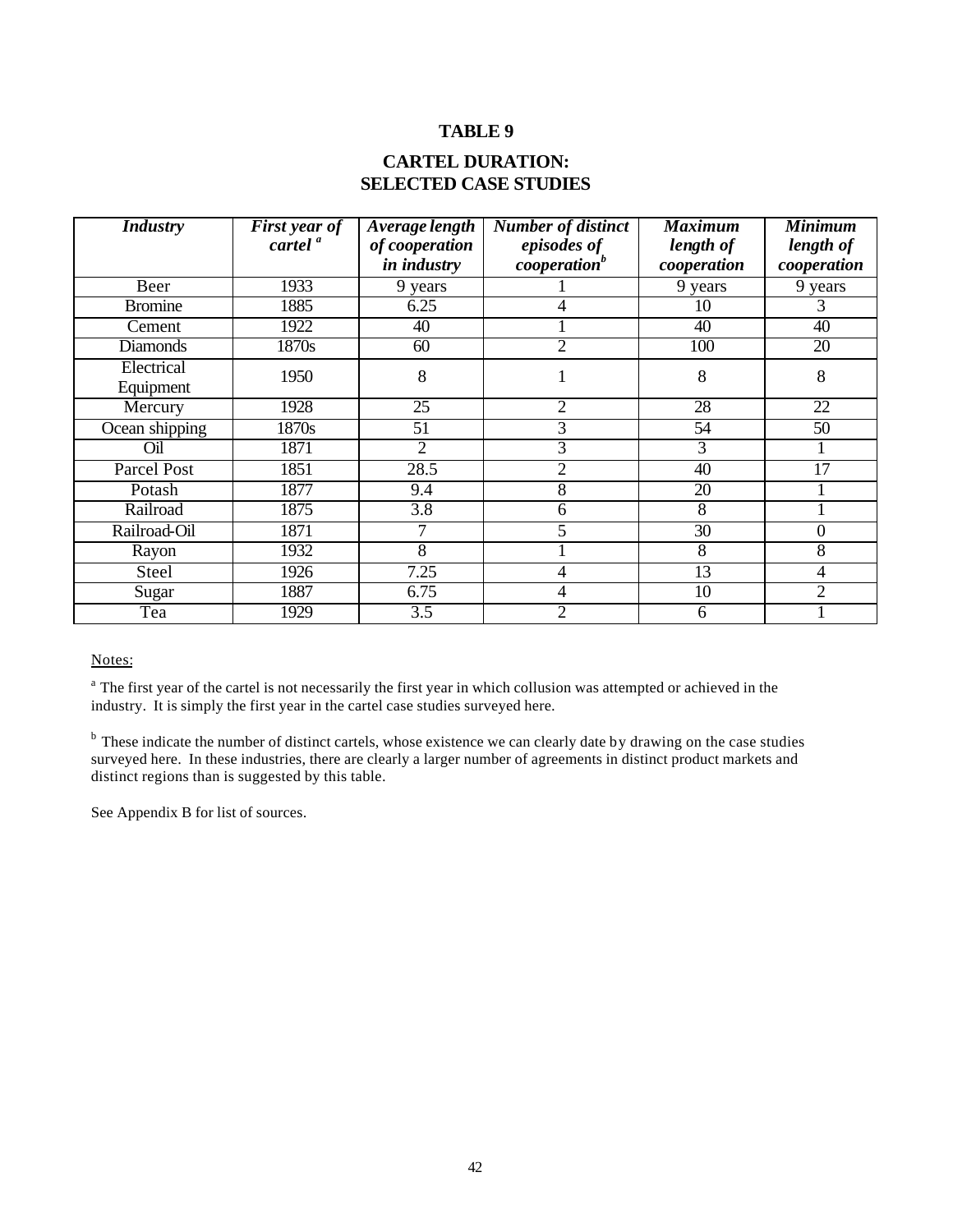## **CONCENTRATION AND NUMBER OF FIRMS: SELECTED CASE STUDIES**

| <b>Industry</b>    | <b>Number of Participants</b>                     | <b>Concentration</b>                                   |
|--------------------|---------------------------------------------------|--------------------------------------------------------|
| Beer               | $550 - 780$                                       | $C1 = 4%$                                              |
| <b>Bromine</b>     | $7 - 15$                                          |                                                        |
| Cement             | 4                                                 | $C3 = 95%$                                             |
| <b>Diamonds</b>    |                                                   | C1 declined from nearly 100%<br>in 1880 to 80% in 1994 |
| Electrical         | 40                                                |                                                        |
| Equipment          |                                                   |                                                        |
| Mercury            | 2 countries; only 1 or 2<br>mines in each country | $C2 = 80%$                                             |
| Ocean shipping     | $2 - 8$                                           | $C2 = 50\%$ in one South African<br>market             |
| Oil                | $19-50$                                           |                                                        |
| <b>Parcel Post</b> | 5                                                 | $C5$ nearly $100\%$                                    |
| Potash             | $3 - 30$                                          |                                                        |
| Railroad           | $3 - 15$                                          |                                                        |
| Railroad-Oil       | $3 - 4$                                           | $C3 = 75%$                                             |
| Rayon              | $\mathfrak{2}$                                    | $C2 = 50%$                                             |
| <b>Steel</b>       | 4-8 (countries and/or firms)                      | US: C4=60%; C1=35%                                     |
|                    | $8 - 19$                                          | C1 declined from $92\%$ to $25\%;$                     |
| Sugar              |                                                   | $C3 = 60\%$ in 1927                                    |
| Tea                | 349 (3 countries)                                 | C4 > 20%                                               |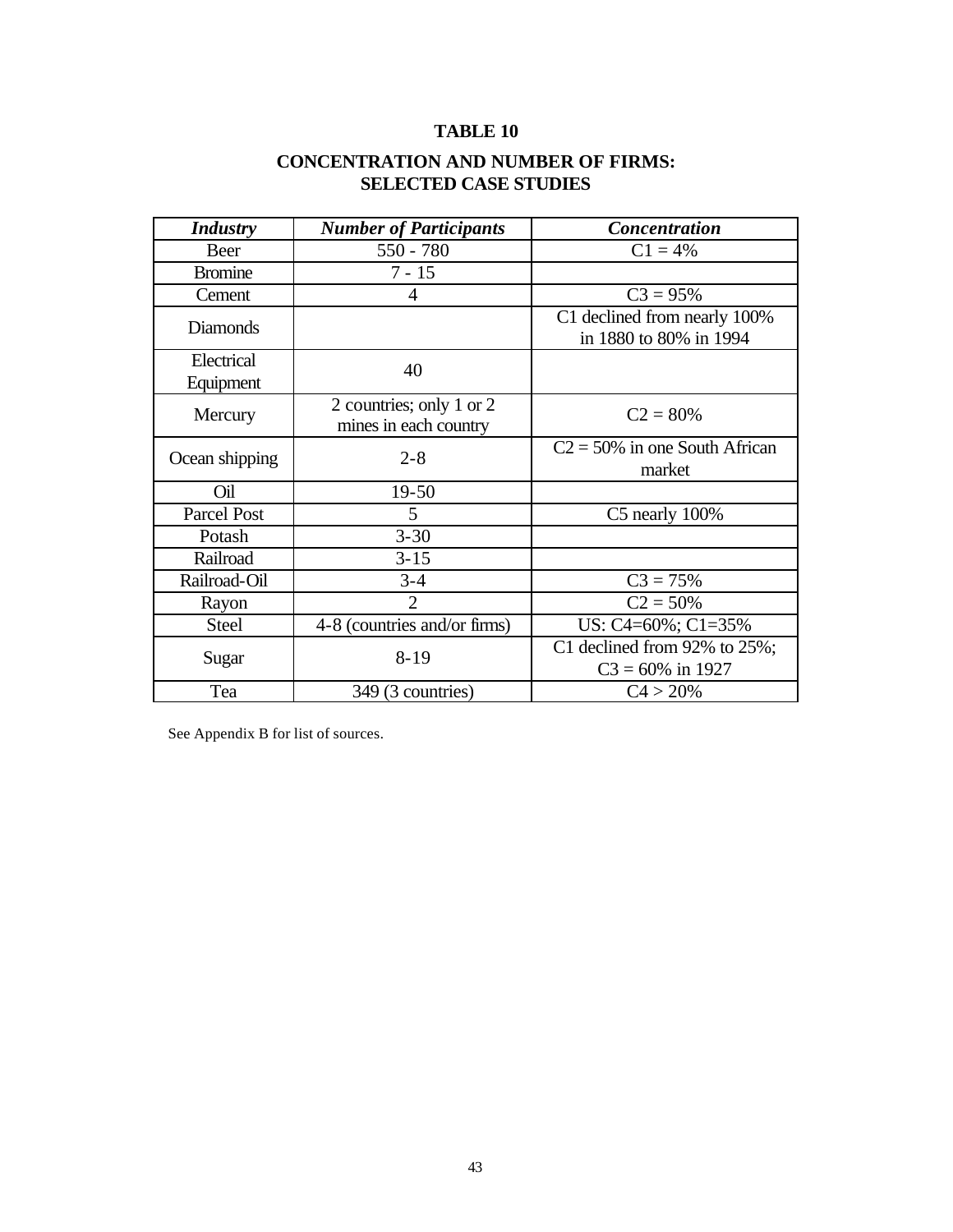### **TABLE 11 CAUSES OF CARTEL BREAKDOWN: SELECTED CASE STUDIES**

| <b>Industry</b> | <b>Entry and Cartel's Reaction<sup>a</sup></b> |                |           | <b>Secret</b><br><b>Cheating</b> | War or<br><b>Anti-Trust</b> | <b>Technological</b><br><b>Change</b> | <b>Other</b><br><b>Bargaining</b> |
|-----------------|------------------------------------------------|----------------|-----------|----------------------------------|-----------------------------|---------------------------------------|-----------------------------------|
|                 |                                                |                |           |                                  | <b>Prosecution</b>          |                                       | <b>Problems</b>                   |
|                 | Entry                                          | Disrupted      | Accom-    |                                  |                             |                                       |                                   |
|                 | Occurred                                       | Cartel         | modated   |                                  |                             |                                       |                                   |
|                 |                                                |                | by Cartel |                                  |                             |                                       |                                   |
| Beer            |                                                |                |           | Yes                              | Yes                         |                                       |                                   |
| <b>Bromine</b>  | Yes                                            | N <sub>o</sub> | Yes       | Little                           | Yes                         | Yes                                   | Yes                               |
| Cement          | No                                             |                |           |                                  |                             |                                       |                                   |
| <b>Diamonds</b> | Yes                                            | N <sub>0</sub> | Yes       | N <sub>o</sub>                   |                             |                                       | Yes                               |
| Electrical      |                                                |                |           | Yes, for                         | Yes                         |                                       |                                   |
| Equipment       |                                                |                |           | turbines                         |                             |                                       |                                   |
| Mercury         | Yes                                            | Yes            | Yes       | Yes                              |                             |                                       |                                   |
| Ocean           | Yes                                            | Yes            | Yes       | N <sub>o</sub>                   |                             |                                       | Yes                               |
| shipping        |                                                |                |           |                                  |                             |                                       |                                   |
| Oil             | Yes                                            | Yes            | Yes       | N <sub>o</sub>                   |                             |                                       |                                   |
| Parcel Post     | Attempted                                      | Yes            |           |                                  | Yes                         |                                       | Yes                               |
| Potash          | Yes                                            | N <sub>0</sub> | Yes       | N <sub>o</sub>                   | Yes                         |                                       | Yes                               |
| Railroad        | Yes                                            | Yes            | Yes       | Yes                              | Yes                         |                                       |                                   |
| Railroad-Oil    | Yes                                            | Yes            | Yes       | N <sub>o</sub>                   | Yes                         | Yes                                   | Yes                               |
| Rayon           |                                                |                |           |                                  | Yes                         |                                       |                                   |
| Steel           |                                                |                |           | In U.S.                          | Yes                         |                                       |                                   |
| Sugar           | Yes                                            | Yes            | Yes       | Yes                              | Yes                         | N <sub>o</sub>                        | Yes                               |
| Tea             | Yes                                            |                | Yes       | Yes                              | Yes                         |                                       | Yes                               |

Notes:

<sup>a</sup> Entry indicates whether there was *any entry* during the period covered by the case study. "Disrupted cartel" indicates that there were instances in which the cartel responded to entry with punitive or predatory behavior. Entry which was followed by an invitation to join the cartel, but in which the firms could not reach a new distribution of quotas or rents, is classified as a *bargaining problem*, not an entry problem per se. "Accommodated" indicates that there were instances in which a new entrant was invited to join the cartel without a disruption in cooperative pricing. For the other columns, a "yes" indicates that such an event disrupted the cartel, not simply that it occurred. For example, there was technological change in the oil industry during the period of study, but that technological change did not disrupt collusion.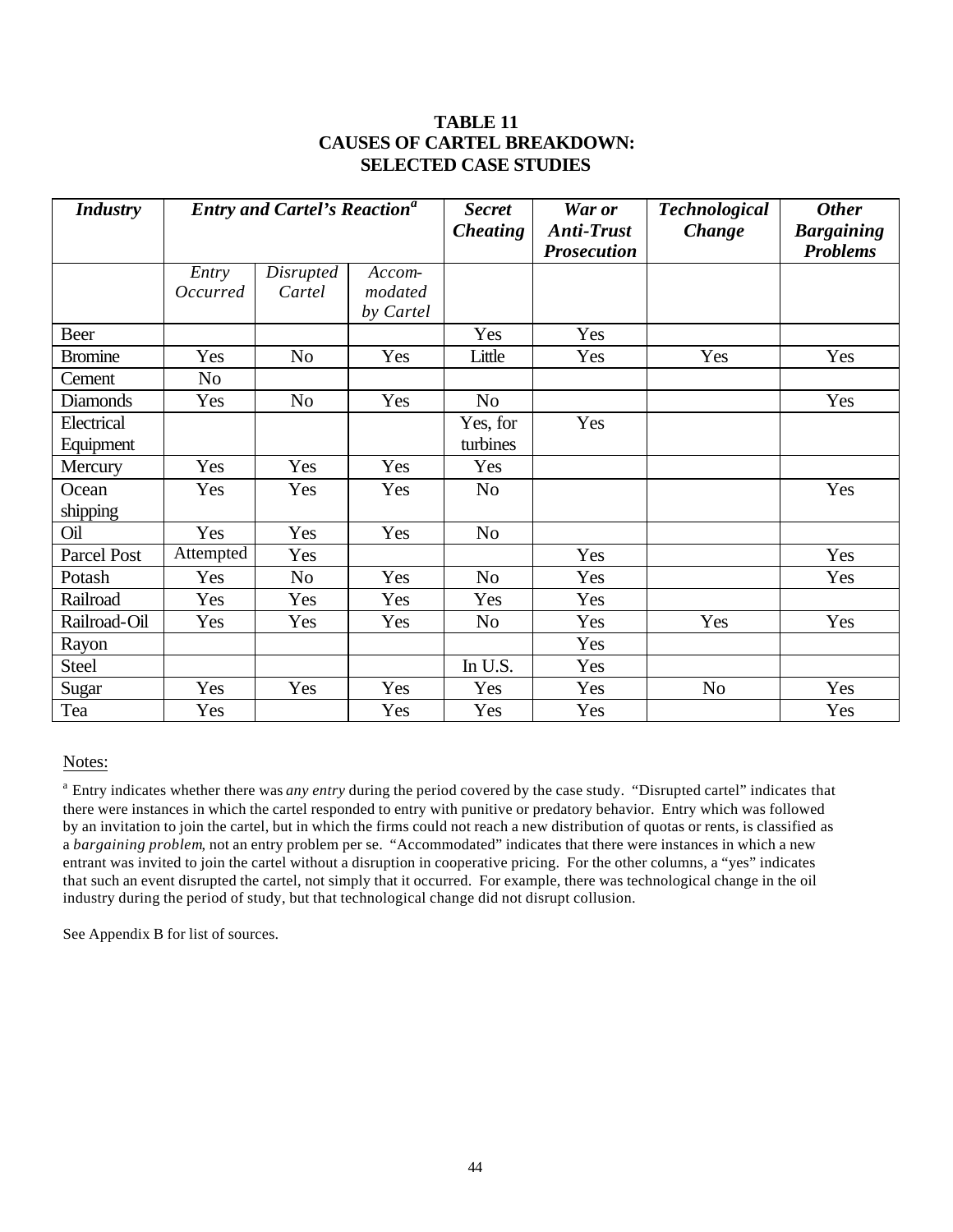## **HOW DOES DOWNSTREAM STRUCTURE AFFECT CARTEL STABILITY?: SELECTED CASE STUDIES**

| <b>Industry</b>         | <b>Customer</b><br><b>Size</b> | <b>Customer</b><br><b>Concentration</b> | <b>Customer</b><br>participation | Did customers try to<br>destabilize cartel?                                          |
|-------------------------|--------------------------------|-----------------------------------------|----------------------------------|--------------------------------------------------------------------------------------|
|                         |                                |                                         | in cartel                        |                                                                                      |
| Beer                    | Small                          | Low                                     | N <sub>o</sub>                   | N <sub>o</sub>                                                                       |
| <b>Bromine</b>          | Medium                         | High                                    | Yes                              | Downstream<br>pharmaceutical firms<br>tried to integrate<br>backward into<br>bromine |
| Cement                  | Small                          | Low                                     | Vertical                         |                                                                                      |
|                         |                                |                                         | Integration                      |                                                                                      |
| <b>Diamonds</b>         | Medium                         | Low                                     | Yes                              |                                                                                      |
| Electrical<br>Equipment | Varied                         | Low                                     | N <sub>o</sub>                   |                                                                                      |
| Mercury                 |                                |                                         |                                  |                                                                                      |
| Ocean                   | Varied                         | Low                                     | N <sub>o</sub>                   | Yes, in tramp                                                                        |
| shipping                |                                |                                         |                                  | shipping $&$ other<br>geographic routes                                              |
| Oil                     |                                |                                         | N <sub>o</sub>                   |                                                                                      |
| <b>Parcel Post</b>      | Varied                         | Low                                     | No                               |                                                                                      |
| Potash                  | Increased<br>over time         | Increased over<br>time                  | N <sub>o</sub>                   | Yes, attempted<br>vertical integration,<br>attempted to induce<br>cheating           |
| Railroad                | Varied                         | Low                                     | N <sub>o</sub>                   | Strategic shipping by<br>customers                                                   |
| Railroad-Oil            | Large                          | High                                    | Yes                              | Yes, crude producers<br>had cartel charter<br>revoked                                |
| Rayon                   |                                |                                         | N <sub>o</sub>                   | Customers spread<br>rumors of cheating, to<br>induce it                              |
| <b>Steel</b>            | Large                          |                                         | Yes, in some                     | Large customers                                                                      |
|                         |                                |                                         | cases                            | bargained for lower                                                                  |
|                         |                                |                                         |                                  | prices than small                                                                    |
|                         |                                |                                         |                                  | customers received                                                                   |
| Sugar                   | Varied                         |                                         | N <sub>0</sub>                   | N <sub>0</sub>                                                                       |
| Tea                     |                                |                                         | No                               | No                                                                                   |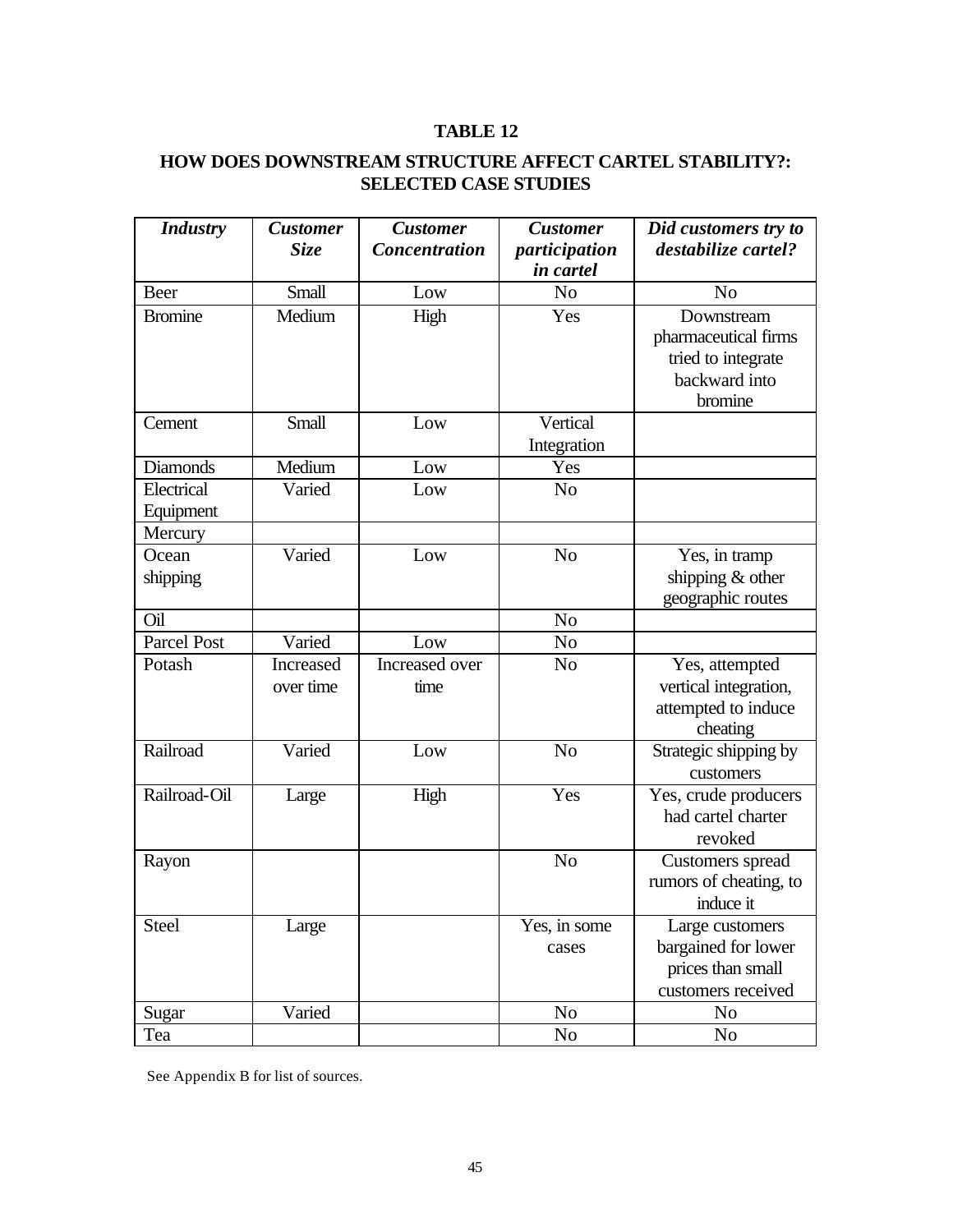## **DEMAND ELASTICITY ESTIMATES: SELECTED CASE STUDIES**

| <b>Industry</b> | <b>Elasticity Estimate</b>                       |  |
|-----------------|--------------------------------------------------|--|
| <b>Beer</b>     | $-10.3$                                          |  |
| <b>Bromine</b>  | $-0.38$ to $-3$                                  |  |
| Cement          | Inelastic                                        |  |
| <b>Diamonds</b> | Very inelastic                                   |  |
| Electrical      |                                                  |  |
| Equipment       |                                                  |  |
| Mercury         | $-0.07$ to $-0.21$                               |  |
| Ocean shipping  |                                                  |  |
| Oil             | Assumed to be inelastic                          |  |
| Parcel Post     |                                                  |  |
| Potash          |                                                  |  |
| Railroad        |                                                  |  |
| Railroad-Oil    |                                                  |  |
| Rayon           | Elastic                                          |  |
| <b>Steel</b>    | Inelastic in long run; short run elasticity high |  |
| Sugar           | Relatively inelastic                             |  |
| Tea             | Low, especially at higher incomes (-0.32)        |  |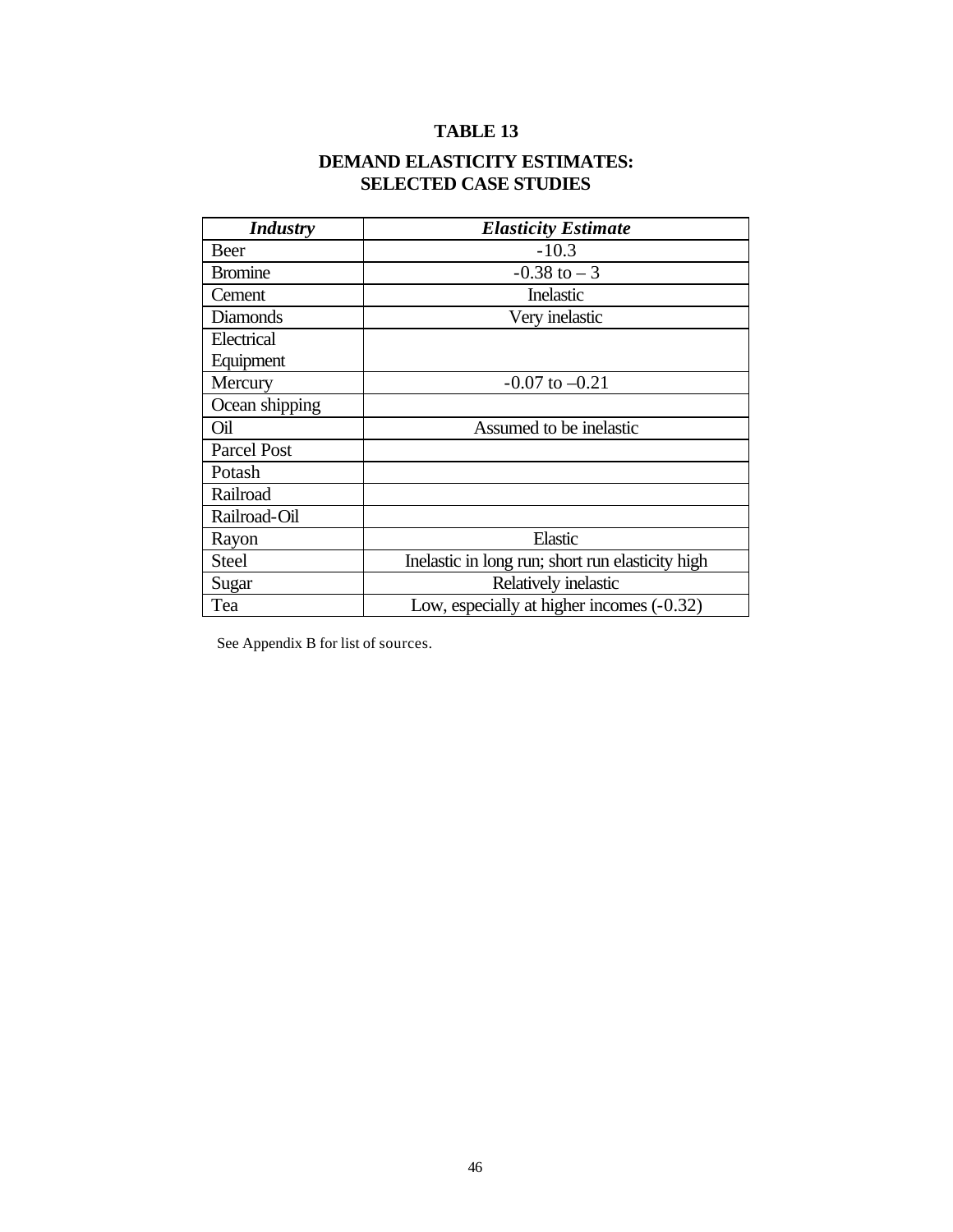## **HOW DOES DEMAND AFFECT THE FORMATION & ENDURANCE OF CARTELS?: SELECTED CASE STUDIES**

| <b>Industry</b>    | <b>Formed</b><br>during<br>downturn | <b>Formed</b><br>during<br>upturn | <b>Broke up during</b><br>downturn<br>(observed?)               | <b>Broke</b> up<br>during<br>upturn<br>(observed?) | <b>Industry</b><br>cyclicality |
|--------------------|-------------------------------------|-----------------------------------|-----------------------------------------------------------------|----------------------------------------------------|--------------------------------|
| Beer               | Yes                                 | N <sub>o</sub>                    | Price war<br>punishments in<br>response to<br>unobserved shocks |                                                    | Counter-cyclical               |
| <b>Bromine</b>     | N <sub>o</sub>                      | N <sub>o</sub>                    | N <sub>o</sub>                                                  | N <sub>o</sub>                                     | Low                            |
| Cement             |                                     |                                   |                                                                 |                                                    | High                           |
| <b>Diamonds</b>    |                                     |                                   |                                                                 |                                                    |                                |
| Electrical         | N <sub>o</sub>                      |                                   |                                                                 |                                                    | Varied across                  |
| Equipment          |                                     |                                   |                                                                 |                                                    | products                       |
| Mercury            | N <sub>o</sub>                      |                                   |                                                                 |                                                    |                                |
| Ocean<br>shipping  | N <sub>o</sub>                      |                                   |                                                                 |                                                    |                                |
| Oil                | N <sub>o</sub>                      |                                   |                                                                 |                                                    | High                           |
| <b>Parcel Post</b> | No                                  |                                   |                                                                 |                                                    |                                |
| Potash             | N <sub>o</sub>                      |                                   |                                                                 |                                                    |                                |
| Railroad           | N <sub>0</sub>                      |                                   |                                                                 |                                                    | High                           |
| Railroad-Oil       | N <sub>o</sub>                      |                                   |                                                                 |                                                    | High                           |
| Rayon              | Yes                                 |                                   |                                                                 | Yes                                                |                                |
| <b>Steel</b>       | Yes                                 |                                   | Yes                                                             |                                                    | High                           |
| Sugar              | Yes                                 |                                   |                                                                 |                                                    | Counter-cyclical               |
| Tea                | Yes                                 |                                   |                                                                 |                                                    | Counter-cyclical               |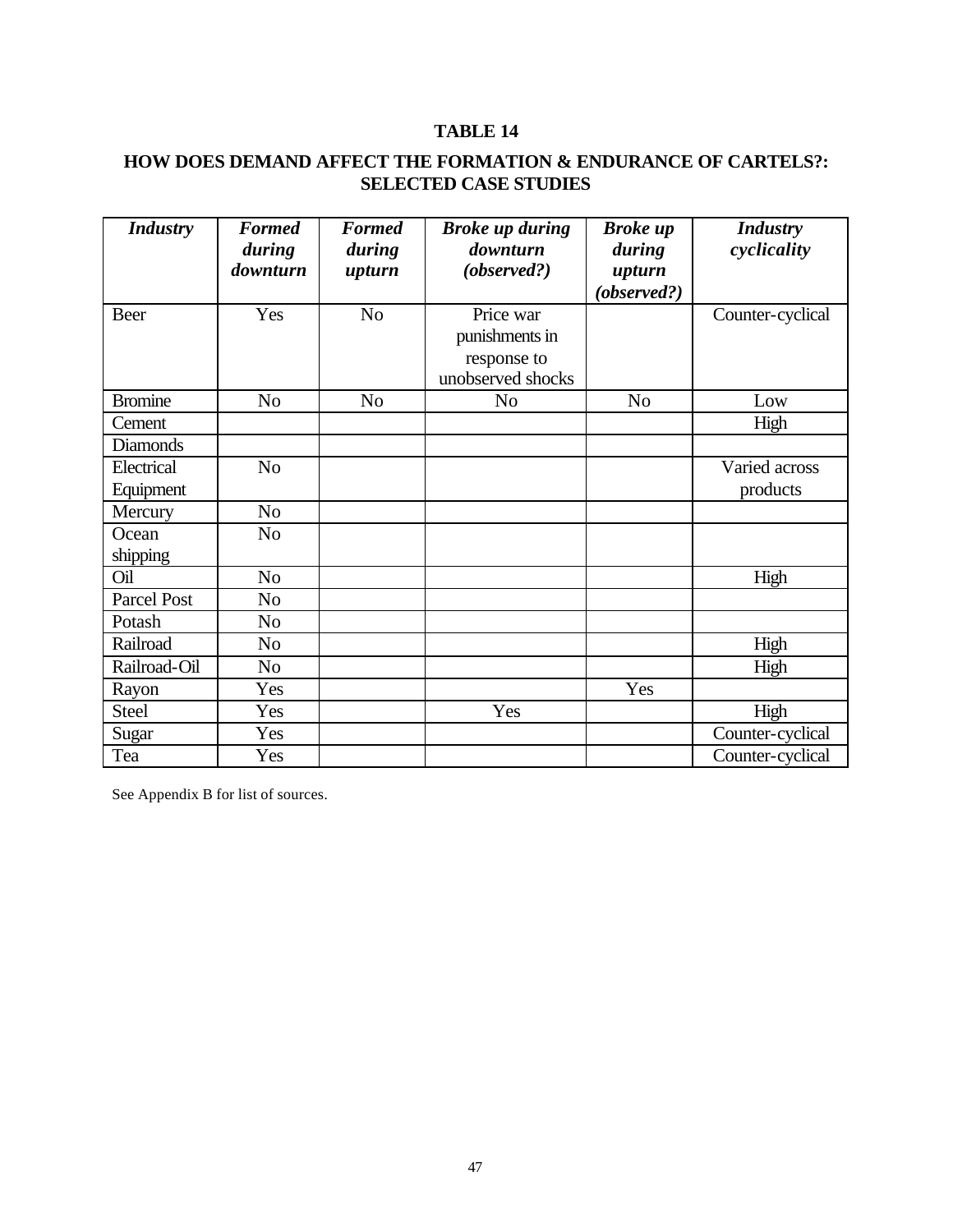## **INTERNATIONAL PRICE-FIXING RECENT U.S. DOJ AND EC ACTIONS**

| <b>Industry</b>                                   | Duration <sup>a</sup><br>(years) | <b>Measure of Market</b><br>Concentration <sup>b</sup>                                                                  | Measure of Price Increase <sup>c</sup>                          |                |
|---------------------------------------------------|----------------------------------|-------------------------------------------------------------------------------------------------------------------------|-----------------------------------------------------------------|----------------|
| <b>Aluminum Phosphide</b>                         | < 1                              | $U.S.: C4 = 90$                                                                                                         | 48%                                                             | N <sub>o</sub> |
| <b>Bromine Products</b>                           | 3                                | World: $C3 = 76$                                                                                                        | N/A                                                             | $\overline{?}$ |
| Cable-Stayed Bridges                              | $\mathbf{1}$                     | N/A<br>N/A                                                                                                              |                                                                 | N <sub>o</sub> |
| <b>Carbon Cathode Block</b>                       | $\overline{2}$                   | N/A                                                                                                                     | N/A                                                             | $\overline{?}$ |
| Cartonboard                                       | 5                                | Europe: C-Cartel=80                                                                                                     | 20-26%                                                          | N <sub>o</sub> |
| Cement                                            | 11                               | Europe: $C6 = 50$<br>Britain: $C3 = 90$<br>France: $C4 = 90$                                                            | N/A                                                             | $\overline{?}$ |
| Citric Acid                                       | $\overline{4}$                   | $U.S.: C4 = 100$<br>Europe: $C5 = 100$                                                                                  | 1) 21-24% markup over marginal<br>cost<br>2) 50% price increase | Yes            |
| <b>Ferrosilicon Products</b>                      | $\overline{2}$                   | U.S.: Six major producers                                                                                               | N/A                                                             | Yes            |
| <b>Ferry Operators</b><br>(Adriatic Sea)          | $\overline{7}$                   | N/A                                                                                                                     | N/A                                                             | N <sub>o</sub> |
| <b>Ferry Operators</b><br>(Cross-Channel Freight) | < 1                              | $C2 = 72$ for cross-channel<br>passenger market; same two<br>firms were indicted in the<br>cross-channel freight cartel | 10%                                                             | $\overline{?}$ |
| <b>Fine Arts</b>                                  | 6                                | $C2 = 95$                                                                                                               | $0 - 20%$                                                       | $\overline{?}$ |
| Graphite Electrodes                               | 5                                | World: $C2 = 67$ ;<br>$U.S.: C5 = 94$<br>Canada: $C2 = 90$                                                              | U.S.: 50% - 60%<br>Canada: 90%                                  | Yes            |
| Isostatic Graphite                                | 5                                | World: 6 major firms                                                                                                    | N/A<br>Yes                                                      |                |
| <b>Laminated Plastic Tubes</b>                    | 9                                | $U.S.: C3 = 95$                                                                                                         | N/A                                                             | $\overline{?}$ |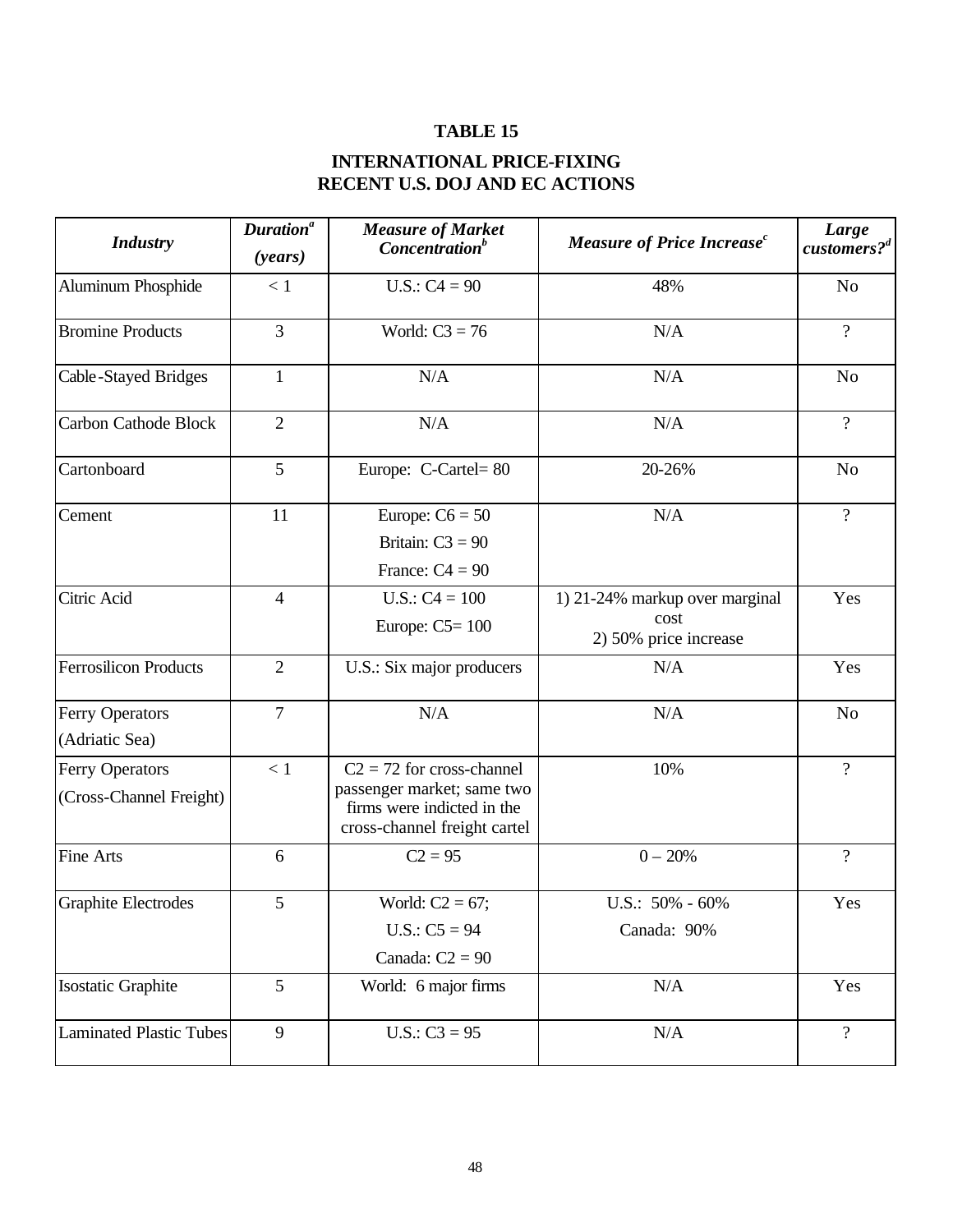| <b>Industry</b>                               | Duration <sup>a</sup><br>(years) | <b>Measure of Market</b><br>Concentration <sup>b</sup>                                                                                                         | Measure of Price Increase <sup>c</sup>                                                                                                                                                                                                                                                                                                                        | Large<br>customers? <sup>d</sup> |
|-----------------------------------------------|----------------------------------|----------------------------------------------------------------------------------------------------------------------------------------------------------------|---------------------------------------------------------------------------------------------------------------------------------------------------------------------------------------------------------------------------------------------------------------------------------------------------------------------------------------------------------------|----------------------------------|
| Lysine                                        | 3                                | World: $C3 = 95\%$ in late<br>1980's (ADM began<br>production in 1991 and by<br>1996 had 47% world market<br>share)<br>Mexico: $C2 = 90$                       | World: 41%<br>U.S.: 67%: Estimated<br>"overcharges" vary from \$45 million<br>up to \$134 million<br>Canada: 50%                                                                                                                                                                                                                                              | Yes                              |
| Maltol                                        | 6                                | World: $C2 = 80-90$                                                                                                                                            | N/A                                                                                                                                                                                                                                                                                                                                                           | Yes                              |
| <b>Marine Construction</b><br><b>Services</b> | $\overline{4}$                   | N/A                                                                                                                                                            | N/A                                                                                                                                                                                                                                                                                                                                                           | Yes                              |
| Marine Transportation<br>Services             | 5                                | N/A                                                                                                                                                            | N/A                                                                                                                                                                                                                                                                                                                                                           | $\overline{?}$                   |
| <b>Plastic Dinnerware</b>                     | $\mathbf{1}$                     | U.S.: C2 > 90                                                                                                                                                  | N/A                                                                                                                                                                                                                                                                                                                                                           | Yes                              |
| Shipping (Central West<br>African)            | 20                               | Shipping conference held<br>more than 90% market share                                                                                                         | N/A                                                                                                                                                                                                                                                                                                                                                           | $\overline{?}$                   |
| Shipping (Far Eastern)                        | $\overline{4}$                   | Shipping conference held<br>80% share between northern<br>Europe and the Far East                                                                              | N/A                                                                                                                                                                                                                                                                                                                                                           | $\overline{?}$                   |
| Shipping (France-<br>Central & West African)  | 17                               | $C4 = 90$                                                                                                                                                      | 34-39%                                                                                                                                                                                                                                                                                                                                                        | $\overline{?}$                   |
| Shipping (North<br>Atlantic)                  | $\overline{2}$                   | 1994: Cartel members had<br>joint market share over 60%<br>1995: Shipping conference<br>held between 70-80% of the<br>trans North-Atlantic<br>container market | Damages Estimate, 1995:<br>Announced price increases in 1995<br>"would have meant an additional<br>cost to shippers of US\$65 to \$75<br>million, when compared with 1994<br>prices"<br>Damages Estimate, 1994-98: Trans-<br>Atlantic Conference Agreement<br>(TACA) cost European industry \$1.8<br>billion in extra shipping costs<br>between 1994 and 1998 | $\overline{?}$                   |
| Sodium Erythorbate                            | $\overline{2}$                   | $C2 = 90$                                                                                                                                                      | N/A                                                                                                                                                                                                                                                                                                                                                           | Yes                              |
| Sodium Gluconate                              | $\overline{2}$                   | Cartel members were world's<br>major producers                                                                                                                 | N/A                                                                                                                                                                                                                                                                                                                                                           | Yes                              |
| Sorbates                                      | 17                               | N/A                                                                                                                                                            | 14%                                                                                                                                                                                                                                                                                                                                                           | Yes                              |
| <b>Stainless Steel</b>                        | $\mathbf{1}$                     | World: $C4 = 52$                                                                                                                                               | 100%                                                                                                                                                                                                                                                                                                                                                          | $\overline{?}$                   |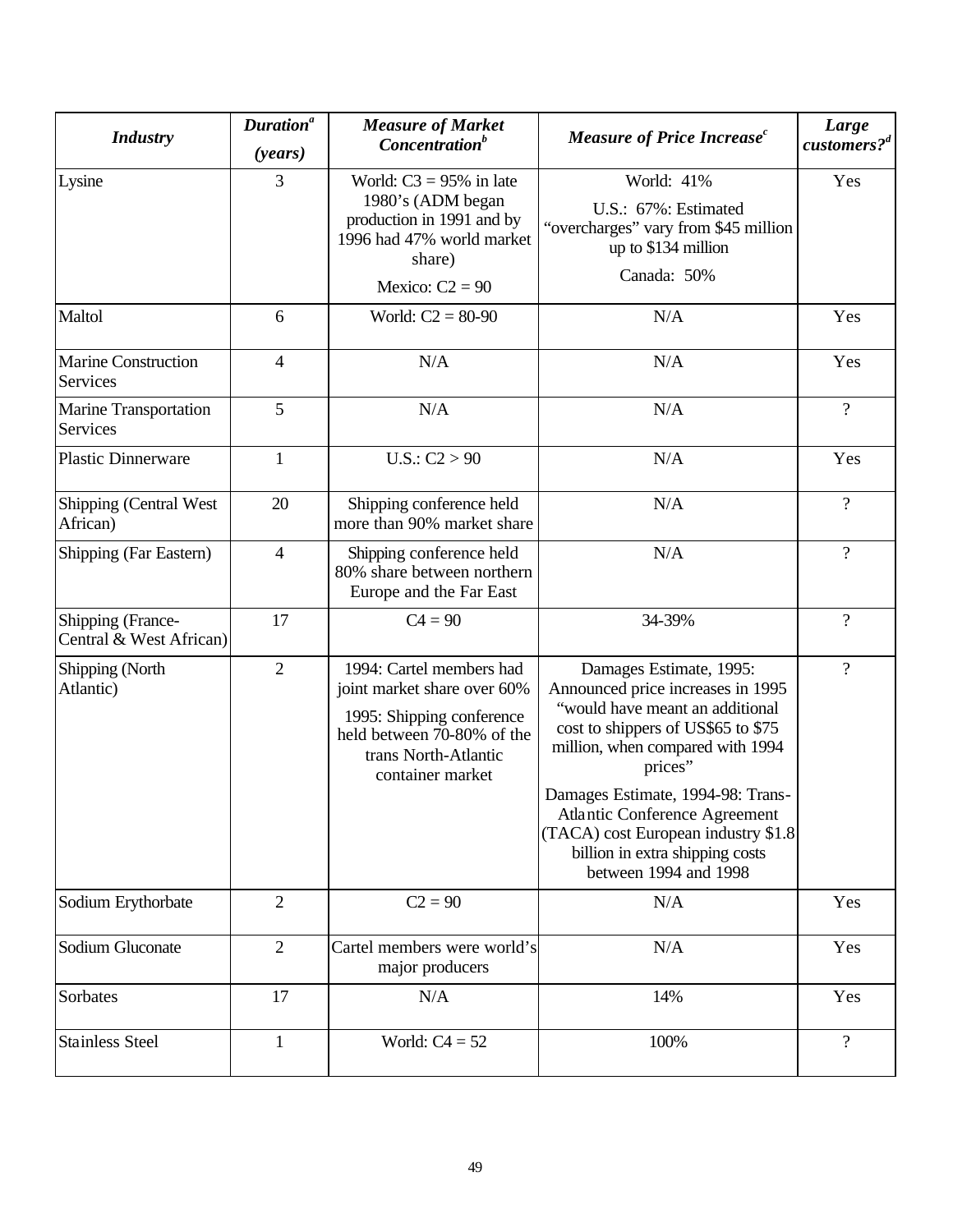| <b>Industry</b>             | Duration <sup>a</sup><br>(years) | <b>Measure of Market</b><br>Concentration <sup>b</sup>                  | <b>Measure of Price Increase</b> <sup>c</sup>                                              | Large<br>customers? <sup>d</sup> |
|-----------------------------|----------------------------------|-------------------------------------------------------------------------|--------------------------------------------------------------------------------------------|----------------------------------|
| <b>Steel Beam</b>           | 6                                | Europe: $C10 = 66$                                                      | N/A                                                                                        | $\overline{\mathcal{L}}$         |
| <b>Steel Heating Pipes</b>  | $\overline{4}$                   | Western Europe: $C6 = 91$<br>10-20%                                     |                                                                                            | N <sub>o</sub>                   |
| <b>Steel Tube, Seamless</b> | 5                                | EC cartel share $= 19\%$                                                | N/A                                                                                        | $\overline{?}$                   |
| Sugar                       | 4                                | Great Britain: $C2 = 90$                                                | N/A                                                                                        | Yes                              |
| Tampico Fiber               | 5                                | Cartel members had<br>N/A<br>"overwhelming" share of the<br>U.S. market |                                                                                            | N <sub>o</sub>                   |
| <b>Thermal Fax Paper</b>    | 1                                | U.S.: $C3 = 40-45$                                                      | 10%                                                                                        |                                  |
| <b>Vitamins</b>             | 9                                | World: $C3 = 75$ for bulk<br>vitamins                                   | U.S.: 20%<br>Canada: 30%                                                                   | Yes                              |
| Wastewater<br>Construction  | 8                                | Five large multinational<br>construction companies                      | One estimate of the markup in the<br>bid for one contract was "at least<br>\$26.5 million" | Yes                              |

#### Notes:

The information presented in Table 15 on individual cartels was gathered from various industry and government sources including: 1) The US Department of Justice (www.usdoj.gov/atr); 2) The European Court of Justice (http://europa.eu.int/cj); 3) Industry and business newspapers and trade magazines, such as *American Metal Market, Chemical Marketing Reporter, EU Business, European Business Week, International Cement Magazine, News Line, Oil and Gas Journal, Rocks and Mineral Market, Wall Street Journal*.

<sup>a</sup> Duration is based on approximate conspiracy dates alleged in the government's suit against the cartel. Indictments of different firms may list different conspiracy dates, which are not reflected in this table.

<sup>b</sup> All concentration figures are approximate. Wherever possible concentration measures date to the period of the cartel. In other instances the figures date to the period immediately prior to or after the cartel. Detailed references are available from the authors.

 $c$ All price increase measures are approximate. Information is extremely sparse. The price increase information usually refers to a selected period within the cartel years; it is not normally an indicator of the average price increase over the entire life of the cartel. Detailed references are available from the authors.

 $d$  This is a rough indicator of whether the cartel sold to large firms. We had no specific sales cutoff. The indicator reflects solely whether the cartel sold to what we would be familiar with as a sizeable company. Detailed references are available from the authors.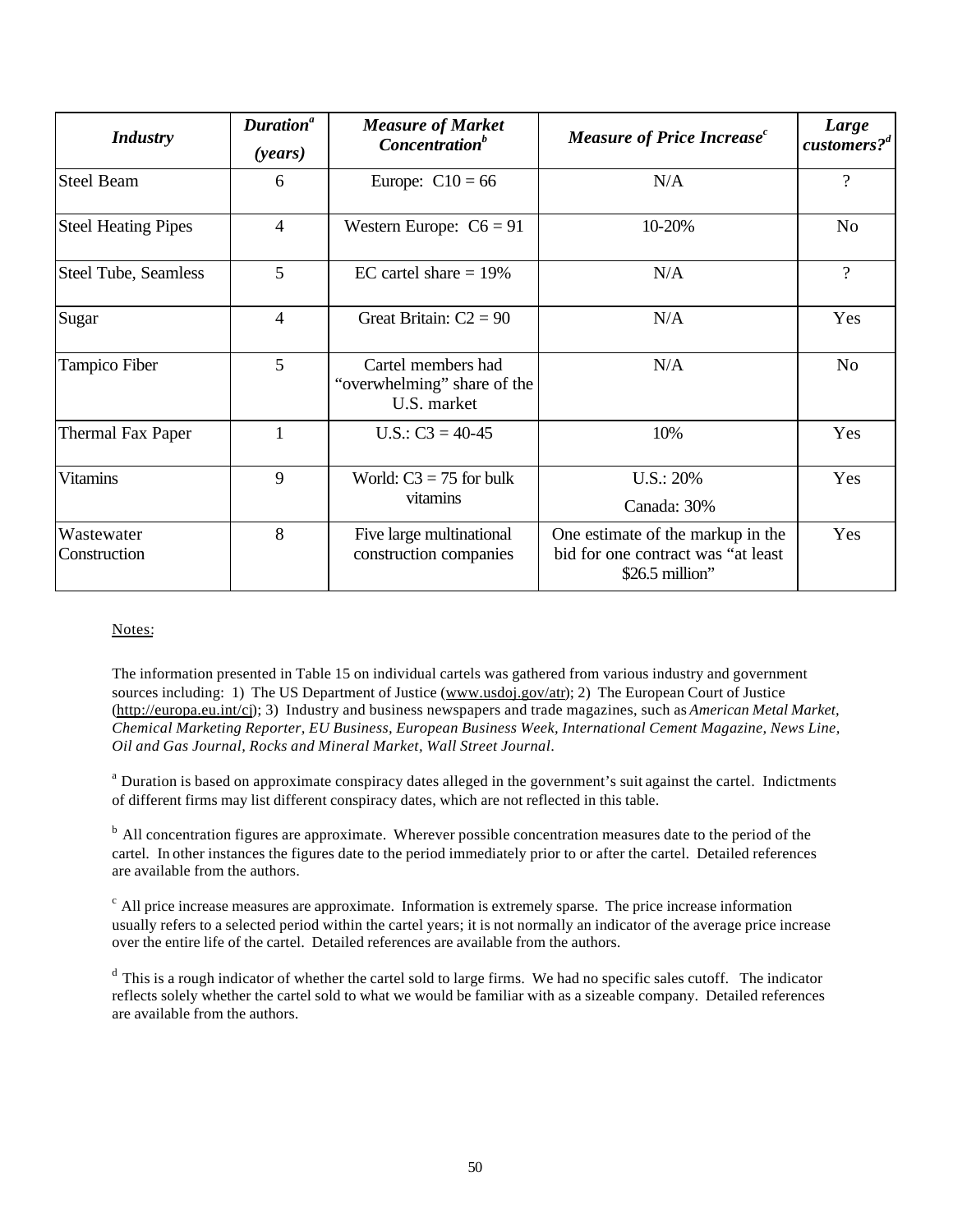## **APPENDIX A**

### **Description of Data Sets Used in Cross-Section Cartel Studies**

Asch and Seneca (1975): 101 large U.S. manufacturing corporations, 1958 – 1967.

Dick (1996): 93 industries with 111 Webb-Pomerene (U.S.) export cartels, 1918 – 1965.

Eckbo (1976): 51 international cartels in 18 industries, 1819 – 1964. (Sample 1 contains 23 cartels measured on 17 dimensions, Sample 2 has 29 cartels measured on 5 dimensions. There is a discrepancy between the text and the tables describing Sample 2. Table 3-3 which lists the characteristics of the Sample 2 cartels has an entry for an Iodine cartel, bringing the total number of cartel episodes listed to 29. In the text and in Table 3-5, however, Eckbo says that there are only 28 cartel episodes.)

Fraas and Greer (1977): 606 cases of U.S. price fixing, 1910 – 1972.

Great Britain Board of Trade (1944): 125 products surveyed (primarily manufacturing), pre-World War II.

Griffin (1989): 54 international cartels in 22 industries, 1888 – 1984.

Hay and Kelley (1974): Cases of U.S. price fixing, 1963 –1972. The article's appendix lists 110 cases, but Hay and Kelley were not able to measure all of the desired industry characteristics for each case. Of the 62 cases in their Table 2, for example, concentration ratios are available for 50 cases.

Marquez (1994): 52 international cartels in 22 industries, 1888 – 1984. (Marquez uses Griffin's cartel sample, but excludes Copper V (i.e., the fifth cartel episode in copper) and Magnesium II. Marquez does comment on the omission.)

Posner (1970): 1551 U.S. antitrust cases, 989 involving horizontal conspiracy, 1890 – 1969.

Suslow (1991): 71 international manufacturing and commodity cartels episodes are distinguished for 45 industries, 1920 – 1939.